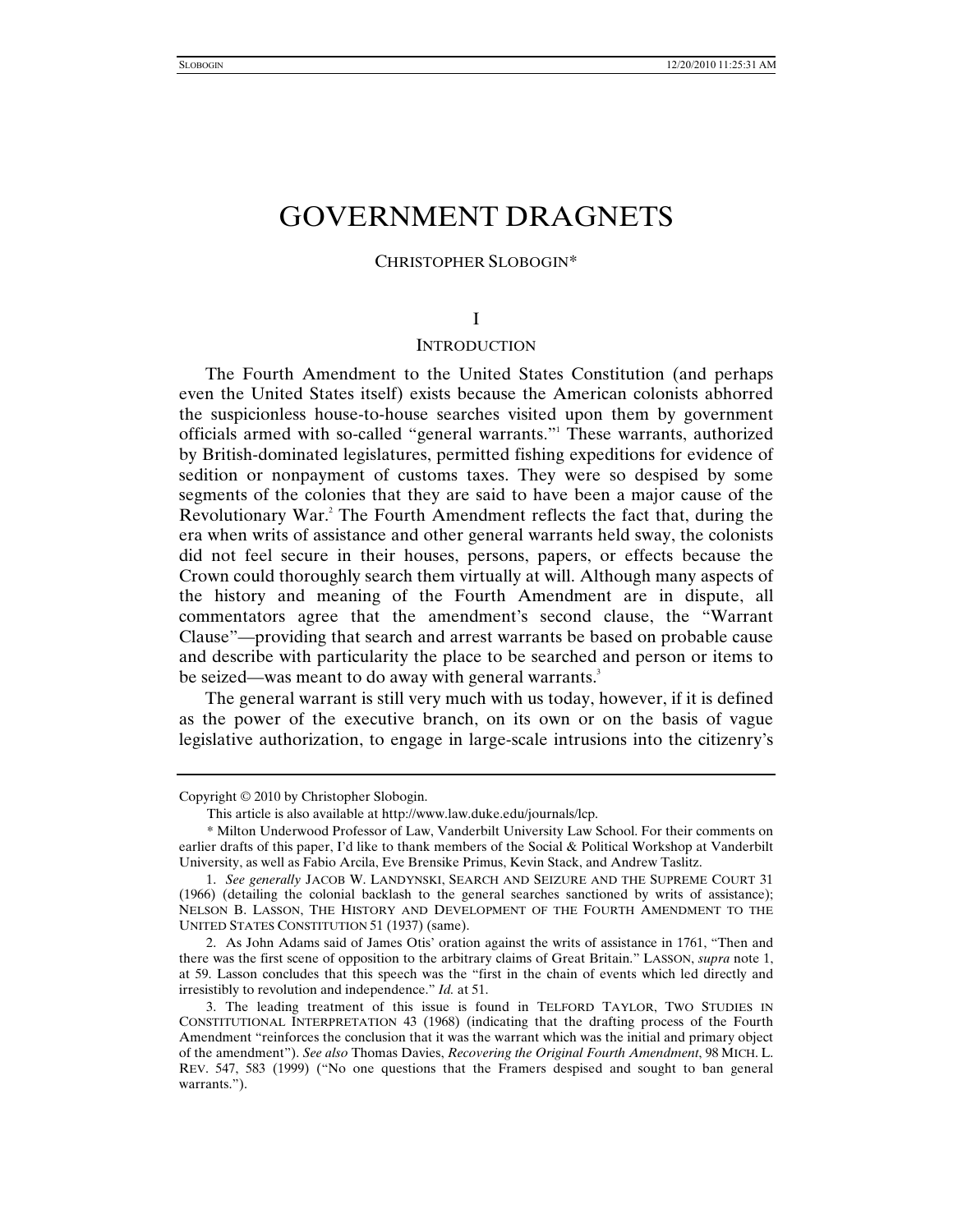houses, persons, papers, and effects in the absence of probable cause to believe any particular person affected has done or possesses something that justifies the intrusion. Homes and businesses across the country are routinely subjected to warrantless health and safety inspections by local and state agencies. Without any individualized suspicion or judicial preclearance, criminal offenders must submit to strip searches and swabs for DNA analysis, school children must undergo drug testing, motorists are stopped at roadblocks and checkpoints, and pedestrians in our major cities are monitored by camera systems. Data mining programs covertly sweep through hundreds of thousands of records containing all sorts of personal information upon little or no showing of cause. And everyone's personal effects are uniformly scanned and searched at borders, airports, and various other major travel hubs. If we throw into the mix investigative programs designed to take advantage of pretextual searches and seizures—that is, searches and seizures avowedly based on probable cause for a minor infraction but actually designed to find evidence of a more-serious crime for which there is no cause or only an inchoate hunch—then "general warrant" actions are also quite common in connection with traffic stops, enforcement of loitering laws, and a host of other government actions.

This juxtaposition of modern, large-scale, law-enforcement techniques with the general-warrant searches that incensed the colonists is not meant to suggest that all group searches were, are, or should be considered violations of the Fourth Amendment. The colonists passed a number of laws that permitted suspicionless general inspections, and, for its part, a majority of the Supreme Court has made clear or has strongly suggested that it does not view *any* of the aforementioned government actions to be infringements of the Constitution.<sup>4</sup> Even the more liberal members of the Court are willing to agree that many of these decisions are justified by legitimate law-enforcement needs.<sup>5</sup>

It is also apparent, however, that courts and commentators have paid insufficient attention to searches and seizures of groups, a phenomenon referred to in this article as "government dragnets" because such searches attempt to cull out bad actors through ensnaring a much larger number of individuals who are innocent of any wrongdoing. At least in part because an individualized-suspicion requirement would end any possibility of authorizing group searches, Fourth Amendment law today evaluates government-dragnet actions not under the Warrant Clause—the clause that supposedly outlaws general searches—but under the first clause of the amendment, which bars "unreasonable" searches and seizures. The Warren Court provided some discernible guideposts for making this reasonableness determination.<sup>6</sup> But these

<sup>4.</sup> *See infra* II.

 <sup>5.</sup> For example, see Justice Ginsburg's concurrence in *Vernonia School District 47J v. Acton*, 515 U.S. 646, 666 (1995) (joining opinion permitting drug testing of public-school athletes), and Justice Souter's dissenting opinion in *United States v. Drayton*, 536 U.S. 194, 208 (2002) (stating that suspicionless searches of people and luggage at airports is "universally accepted").

<sup>6.</sup> *See infra* IIA.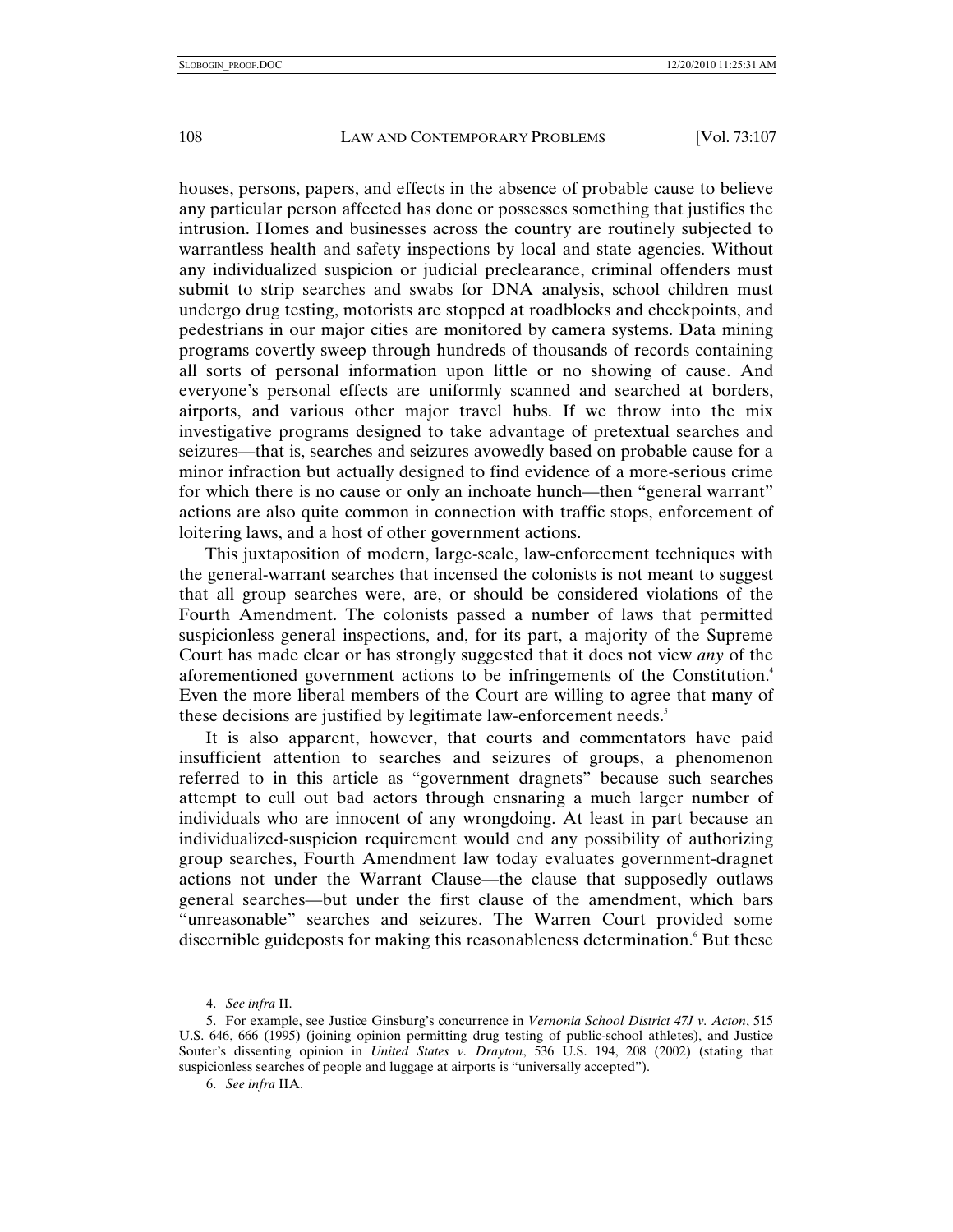guideposts proved to be weakly grounded, and the post-Warren Court has pretty much ignored them in the course of approving almost every dragnet it has encountered.<sup>7</sup> Recent commentary has either advocated an even more laissez-faire attitude toward dragnets or, at the other end of the spectrum, proposed schemes that would make most of them impossible.<sup>8</sup>

The analytical extremism of courts and commentators is understandable, since dragnets are important components of modern-day law enforcement at the same time that they pose serious threats to liberty and social stability. Nonetheless, some middle ground that does a better job sorting out the competing interests is necessary, because general-warrant-type operations are likely to increase astronomically in the near future, for at least three reasons. First, technological advances—cameras equipped with zoom and nightscope capacity, computers that can process millions of records in minutes, detection equipment that can see through clothes—have made dragnets more efficient, effective, and economical, or at least government officials think so. Second, concerns about national security, heightened since September 11, 2001, make such dragnets even more alluring than usual. Third, the dragnet mentality dovetails with government's infatuation with profiling, the process of statistically or pseudo-statistically categorizing people as perpetrators and potential perpetrators of crime or other antisocial acts. If a profile exists that can tell us, based on certain types of behavior or particular types of transactions, that a person poses a given risk of harm, the temptation to obtain information about everyone's behavior and transactions so that the profile can be applied becomes strong.

Parts II and III of this article describe the nature and effects of dragnet actions. They do so primarily through the prism of Supreme Court and lowercourt cases, but these sections also look at law-enforcement efforts that have yet to lead to litigation and imagine future dragnet efforts as well, with a special emphasis on the role technology can play in motivating dragnets and carrying them out. Parts IV and V then summarize the Supreme Court's approach to group searches and the most significant alternative proposals for dealing with them. These sections focus in particular on the interaction of two such proposals: Richard Worf's argument that group searches should be analyzed against the backdrop of political-process theory<sup>9</sup> and the proposal I have made that investigations of groups, like investigation of individuals, should be governed by proportionality and exigency considerations.<sup>10</sup> In combination, these regulatory regimes would create a presumption that dragnets authorized

<sup>7.</sup> *See infra* IIB.

<sup>8.</sup> *See infra* IVB.

 <sup>9.</sup> Richard C. Worf, *The Case for Rational Basis Review of General Suspicionless Searches and Seizures*, 23 TOURO L. REV. 93 (2007).

<sup>10.</sup> *See* CHRISTOPHER SLOBOGIN, PRIVACY AT RISK 21–47 (2007) (summarizing analysis from two articles, Christopher Slobogin, *The World Without a Fourth Amendment*, 39 UCLA L. REV. 1 (1991), and Christopher Slobogin, *Let's Not Bury Terry: A Call for Rejuvenation of the Proportionality Principle*, 72 ST. JOHN'S L. REV. 1053 (1998)).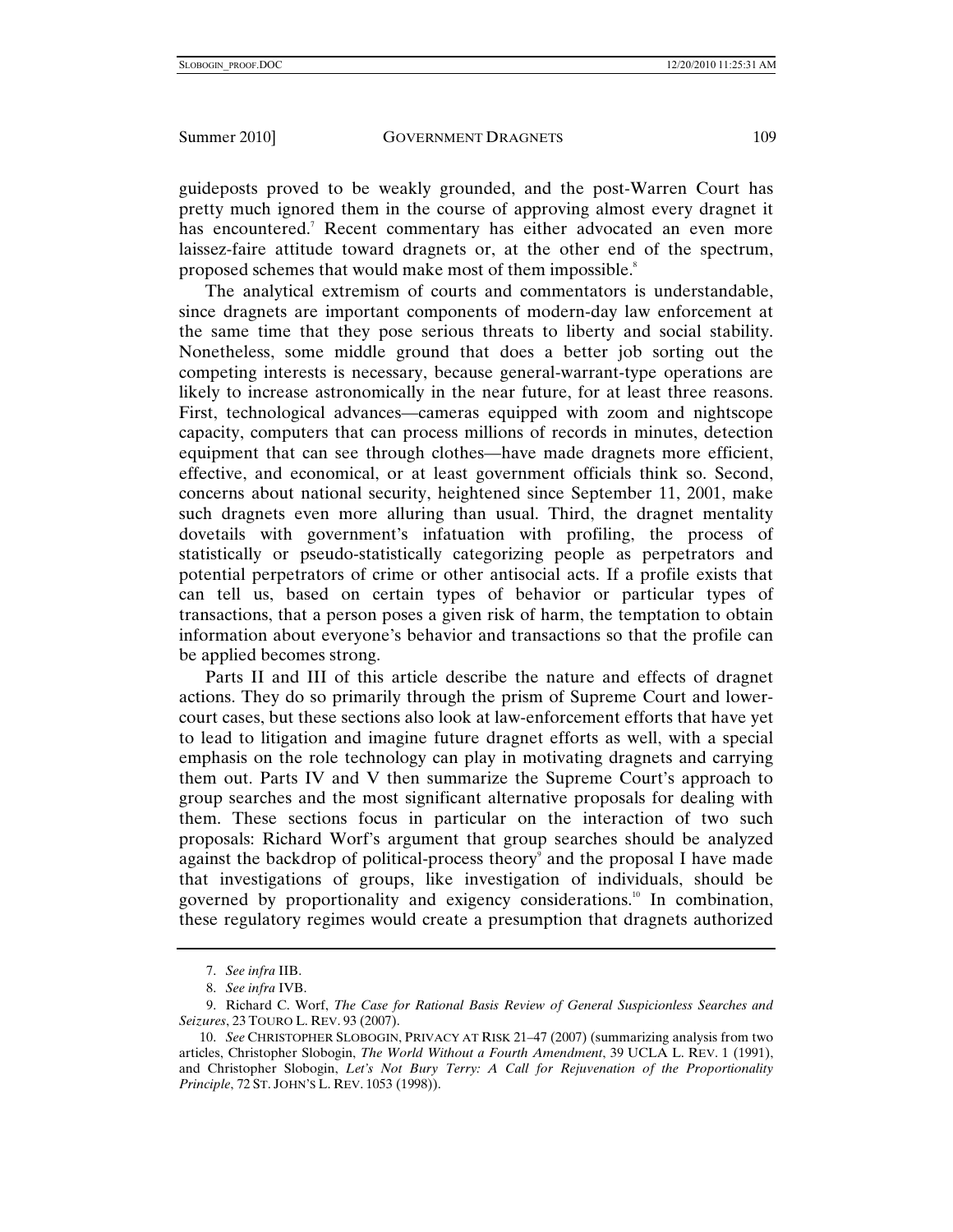by narrow, nondiscriminatory legislative enactments are valid, but would also require that, on those frequent occasions when the presumption does not apply, the government demonstrate either that its "hit rate" will likely be proportionate to the intrusion visited on dragnet subjects or that the dragnet is necessary to prevent significant, specific, and imminent harm.

### II

### DRAGNET INVESTIGATIONS

The term "government dragnet" as used in this article refers to programmatic government efforts to investigate, detect, deter, or prevent crime or other significant harm by subjecting a group of people, most of whom are concededly innocent of wrongdoing or of plans to engage in it, to a deprivation of liberty or other significant intrusion. Dragnet cases are considered here under three categories:<sup>11</sup> those decided by the Supreme Court during Chief Justice Warren's tenure, those decided by the Supreme Court and by lower courts during the post-Warren era, and recent or proposed manifestations of dragnets that have yet to lead to significant litigation.

### A. Warren-Court Opinions

The leading case on the Fourth Amendment's application to dragnet actions by the government is *Camara v. Municipal Court*, which dealt with area-wide health and safety inspections of residences, most of which did not pose any health or safety problems.<sup>12</sup> An earlier Court decision, *Frank v. Maryland*,<sup>13</sup> had held that such inspections need not be authorized by warrants because they are aimed at enforcing regulatory laws rather than at obtaining "evidence of criminal action."14 The majority in *Camara* held, instead, that warrants are required in this situation, at least when the resident refuses an inspector entry.15 Although agreeing that such entries are "a less hostile intrusion than the typical policeman's search for the fruits and instrumentalities of crime,"16 Justice White stated for the Court that "[i]t is surely anomalous to say that the individual and his private property are fully protected by the Fourth Amendment only when the individual is suspected of criminal behavior."<sup>17</sup> He added that the threat of

17. *Id.*

 <sup>11.</sup> A well-known forerunner to these cases was *United States v. Korematsu*, 323 U.S. 214, 219 (1944), which authorized the detention of over 100,000 Japanese Americans during World War II because, according to the military, "immediate segregation of the disloyal from the loyal" was "impossible."

 <sup>12. 387</sup> U.S. 523 (1967).

 <sup>13. 359</sup> U.S. 360 (1959).

<sup>14.</sup> *Id.* at 365.

 <sup>15. 387</sup> U.S. at 540.

<sup>16.</sup> *Id.* at 530.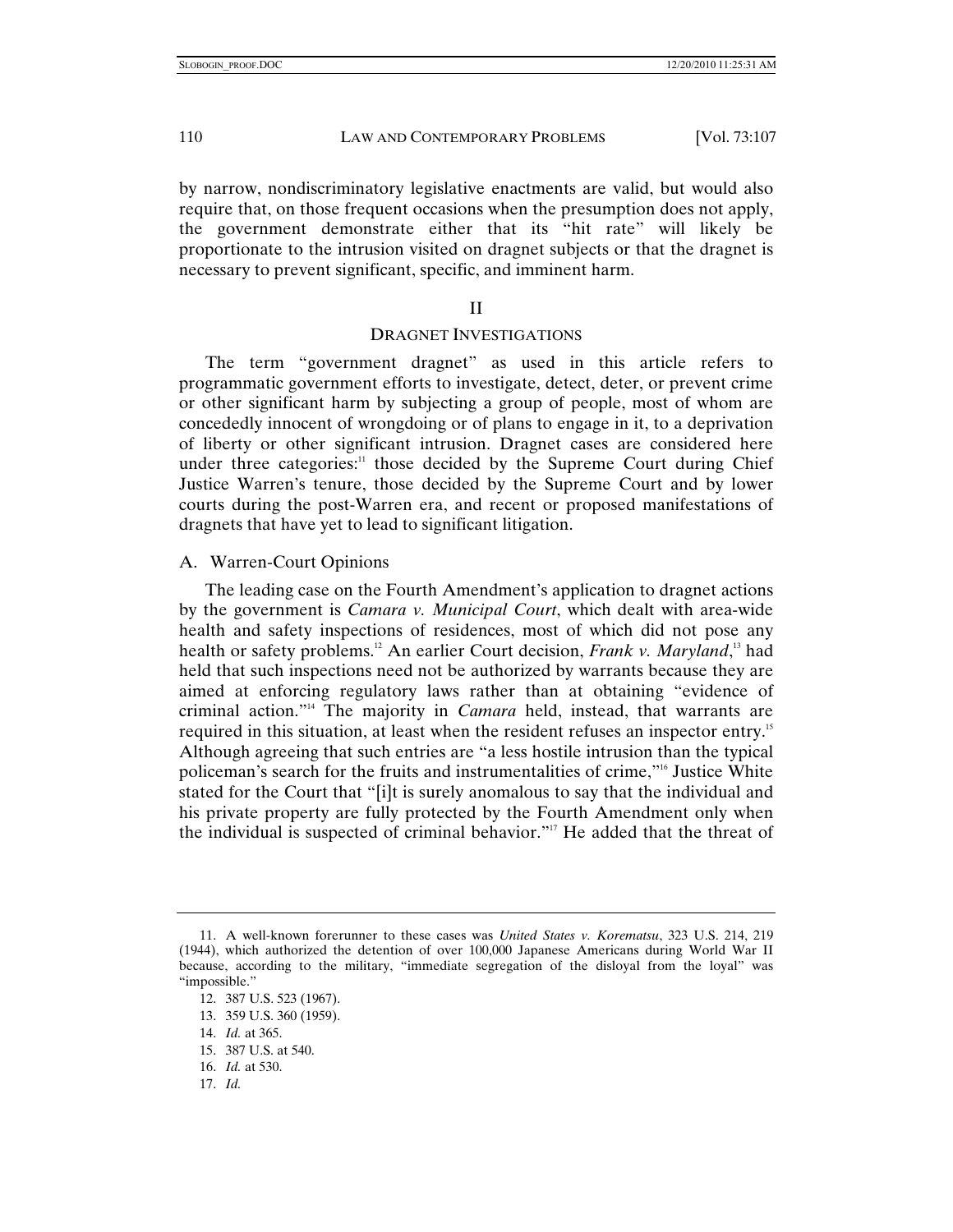ex ante judicial review would curb any tendency on the part of inspectors toward arbitrary home inspections.<sup>18</sup>

At the same time, the majority rejected Mr. Camara's argument that his house could not be inspected unless the government developed "probable cause" to believe that his particular home posed a health or safety risk. According to the Court, a probable-cause finding in this situation need not "depend upon specific knowledge of the condition of the particular dwelling" but rather could be based on "the passage of time, the nature of the building (for example, a multifamily apartment house), or the condition of the entire area."19 The Court gave three reasons for approving this watered-down version of probable cause. First, both before and after passage of the Constitution, colonists enacted legislation authorizing various types of inspections in the absence of individualized suspicion, despite their abhorrence of the general warrant in other contexts.<sup>20</sup> Second, the "public demands" its government prevent fires, disease, and other "dangerous" conditions traceable to poorly maintained homes, and nonindividualized inspections appeared to be the only way to accomplish this goal. As Justice White pointed out, many of these dangerous conditions, such as faulty wiring, cannot be detected from outside the home, and "[t]here is unanimous agreement among those most familiar with this field that the only effective way to seek universal compliance with the minimum standards required by municipal codes is through routine periodic inspections of all structures."21 Finally, because the inspections involved examination of wires, pipes, and other structural components, "they involve a relatively limited invasion of the urban citizen's privacy."<sup>22</sup>

In short, *Camara* appeared to establish that dragnet searches of homes—the major evil that the Fourth Amendment sought to avoid—are nonetheless permissible if necessary to prevent a significant danger to a great number of people, so long as the associated intrusion is not "personal in nature"23 and is pursuant to an objective, neutral inspection plan (as assessed by a court in those cases in which the intrusion is nonconsensual). The case also established that the Reasonableness Clause, not the Warrant Clause, is the linchpin of Fourth Amendment analysis in such cases. The Court explained "there can be no ready test for determining reasonableness other than by balancing the need to search against the invasion which the search entails."<sup>24</sup>

<sup>18.</sup> *Id.* at 532.

<sup>19.</sup> *Id.* at 538.

<sup>20.</sup> *Id.* at 537 (citing Frank v. Maryland, 359 U.S. 360, 368–70 (1959) (recounting colonial statutes that permitted suspicionless or near-suspicionless searches of homes for health and safety reasons). *See generally* Fabio Arcila, *The Death of Suspicion*, 51 WM. & MARY L. REV. 1275, 1298–1310 (2010) (discussing various Revolutionary-period statutes that permitted suspicionless searches).

<sup>21.</sup> *Camara*, 387 U.S. at 535–36.

<sup>22.</sup> *Id.* at 537.

<sup>23.</sup> *Id.*

<sup>24.</sup> *Id.* at 536–37.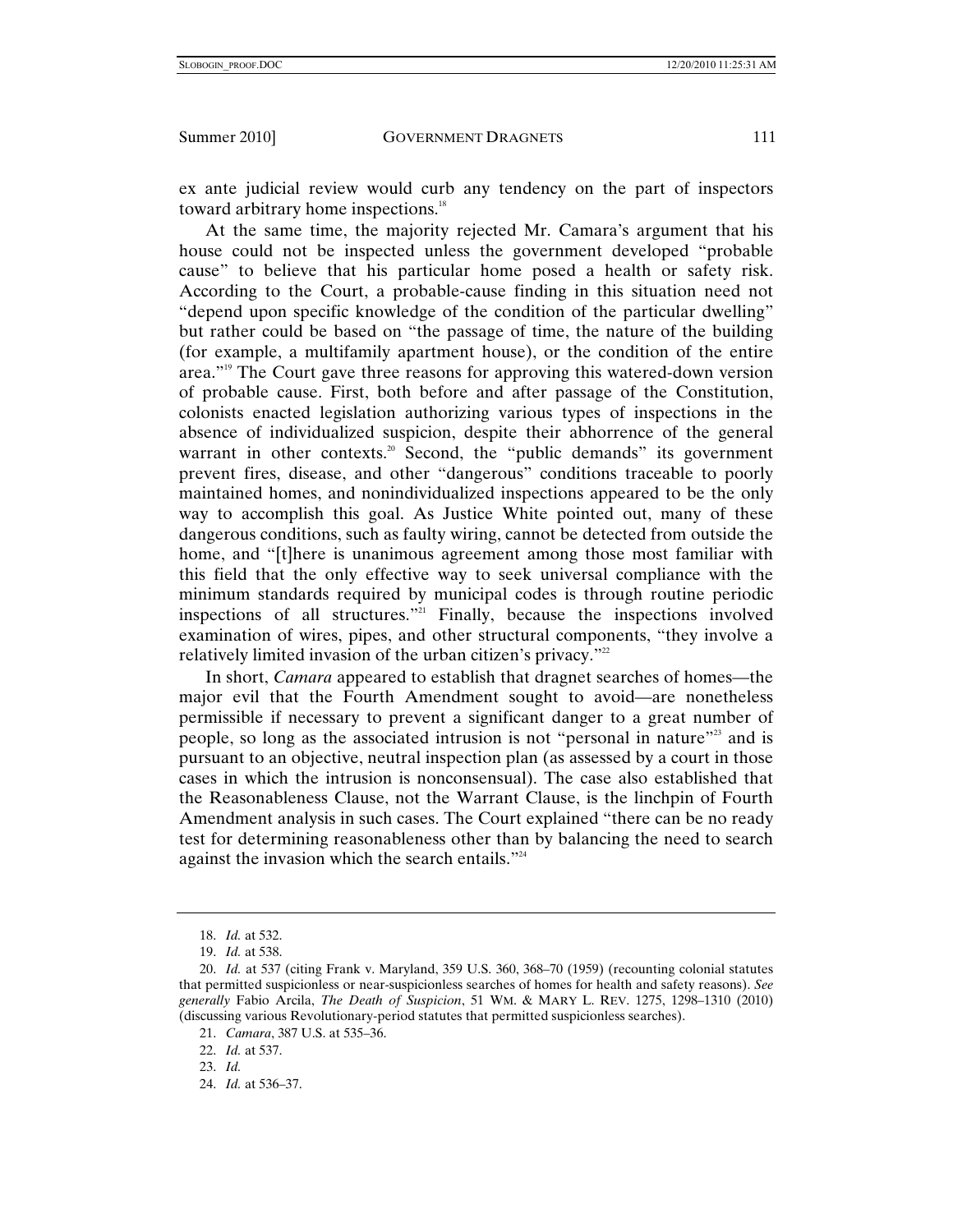Davis v. Mississippi,<sup>25</sup> decided two years later, involved a very different type of dragnet but relied on similar analysis in declaring it unconstitutional. John Davis was one of twenty-four African American youth brought to the police station in Meridian, Mississippi, to be fingerprinted and questioned during a ten-day investigation of a rape. The government argued that detention for fingerprinting did not implicate the Fourth Amendment because (1) the process was not "accusatory" as to Mr. Davis (apparently precisely because so many people were fingerprinted) and (2) fingerprinting detentions are relatively unintrusive. $26$ 

The Court rejected the first position because it "would subject unlimited numbers of innocent persons to the harassment and ignominy incident to involuntary detention.<sup>"27</sup> Analogous to *Camara's* holding that the Fourth Amendment applies in civil as well as criminal actions, *Davis* stressed that the Fourth Amendment is triggered by a search or seizure regardless of whether the targets are accused or suspected of crime. $28$ 

Yet in its treatment of the government's second argument, the Court seemed to back away from a complete dismissal of dragnet detentions. Justice Brennan's opinion stated that, because of their "unique nature," detentions for fingerprinting "might, under narrowly defined circumstances, be found to comply with the Fourth Amendment even though there is no probable cause in the traditional sense," and cited *Camara*. 29 The Court noted that, because such a detention does not involve the type of "probing into an individual's private life and thoughts that marks an interrogation or search," it could not be used as a harassment device (since only one print is needed), and further pointed out that fingerprinting is "an inherently more reliable and effective crime-solving tool than eyewitness identifications or confessions;" accordingly, larger-scale detentions for fingerprinting purposes might be permissible, at least if "authorized by a judicial officer."<sup>30</sup> However, because no such authorization occurred in *Davis*, and because interrogation accompanied the fingerprinting, the Court did not pursue this line of reasoning further.

*Camara* authorized and *Davis* contemplated dragnets, but only if they (1) are subject to judicial authorization when nonconsensual, (2) are effective means of averting a significant danger or solving a crime that cannot be averted or solved through development of individualized suspicion, and (3) do not involve the types of intrusions associated with physical searches for evidence of crime or interrogations. The first two of these limitations disappeared in subsequent Court decisions, and the third may be on its way out as well.

- 29. *Id.* at 727.
- 30. *Id.* at 727–28.

 <sup>25. 394</sup> U.S. 721 (1969).

<sup>26.</sup> *Id.* at 726.

<sup>27.</sup> *Id.*

<sup>28.</sup> *Id.* at 726–27.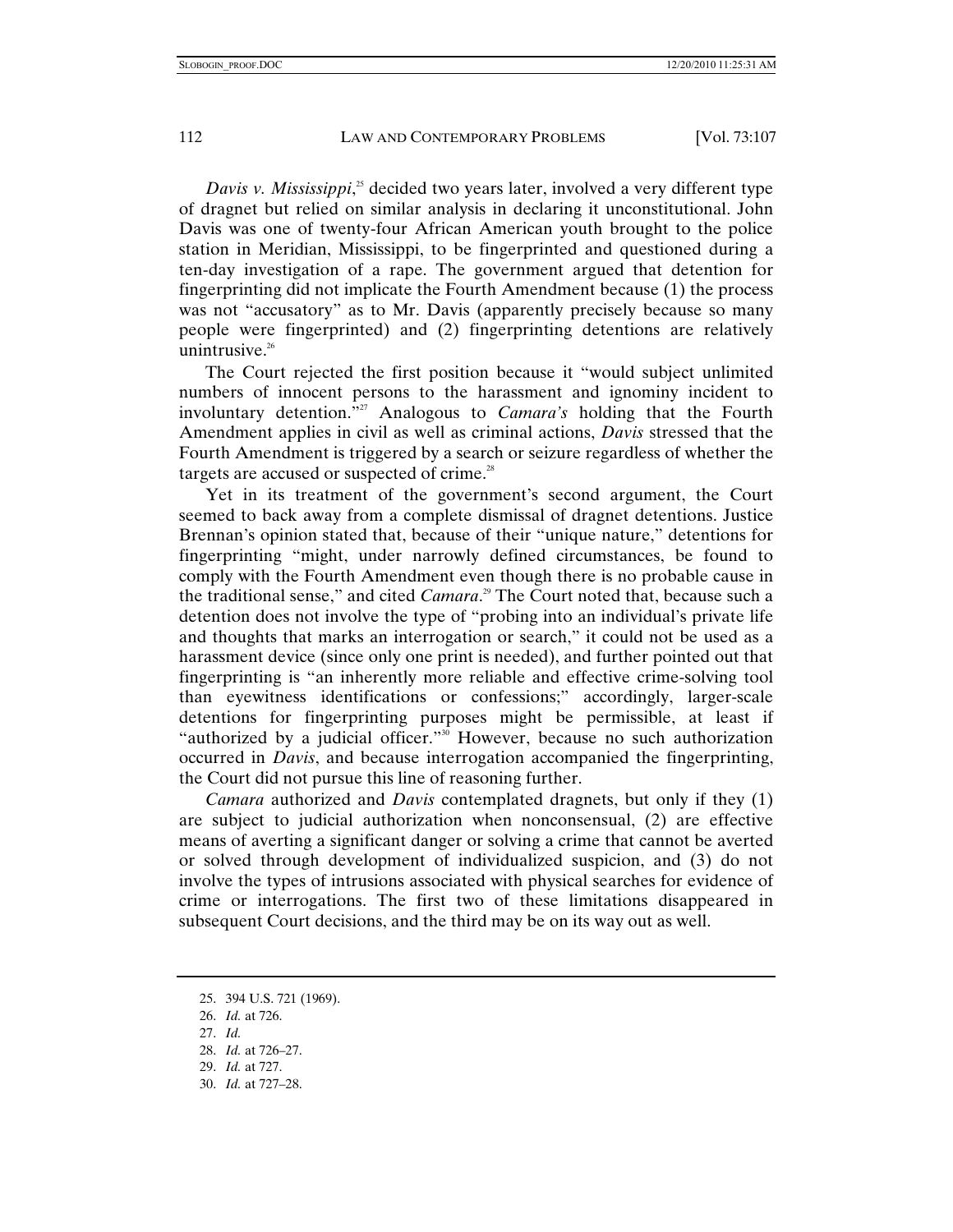# B. Post–Warren-Court Opinions

The abandonment of any discernible limitations on reasonableness analysis by the post–Warren Court can be traced in three different lines of cases, having to do with business inspections, roadblocks, and drug testing. In each, the Court has essentially declared that Fourth Amendment doctrine should resemble third-tier analysis in Fourteenth Amendment cases.<sup>31</sup> So long as a rational basis underlies the legislative or executive decision to engage in the dragnet, it is constitutional.

# 1. Business Inspections

In *See v. City of Seattle*, a companion case to *Camara*, the Court imposed the same limitations on health and safety inspections of businesses that *Camara* required in the residential context.<sup>32</sup> But in 1970, the year after Chief Justice Warren was replaced by Chief Justice Burger, the Court decided *Colonnade v. United States*. In that case the Court held, in contrast to *Camara* and *See*, that a liquor-store owner could be fined for refusing to permit warrantless entry by Internal Revenue Service inspectors, although forcible entry still required a warrant.<sup>33</sup> Two years later in *United States v. Biswell*, a case involving inspection of gun dealers, $34$  the Court in effect did away with the latter caveat. Justice White, the author of *Camara*, reasoned that the process contemplated in *Camara* and *See*, whereby the inspector first asks for permission to search and then resorts to a *Camara*-type warrant only if refused, would not work in the gun-store-inspection setting, in which evidence of a violation might disappear before the inspector returns with the warrant. Thus, White opined, "unannounced, even frequent" warrantless inspections are necessary in this setting. $35$ 

As an added justification for this holding, Justice White asserted that these types of inspections were not particularly intrusive, because "[w]hen a dealer chooses to engage in this pervasively regulated business and to accept a federal license, he does so with the knowledge that his business records, firearms, and ammunition will be subject to effective inspection."36 The idea that notice of inspections reduces their intrusiveness gained currency in later cases. In *Marshall v. Barlow's Inc.*, the Court held that a *Camara*-type warrant process was required under the Occupational Safety and Health Act (OSHA) in part because many of the enterprises subject to inspection did *not* have a long,

<sup>31.</sup> *See* SLOBOGIN, *supra* note 10, at 40–41.

 <sup>32. 387</sup> U.S. 541 (1967).

 <sup>33. 397</sup> U.S. 72 (1970).

 <sup>34. 406</sup> U.S. 311 (1972).

<sup>35.</sup> *Id.* at 316 ("[I]f inspection is to be effective and serve as a credible deterrent, unannounced, even frequent, inspections are essential.").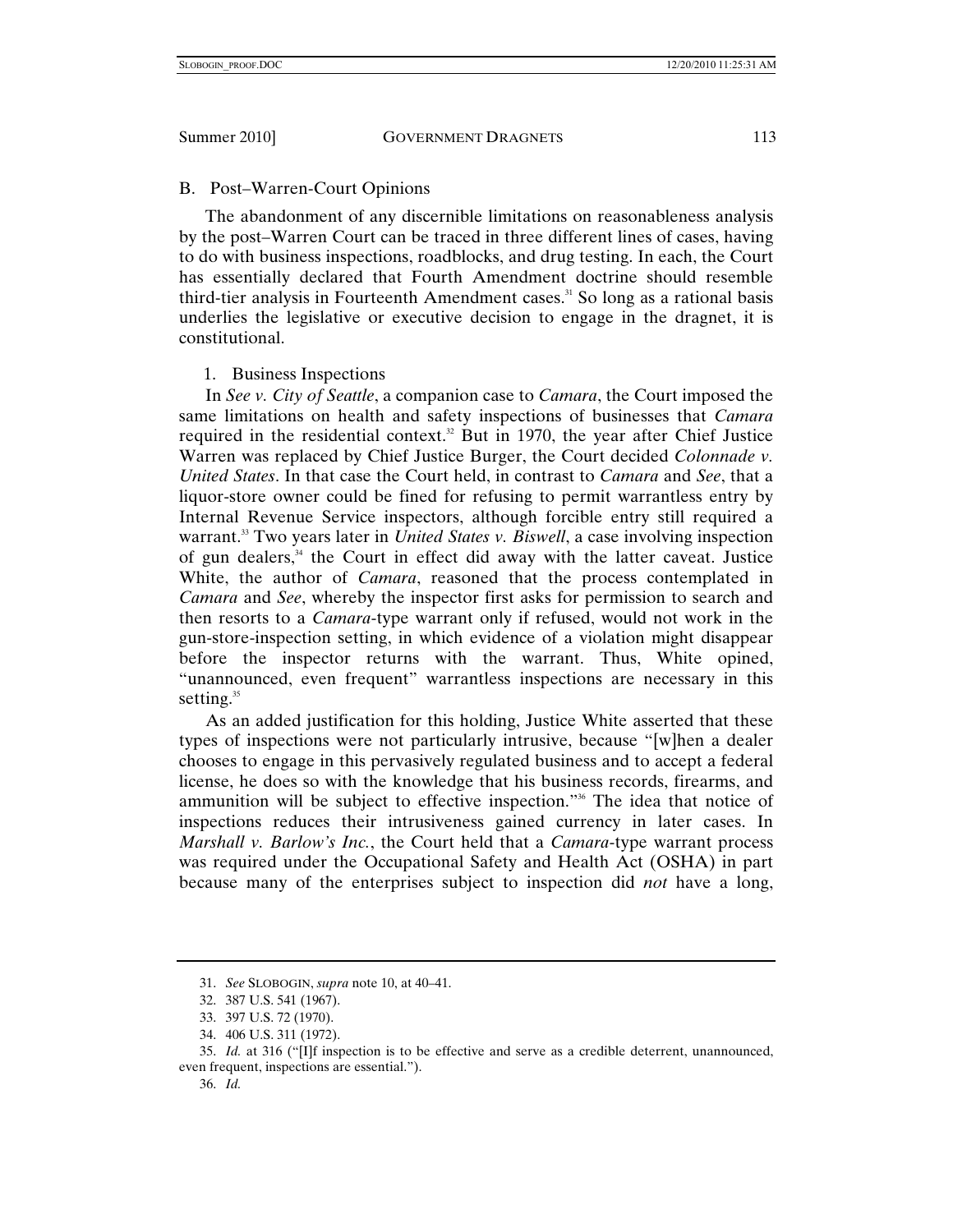pervasive history of regulation,<sup>37</sup> while in *Donovan v. Dewey* the Court stressed the coal-mining industry's "notorious history of serious accidents and unhealthful working conditions" in concluding that *Biswell* applied to inspections under the Federal Mine Safety and Health Act.<sup>38</sup> *Dewey* also added to *Biswell's* notice and necessity requirements the stipulation that the inspection program be authorized by a statute that provided "a constitutionally adequate substitute for a warrant" consisting of rules regarding how often inspections could take place, the scope of the inspection, and how special privacy concerns could be accommodated.<sup>39</sup>

In *New York v. Burger*, however, the consent-qua-notice rationale was ignored, and the adequate-warrant substitute and necessity stipulations from previous cases were also given short shrift.40 *Burger* upheld a New York statute permitting government officials, including the police, to enter junkyards to inspect documents and to look for stolen vehicles or car parts.<sup>41</sup> Previous regulation of junkyard owners had been nowhere near as intrusive, thus slighting the notice rationale.<sup>42</sup> *Dewey's* warrant-substitute notion was also minimized, because the junkyard search could take place on a police officer's whim, so long as it occurred during business hours.<sup>43</sup> As to the necessity requirement, Justice Blackmun's opinion did at least allude to it, by asserting that, as in *Colonnade* and *Biswell*, an inspection scheme based on notice or warrants would not work in this situation because stolen parts often move "quickly" through junkyards.<sup>44</sup> But as Professor Clancy noted in his criticism of *Burger*, "Ease of discovery is a far cry from a demonstration that the technique is essential or indispensable."<sup>45</sup>

After *Burger*, it is no longer necessary (if it ever really was) to show that a dragnet targeted at businesses is, in *Camara's* words, "the only effective way" of achieving the government's goal.<sup>46</sup> Nor need the inspection place any significant limitations on executing officials. Although business inspections must still be less intrusive than an ordinary search, apparently this need be so only in the *Biswell–Burger* sense that the business owner know that the business will be subject to some sort of regulation, a showing that presumably can be made in

<sup>37.</sup> 436 U.S. 307, 313–14 (1978). One might also note that many types of OSHA violations (having to do with unsafe working conditions) are less amenable to concealment than gun- and liquor-law violations and that, if they are corrected before the inspector returns with a warrant, the regulatory regime has accomplished its purpose.

 <sup>38. 452</sup> U.S. 594, 603 (1981).

<sup>39.</sup> *Id.*

 <sup>40. 482</sup> U.S. 691 (1987).

<sup>41.</sup> *Id.* at 708.

<sup>42.</sup> *Id.* at 721 (Brennan, J., dissenting) ("[I]f New York City's administrative scheme renders the vehicle-dismantling business closely regulated, few businesses will escape such a finding.").

<sup>43.</sup> *Id.* at 711.

<sup>44.</sup> *Id.* at 710.

 <sup>45.</sup> Thomas Clancy, *The Role of Individualized Suspicion in Assessing the Reasonableness of Searches and Seizures*, 25 U. MEMPHIS L. REV. 483, 604 (1995).

<sup>46.</sup> *Camara*, 387 U.S. at 535.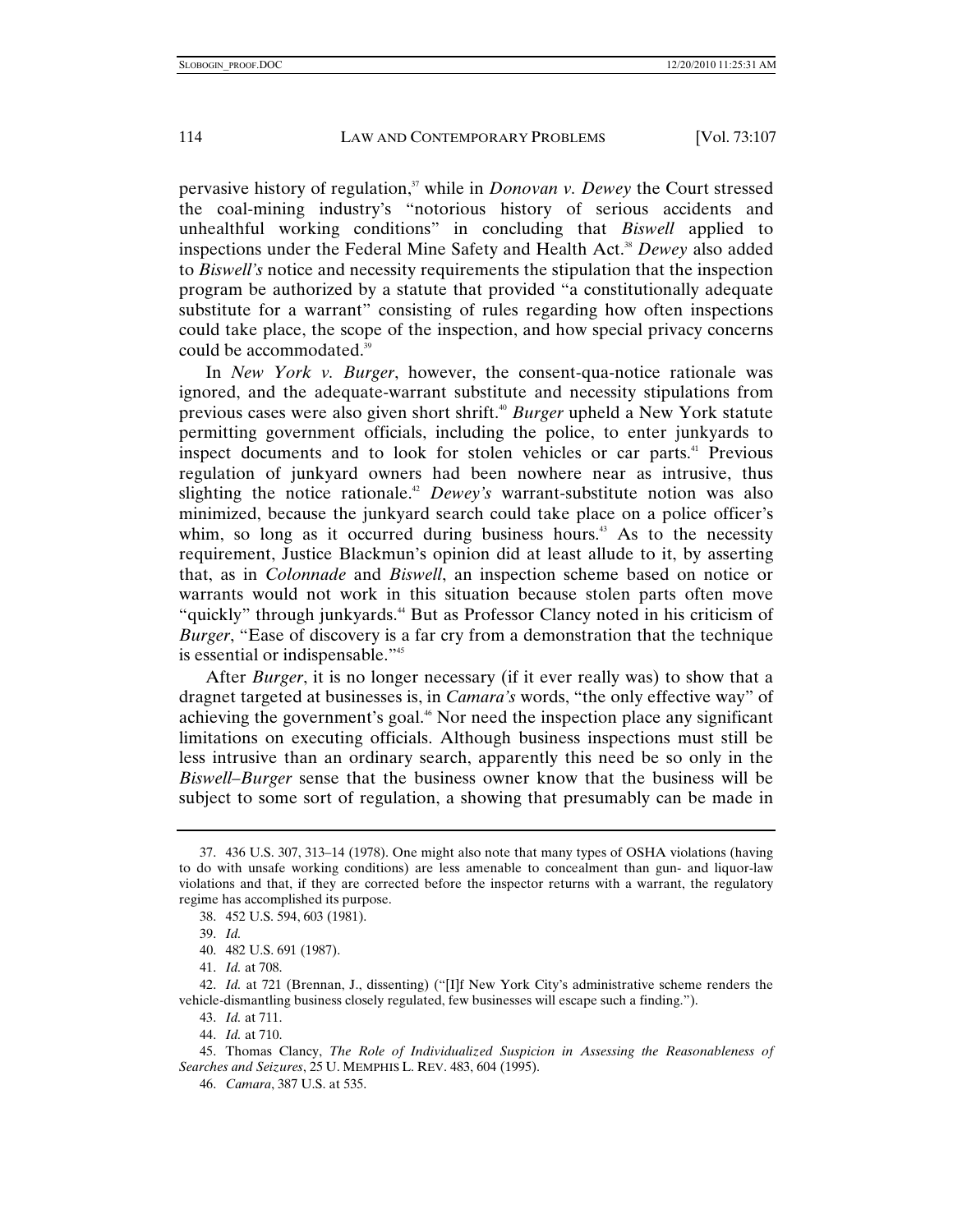virtually all business-inspection situations. Thus, the primary impact of this last requirement, as currently construed by the Court, is to prevent government from conducting dragnet searches of *residences* for evidence of crime.

Even that limitation could disappear under certain conditions. In Chicago in 1994, police conducted sweeps of every apartment unit in a public-housing project that had recently experienced repeated shootings and other crime related to gang warfare.<sup>47</sup> A federal district court granted a preliminary injunction enjoining future sweeps unless the government demonstrated exigency (which the court held had not justified the previous sweeps) or showed "oral or written" consent on the part of apartment occupants.<sup>48</sup> Within a week of the ruling, the Clinton Administration's Department of Housing and Urban Development proposed that consent for the sweeps be obtained by making acquiescence to them a condition of each tenant's lease, although apparently only if the residents in a given building "voted" for such a lease provision.<sup>49</sup> Although the proposal was never implemented, if it had been and a majority of tenants had agreed to such a condition, *Biswell–Burger* might allow dragnet sweeps of the entire housing project upon a showing that the sweeps could help reduce shootings.

# 2. Roadblocks

Checkpoints at the border or their effective equivalent (including international waterways and international airports) have long been sanctioned.<sup>50</sup> At the border, the Court has said the government's interest in national selfprotection is "at its zenith" and that privacy interests are minimal, apparently because, analogous to businesses seeking licenses, those seeking to enter the country expect and understand the need for such searches.<sup>51</sup> Thus routine searches of persons and thorough inspections of effects, including cars, $\frac{5}{2}$  may take place at the border in the absence of suspicion.

Checkpoints in the interior have been more controversial. The Supreme Court's first roadblock case was *United States v. Martinez-Fuerte*, 53 decided well after the Warren Court years. In that case, the Court upheld permanent checkpoints established up to 100 miles from the Mexican border as a means of capturing illegal immigrants. As a justification for the thousands of concededly

 <sup>47.</sup> Gwen Ifill, *Clinton Asks Help on Police Sweeps in Public Housing*, N.Y. TIMES, Apr. 17, 1994, at 1.

 <sup>48.</sup> Pratt v. Chicago Hous. Auth., 848 F. Supp. 792, 797 (N.D. Ill. 1994).

 <sup>49.</sup> Ifill, *supra* note 47, at 1.

<sup>50.</sup> *See* Carroll v. United States, 267 U.S. 132, 154 (1925) ("Travelers may be so stopped in crossing an international boundary because of national self-protection reasonably requiring one entering the country to identify himself as entitled to come in, and his belongings as effects which may be lawfully brought in.").

<sup>51.</sup> *See* United States v. Flores-Montano, 541 U.S. 149, 152 (2004); United States v. Montoya de Hernandez, 473 U.S. 531, 539–40 (1985).

<sup>52.</sup> *Flores-Montano*, 541 U.S. at 155–56.

 <sup>53. 428</sup> U.S. 543 (1976).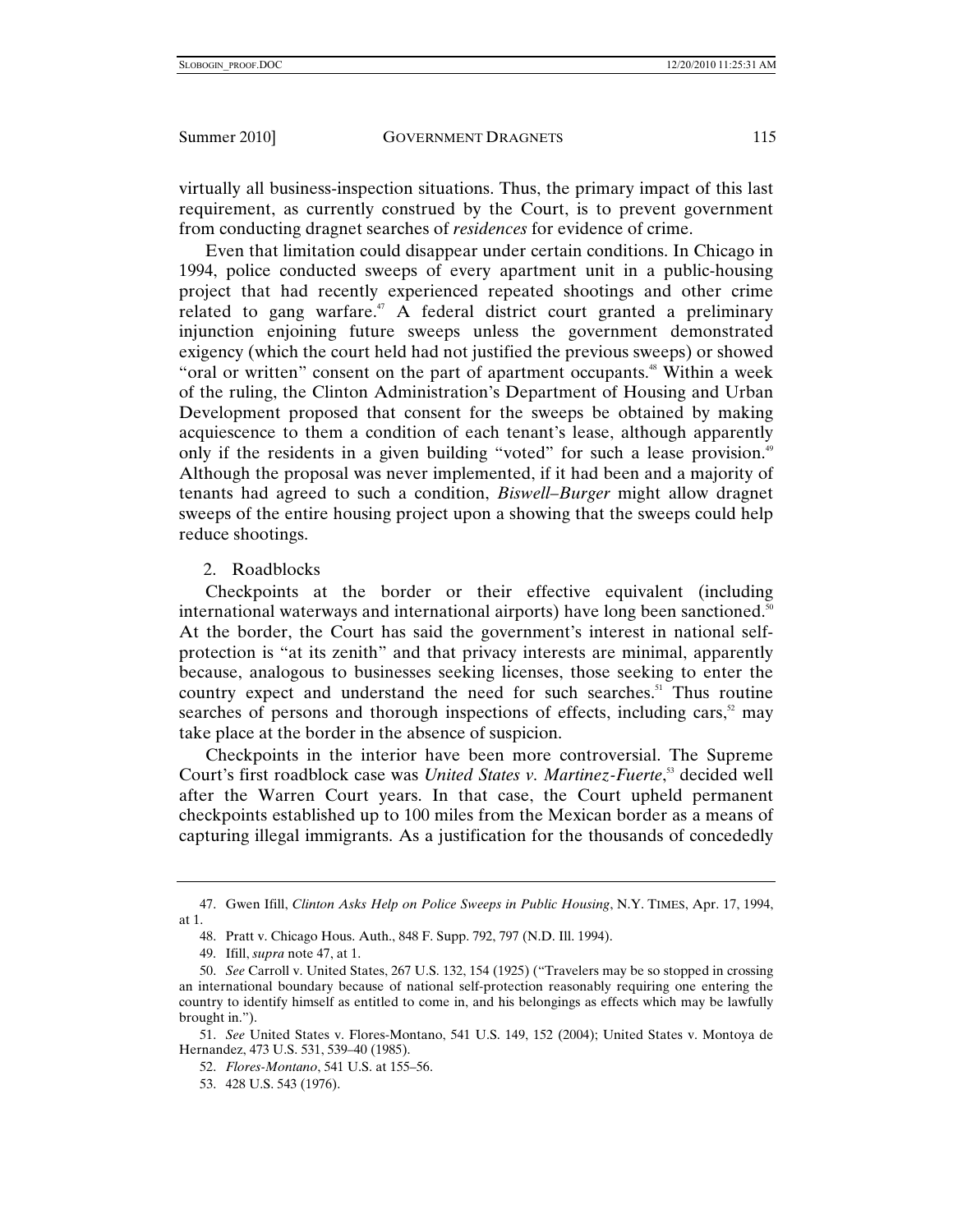suspicionless stops made at these stations, the Court purported to rely on *Camara*, asserting that the "need to make routine checkpoint stops [to detect illegal aliens] is great," and the "intrusion on Fourth Amendment interests quite limited."<sup>54</sup> It reached the latter conclusion because the checkpoints targeted cars (as opposed to houses), the stops were brief (only a few seconds initially and three to five minutes if an officer concluded that further investigation into citizenship status was necessary), and the operation of the roadblock was "regularized."<sup>555</sup> Regularity derived primarily from the facts that "the location of a fixed checkpoint is not chosen by officers in the field, but by officials responsible for making overall decisions as to the most effective allocation of limited enforcement resources" and that only those cars passing the checkpoint could be stopped in the absence of suspicion.<sup>56</sup> Motorists were also notified of the checkpoint through signs on the highway, thereby avoiding "surprise," and they could see that other cars were being stopped, thus minimizing "concern" and "fright."<sup>57</sup>

Justice Brennan, in dissent, berated the majority for allowing "standardless seizures," which he contrasted to *Camara's* warrant requirement based on objective factors for nonconsensual intrusions.<sup>58</sup> He also argued that less discretionary options were available. Pointing out that one of the primary justifications for diverting cars to the secondary checkpoint for further investigation was the nature of the vehicle stopped, including the number of people in the car and whether any were trying to hide, he questioned why the majority so easily discarded an individualized-suspicion requirement.<sup>59</sup> He added:

Every American citizen of Mexican ancestry and every Mexican alien lawfully in this country must know after today's decision that he travels the fixed checkpoint highways at the risk of being subjected not only to a stop, but also to detention and interrogation, both prolonged and to an extent far more than for non-Mexican appearing motorists.

Three years later in *Delaware v. Prouse* the Court suggested that, if the government is going to conduct dragnet seizures of motorists, it *must* do so through a regularized tactic such as a roadblock.<sup>61</sup> The specific holding in *Prouse* was that suspicionless, random stops by individual police officers for the purpose of checking licenses are unconstitutional because they are not "sufficiently productive to qualify as a reasonable law-enforcement practice under the Fourth Amendment" and give "unbridled discretion" to individual

<sup>54.</sup> *Id.* at 557.

<sup>55.</sup> *Id.* at 559.

<sup>56.</sup> *Id.*

<sup>57.</sup> *Id.* at 558.

<sup>58.</sup> *Id.* at 568–69 (Brennan, J., dissenting).

<sup>59.</sup> *United States v. Martinez-Fuerte*, 428 U.S. 543, 576 (1976) (Brennan, J., dissenting).

<sup>60.</sup> *Id.* at 572 (Brennan, J., dissenting).

 <sup>61. 440</sup> U.S. 648 (1979).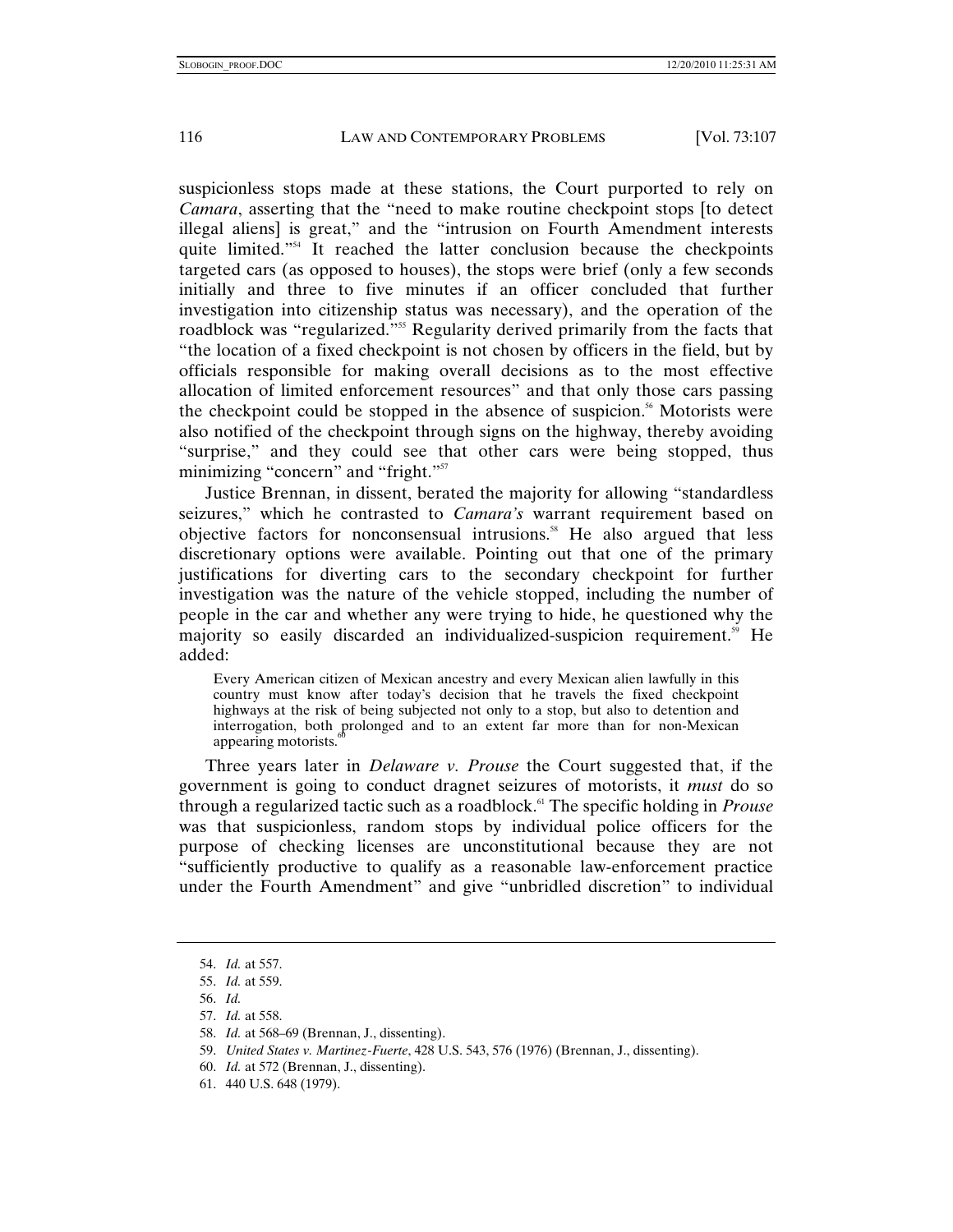law-enforcement officers.<sup>62</sup> The majority asserted that stops based on individualized suspicion would catch many of the unlicensed (and therefore presumably less safe) drivers.<sup>63</sup> It also indicated in dictum, citing *Martinez*-*Fuerte*, that a license-checkpoint procedure would be permissible because it involves "less intrusion" and does not allow "the unconstrained exercise of discretion."64

The lone dissenter, Chief Justice Rehnquist, questioned the efficacy of the first alternative and the impact of the second. He argued against an individualized-suspicion requirement on the ground that the state's goal in nabbing unlicensed drivers is to *prevent* unsafe driving, which is hardly achieved by waiting until the unsafe driving occurs.<sup>65</sup> And he wondered whether imposing inconvenience on many drivers via roadblocks rather than on a few drivers through random stops made sense; in any event, any reduction in anxiety associated with a roadblock was "an insufficient basis" for preferring the latter over the former.<sup>66</sup>

This latter sentiment did not mean that Rehnquist had a problem with roadblocks, of course. In *Michigan Department of State Police v. Sitz*, he wrote the majority opinion upholding a sobriety checkpoint. $\sigma$  To the dissent's argument that watching for erratic driving was a more effective way to detect and deter drunk driving, Rehnquist responded that

[e]xperts in police science might disagree over which of several methods of apprehending drunken drivers is prefer[]able as an ideal [but] for purposes of Fourth Amendment analysis, the choice among such reasonable alternatives remains with the governmental officials who have a unique understanding of, and a responsibility for, limited public resources, including a finite number of police officers.<sup>68</sup>

Thus, as with business inspections, so with roadblocks: the decision as to whether to use this dragnet procedure is almost entirely up to the executive branch of the government.

The one major caveat to this rule in the roadblock context came in *Indianapolis v. Edmond*, in which the Court held that suspicionless stops at roadblocks that are established primarily "to uncover evidence of ordinary criminal wrongdoing" such as drug trafficking are not permissible.<sup> $\omega$ </sup> According to the Court, the checkpoints in *Martinez-Fuerte*, *Prouse*, and *Sitz* were all set up for more-focused purposes: *Martinez-Fuerte* to supplement control of the border and *Prouse* and *Sitz* to promote highway safety.<sup>70</sup> The roadblock in

- 65. *Id.* at 666 (Rehnquist, J., dissenting).
- 66. *Id.* at 667 (Rehnquist, J., dissenting).
- 67. 496 U.S. 444 (1990).
- 68. *Id.* at 453–54.
- 69. 531 U.S. 32, 42 (2000).
- 70. *Id.* at 41–42.

<sup>62.</sup> *Id.* at 660–61.

<sup>63.</sup> *Id.* at 659–60.

<sup>64.</sup> *Id.* at 663.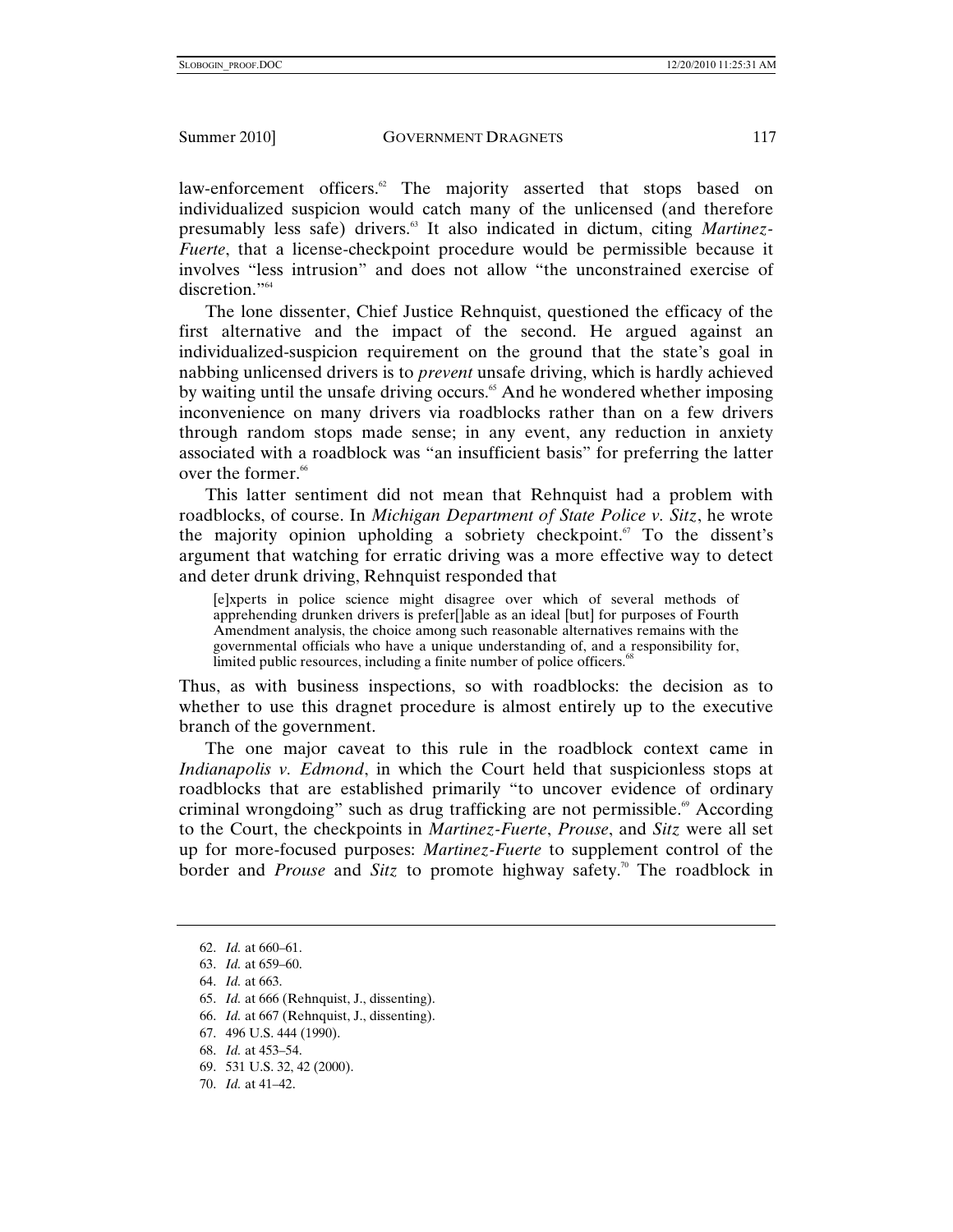*Edmond*, however, was clearly denominated a "Narcotics Checkpoint."<sup>11</sup> If such a tactic were allowed, Justice O'Connor stated for the Court, "the Fourth Amendment would do little to prevent such intrusions from becoming a routine part of American life."<sup>72</sup>

Unfortunately for this point of view, the lower courts have tended to abide by law-enforcement characterizations of the motivation for roadblocks and thus have been quite willing to permit them even when they are outfitted with drugsniffing dogs or set up after recent crime waves, so long as their avowed purpose is traffic safety.<sup>73</sup> Lower courts have also been willing to permit dragnet actions for the purpose of detecting and deterring terrorists, even though these actions could also be said to be directed at "ordinary" criminal situations. In *Cassidy v. Chertoff*, for instance, Judge Sotomayor asserted that "[p]reventing or deterring large-scale terrorist attacks presents problems that are distinct from standard law enforcement needs and indeed go well beyond them."<sup>74</sup> Relying on *MacWade v. Kelly*,<sup>75</sup> another Second Circuit opinion that had upheld random searches of items belonging to New York subway riders, she reasoned that, because the Coast Guard had identified the Lake Champlain ferry as a potential target and because the resulting searches of bags and car trunks were announced beforehand, lasted only a few moments, applied to everyone, and focused on finding explosives, the Fourth Amendment was not violated.<sup>76</sup> Citing the language from *Sitz* quoted above, Judge Sotomayor also dismissed the argument that the government should have used magnetometers to accomplish its goal in a less intrusive manner.<sup>77</sup>

# 3. Drug Testing

The Supreme Court's cases analyzing the constitutionality of drug-testing programs have looked at three now-familiar factors: the necessity for the dragnet approach, its intrusiveness, and whether it is aimed at obtaining evidence of crime or is instead motivated by some other purpose. But in this context, the Court has given the analysis a name—"special needs." This term first appeared in Justice Blackmun's concurring opinion in *New Jersey v. T.L.O.*,<sup>8</sup> in which he stated that "[o]nly in those exceptional circumstances in which special needs, beyond the normal need for law enforcement, make the warrant and probable-cause requirement impracticable, is a court entitled to

<sup>71.</sup> *Id.* at 41.

<sup>72.</sup> *Id.* at 42.

<sup>73.</sup> *See* Brooks Holland, *The Road 'Round Edmond: Steering Through Primary Purpose and Crime Control Agendas*, 111 PENN ST. L. REV. 293, 298 (2006) ("[T]he weight of authority so far indicates that a secondary purpose of crime control will not upset a checkpoint with a lawful primary purpose.")

 <sup>74. 471</sup> F.3d 67, 82 (2d Cir. 2006).

 <sup>75. 460</sup> F.3d 260 (2d Cir. 2006).

<sup>76.</sup> *Cassidy*, 471 F.3d at 78–79.

<sup>77.</sup> *Id.* at 80.

 <sup>78. 469</sup> U.S. 325 (1985) (Blackmun, J., concurring).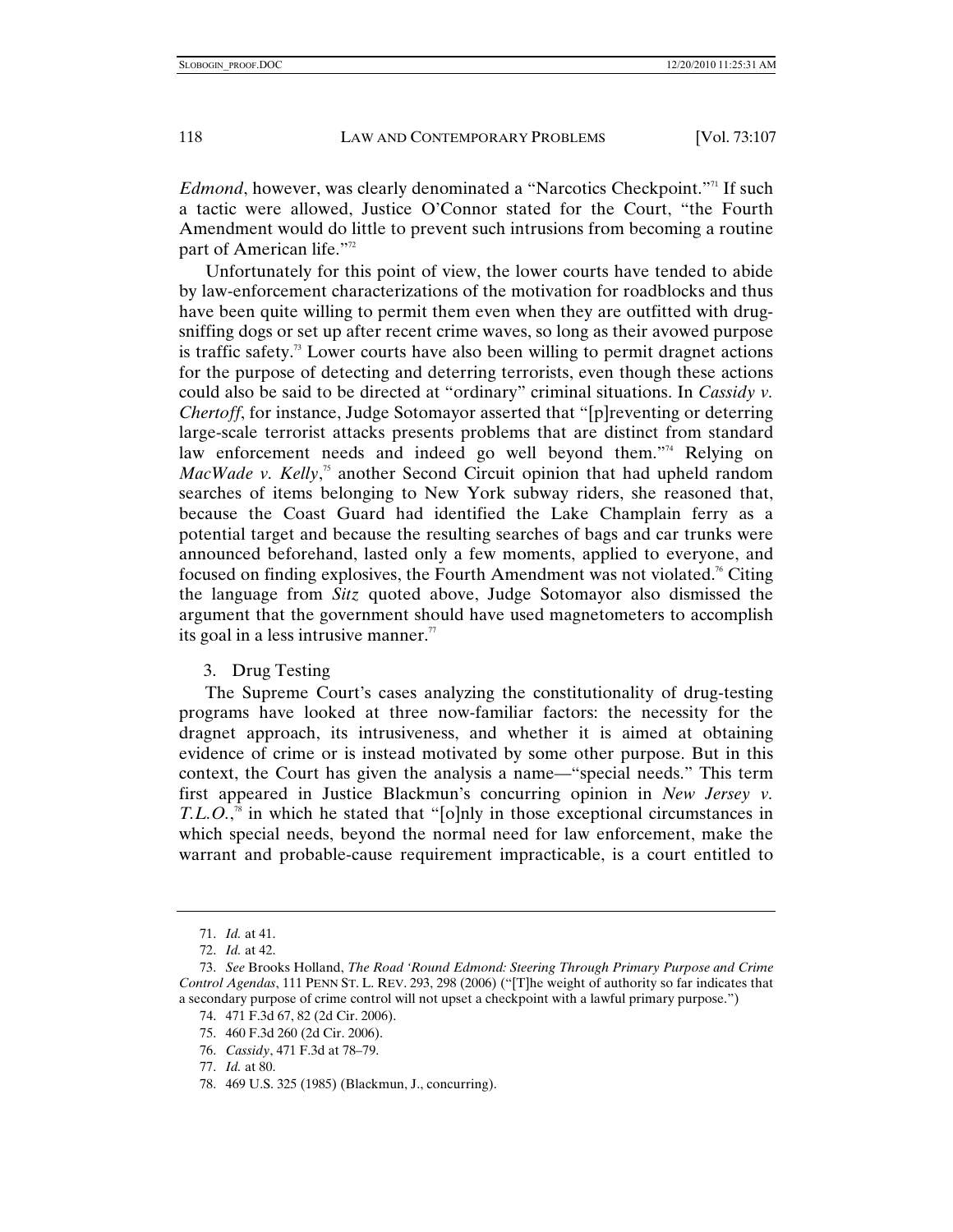substitute its balancing of interests for that of the Framers."79 Thus, in *T.L.O*., involving a search of a school pupil's purse by a school official, the Court held that a warrant requirement would "unduly interfere with the maintenance of the swift and informal disciplinary procedures needed in the schools" and that a high-suspicion requirement would be unduly burdensome in light of "the substantial need of teachers and administrators for freedom to maintain order in the schools" and the difficulty school officials might have in understanding the "niceties of probable cause."80

Although *T.L.O*. itself authorized only the relaxation, not the elimination, of individualized-suspicion requirements, the special-needs rubric has served as a rationalization for a number of dragnet tactics, including group-wide drug testing. In *Skinner v. Railway Labor Executives' Association*, the testing upheld by the Court was at least limited to railway workers who were involved in accidents or were thought to have violated safety rules.<sup>81</sup> In *Skinner's* companion case of *National Treasury Employees Union v. Von Raab*, 82 however, the Court upheld warrantless drug tests of anyone who applied for or sought promotion to certain customs jobs. Warrants were not required in either *Skinner* or *Von Raab* because everyone in the designated categories was tested, and thus executive officials did not exercise any discretion in deciding whom to test.<sup>83</sup> And individualized suspicion was not required because the government's interest in deterring and detecting drug usage outweighed employee privacy interests. The majority opinion, in each case authored by Justice Kennedy, conceded that, whether relying on blood, breath, or urine analyses, drug testing violates "bodily integrity."84 But it considered the employees' privacy interest to be diminished because "operational realities of the workplace may render entirely reasonable certain work-related intrusions by supervisors and coworkers that might be viewed as unreasonable in other contexts."<sup>85</sup>

The Court relied heavily on the latter reasoning in its two cases analyzing drug testing of school children, in both cases permitting such testing because of schools' "custodial responsibility and authority."<sup>86</sup> In *Vernonia School District* 47J v. Acton, it upheld drug-testing programs directed at athletes,<sup>87</sup> and in *Board of Education v. Earls*, it sanctioned testing of any student involved in competitive extracurricular activities, including cheerleading, band, and animal husbandry.<sup>88</sup> Justice Breyer, the determining vote in the latter case, emphasized

- 83. *See Skinner*, 489 U.S. at 622; *Von Raab*, 489 U.S. at 666–67.
- 84. *Skinner*, 489 U.S. at 616–17.
- 85. *Von Raab*, 489 U.S. at 671 (internal citation and quotation omitted).

- 87. 515 U.S. 646 (1995).
- 88. *Earls*, 536 U.S. at 841 (Breyer, J., concurring).

<sup>79.</sup> *Id.* at 351.

<sup>80.</sup> *Id.* at 340–41, 343.

 <sup>81. 489</sup> U.S. 602 (1989).

 <sup>82. 489</sup> U.S. 656 (1989).

 <sup>86.</sup> Bd. of Ed. v. Earls, 536 U.S. 822, 831 (2002).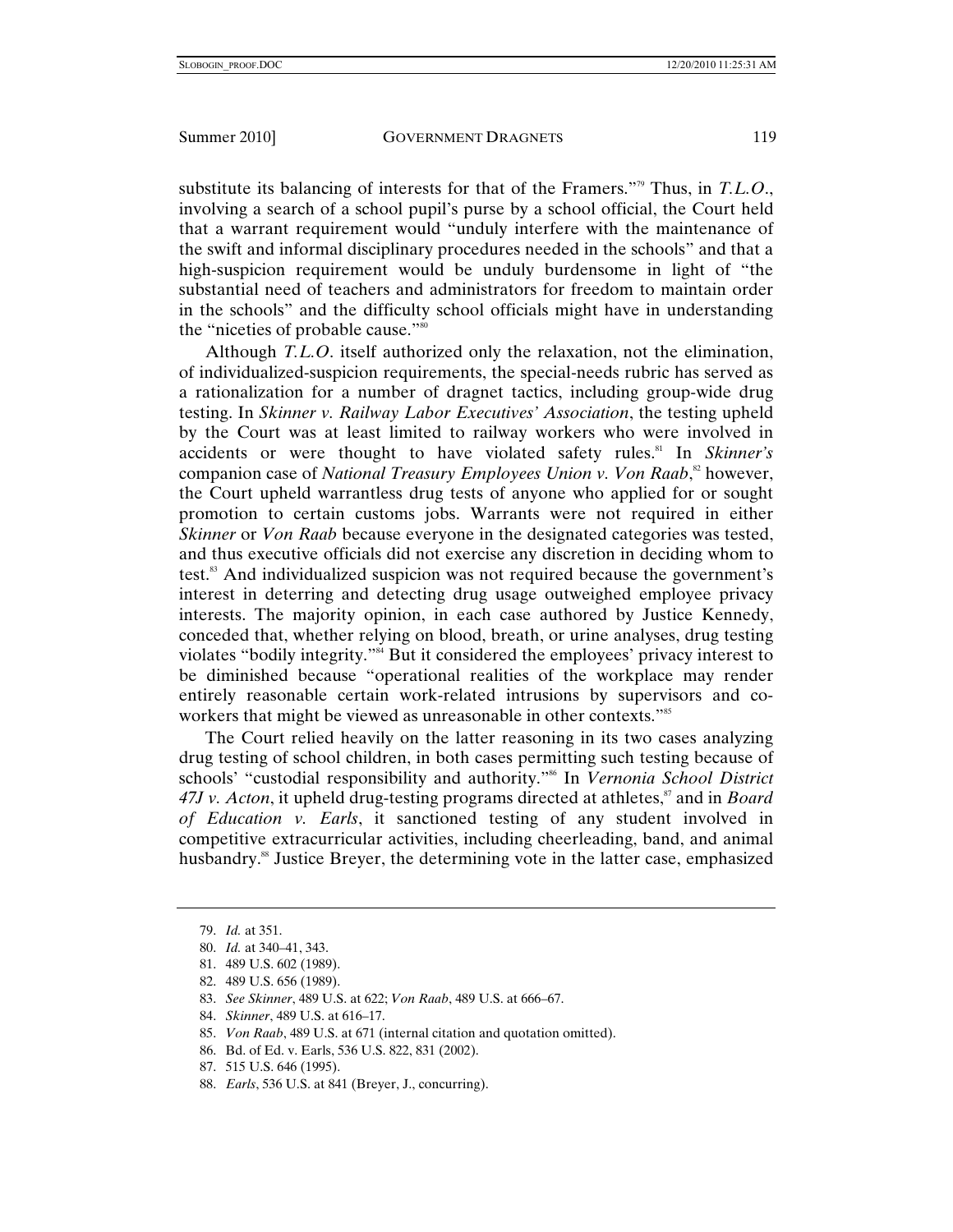that, as had occurred in *Vernonia*, the school board sought parental assent to the program, which was virtually unanimous among those who participated.<sup>89</sup>

Of note in all of these cases is the Court's typically nonchalant analysis of the government's need to conduct the drug testing. *Skinner* at least cited some data suggesting significant substance abuse problems among railway workers.<sup>90</sup> And in another drug testing case, *Chandler v. Miller*,<sup>91</sup> all but one of the justices voted to strike down a Georgia statute that required every person seeking nomination or election to a state office to undergo urinalysis, on the ground that the state was unable to point to any "concrete danger" such a program would prevent or deter.<sup>92</sup> But *Von Raab*'s approval of customs-officer drug testing occurred despite Justice Scalia's strong protestation that, in contrast to the railway-worker program at issue in *Skinner*, "neither frequency of use nor connection to harm is demonstrated or even likely."93 And the five-member majority in *Earls* (which, it should be noted, *included* Justice Scalia), rejected the Tenth Circuit's requirement that the school demonstrate "some identifiable drug abuse problem among a sufficient number of those subject to the testing, such that testing that group of students will actually redress its drug problem."<sup>94</sup> Not only would that standard be too hard to administer, Justice Thomas stated for the majority, but "it would make little sense to require a school district to wait for a substantial portion of its students to begin using drugs before it was allowed to institute a drug testing program destined to deter drug use."<sup>95</sup> Generally, therefore, it appears that almost any colorable demonstration of government need will suffice in these cases.

Analogous to its stance in roadblock cases, however, the Court has drawn the line at testing aimed primarily at "ordinary" crime control, even when the danger is "concrete." In *Ferguson v. City of Charleston*, local city and hospital officials devised a program that not only tested pregnant mothers to see if they were on crack cocaine, but also sent positive tests to law-enforcement officials.<sup>96</sup> The deciding vote to uphold the testing, from Justice Kennedy, keyed in on the fact that police had been involved in devising the policy and would use it to facilitate criminal prosecutions.<sup>97</sup>

### 4. Other Current and Future Dragnets

The group search and seizures that most frequently confront the courts business inspections, roadblocks, and drug testing—do not come close to exhausting the types of dragnets that the government currently pursues.

97. *Id.* at 88 (Kennedy, J., concurring).

 <sup>89.</sup> *Id.*

 <sup>90. 489</sup> U.S. at 602, 607 n.1.

 <sup>91. 520</sup> U.S. 305 (1997).

<sup>92.</sup> *Id.* at 318–19.

<sup>93.</sup> *Von Raab*, 489 U.S. at 681 (Scalia, J., dissenting).

<sup>94.</sup> *Earls*, 536 U.S. at 828 (internal citation and quotation omitted).

<sup>95.</sup> *Id.* at 836.

 <sup>96. 532</sup> U.S. 67 (2001).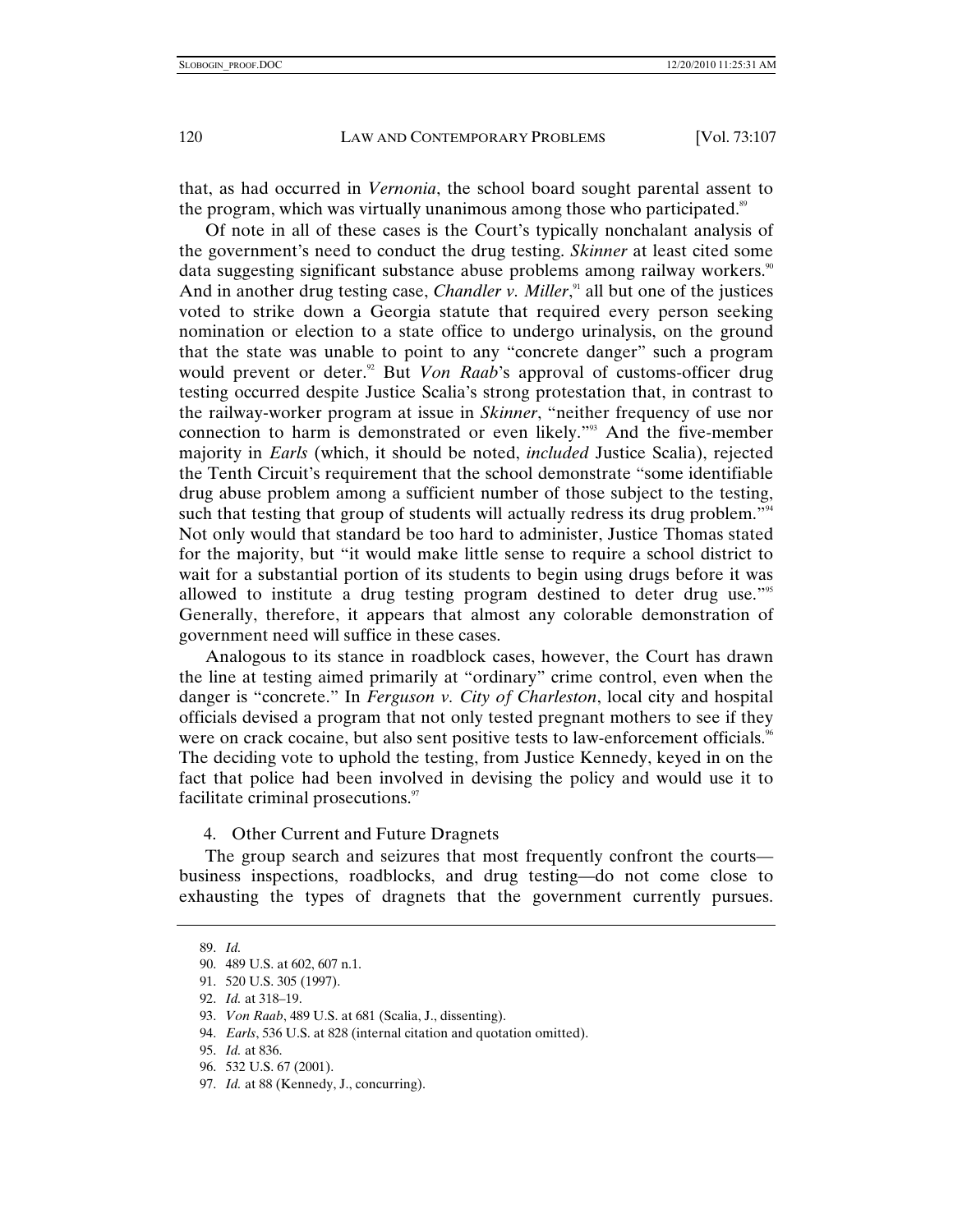Moreover, many of the dragnets that have been discussed could be immeasurably expanded through the use of technology. And the advent of profiling science makes dragnets even more tempting to government officials.

Two particularly wide-ranging dragnets involve public camera surveillance and data mining. Today, thanks in part to post-9/11 federal funding, many major cities and a slew of medium-size and smaller urban areas have created camerasurveillance systems that permit police to monitor large swaths of public and quasi-public areas.<sup>98</sup> For instance, Chicago trains more than 2200 cameras on its urban populace day and night, every day of the week, some operating openly, others covertly; all are patched into the city's \$43 million operations center so that a dispatcher can send video images from the cameras located closest to the scene of a reported incident.<sup>99</sup> The classic example of large-scale data mining is the Total Information Awareness (TIA) program, designed to access information from databases containing credit-card purchases, tax returns, driver's license data, work permits, travel itineraries, and other digital sources to discover patterns predictive of terrorist activity.100 Although Congress defunded the program in 2003, since then new data-mining efforts that essentially carry out the same functions have come into existence.<sup>101</sup>

Litigation over these technologically enhanced dragnets has not been significant, for a number of reasons. First, neither type of program has been particularly successful at detecting criminal or terrorist activity; $102$  as a result, criminal cases in which the constitutionality of the program might be challenged have been close to nonexistent. Second, some camera-surveillance operations and most data-mining efforts are conducted secretly; thus, for instance, most people are still not aware of the sequels to TIA.

Perhaps the most important reason litigation over these types of dragnets has been negligible, however, is Supreme Court case law holding that the Fourth Amendment is not implicated by government surveillance of activities

 <sup>98.</sup> SLOBOGIN, *supra* note 10, at 82–84.

 <sup>99.</sup> Fran Spielman, *Feds Give City \$48 Million in Anti-terrorism Funds*, CHI. SUN-TIMES, Dec. 4, 2004, at 10.

 <sup>100.</sup> GINA MARIE STEVENS, REPORT FOR CONGRESS: PRIVACY: TOTAL INFORMATION AWARENESS PROGRAMS AND RELATED INFORMATION ACCESS, COLLECTION, AND PROTECTION LAWS 2 (Cong. Research Serv., 2003), *available at* http://www.fas.org/ irp/crs/RL31730.pdf.

 <sup>101.</sup> Christopher Slobogin, *Government Data Mining and the Fourth Amendment*, 75 U. CHI. L. REV. 317, 318 (2008). The federal government recently canceled its satellite-surveillance program, but only because law enforcement preferred TIA-like "fusion centers" that will create "a national suspicious activity reporting system." Spencer S. Hsu, *Napolitano Announced End to Domestic Spy Satellite Program*, WASH. POST, June 23, 2009, at A8.

 <sup>102.</sup> One meta-review of public camera-surveillance systems concluded that, on average across programs, it reduced crime four percent. BRANDON C. WELSH & DAVID P. FARRINGTON, CRIME PREVENTION EFFECTS OF CLOSE CIRCUIT TELEVISION: A SYSTEMATIC REVIEW 41 (United Kingdom Home Office Research, Dev., and Statistics Directorate 2002), *available at* http://rds.homeoffice.gov.uk/rds/hors2002.html. Although data about covert antiterrorist data-mining are hard to obtain, the New York Times reported that virtually none of the leads such programs have generated panned out. Lowell Bergman et al., *Spy Agency Data after Sept. 11 Led F.B.I. to Dead Ends*, N.Y. TIMES, Jan. 17, 2006, at A1.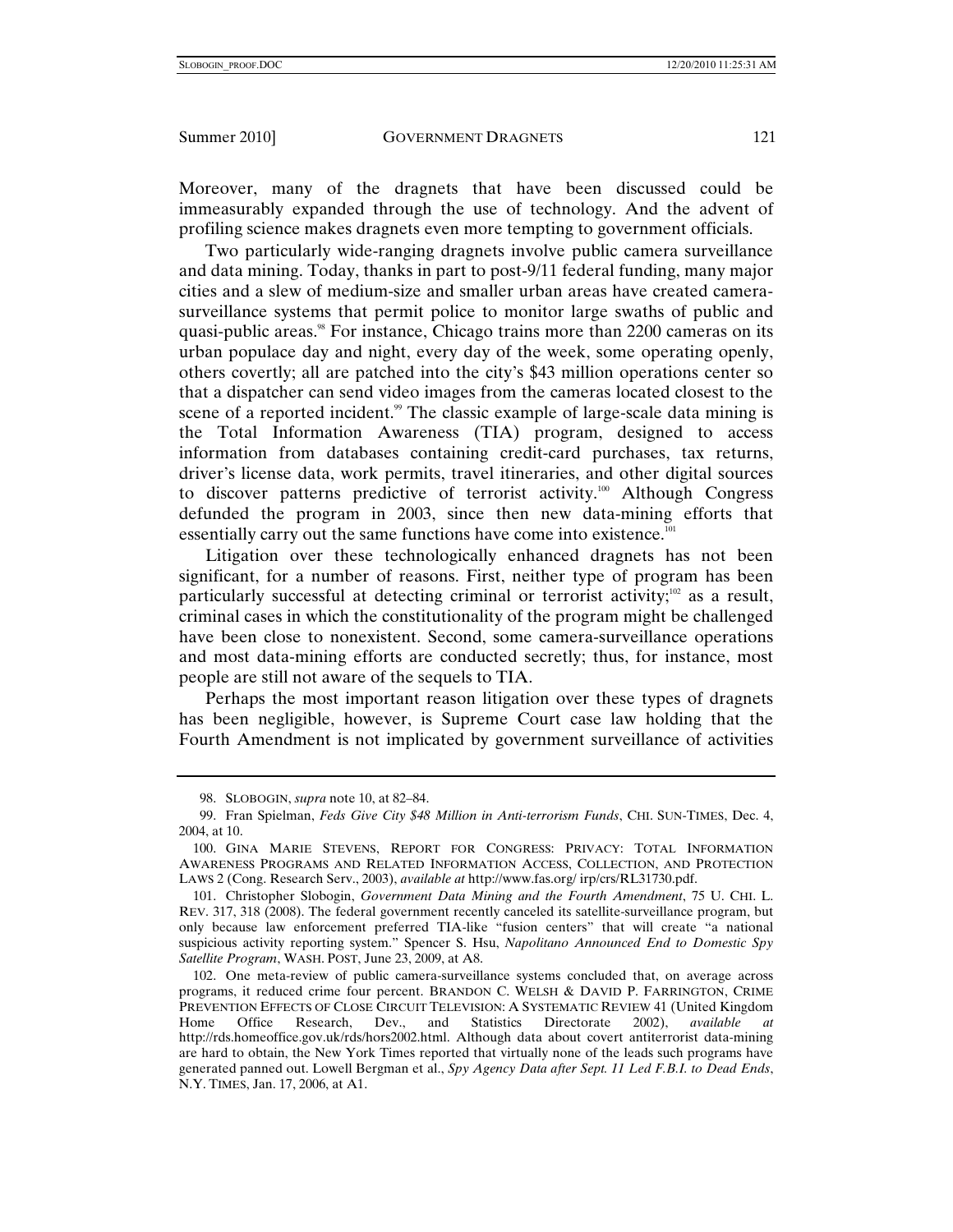carried out in public view<sup>103</sup> or by government efforts to obtain personal information "voluntarily" surrendered to third parties such as banks, phone companies, and accounting firms.104 Because, the Court says, we assume the risk of disclosure to other parties in these situations, the people affected do not even have standing to raise a constitutional challenge.<sup>105</sup> This caselaw means that, as far as the Constitution is concerned, use of cameras, tracking devices, and other technologies to monitor our public movements, as well as use of computers to aggregate personal information to compile "digital dossiers,"<sup>106</sup> can proceed without having to check with a magistrate or provide any justification for doing so.

For similar assumption-of-risk reasons, the Court has held that the Fourth Amendment does not regulate government reliance on technology that is in "general public use."107 It has also concluded that "technology" that detects only the presence of contraband—for instance, a dog that sniffs drugs—invades no privacy interest protected by the Fourth Amendment.108 With these holdings in its armamentarium, the government's ability to exploit dragnets unfettered by the Constitution increases exponentially. Even if completely lacking in individualized suspicion, the government can monitor house interiors with binoculars, flashlights, and telescopes (assuming these various common items are "in general public use") or with devices that detect only the presence of illicit drugs or other contraband such as weapons (where carrying a concealed weapon is a crime). The latter devices can also be used to conduct suspicionless examinations of persons and cars on the public thoroughfares, either at roadblocks set up "primarily" for some other reason, or randomly, through attachments to cameras or police cruisers.

Even with their economies, these various technologies might not normally tempt honest law-enforcement officers lacking a good-faith belief that their use is justified. But new developments are changing that calculus as well. First, of course, is the all-pervading fear of terrorist attacks, which thousands of local police have been deputized to prevent.109 Although the threat of such an attack

<sup>103.</sup> *See* United States v. Knotts, 460 U.S. 276, 283–84 (1983).

<sup>104.</sup> *See* Smith v. Maryland, 442 U.S. 735 (1979) (phone companies); United States v. Miller, 425 U.S. 435 (1976) (banks).

 <sup>105.</sup> The broadest statement to this effect comes from *Miller*—

<sup>[</sup>T]he Fourth Amendment does not prohibit the obtaining of information revealed to a third party and conveyed by him to Government authorities, even if the information is revealed on the assumption that it will be used only for a limited purpose and the confidence placed in the third party will not be betrayed.

<sup>425</sup> U.S. at 443.

 <sup>106.</sup> The term comes from DANIEL J. SOLOVE, THE DIGITAL PERSON: TECHNOLOGY AND PRIVACY IN THE INFORMATION AGE 13 (2004).

 <sup>107.</sup> Kyllo v. United States, 533 U.S. 27, 40 (2001).

 <sup>108.</sup> Illinois v. Caballes, 543 U.S. 405, 409 (2005).

 <sup>109.</sup> Eric Schmitt & David Johnston, *States Chafing at U.S. Focus on Terrorism*, N.Y. TIMES, May 26, 2008, at A1 (noting that "billions of dollars have been spent linking federal law enforcement and intelligence authorities to the country's more than 750,000 police officers, sheriffs and highway patrol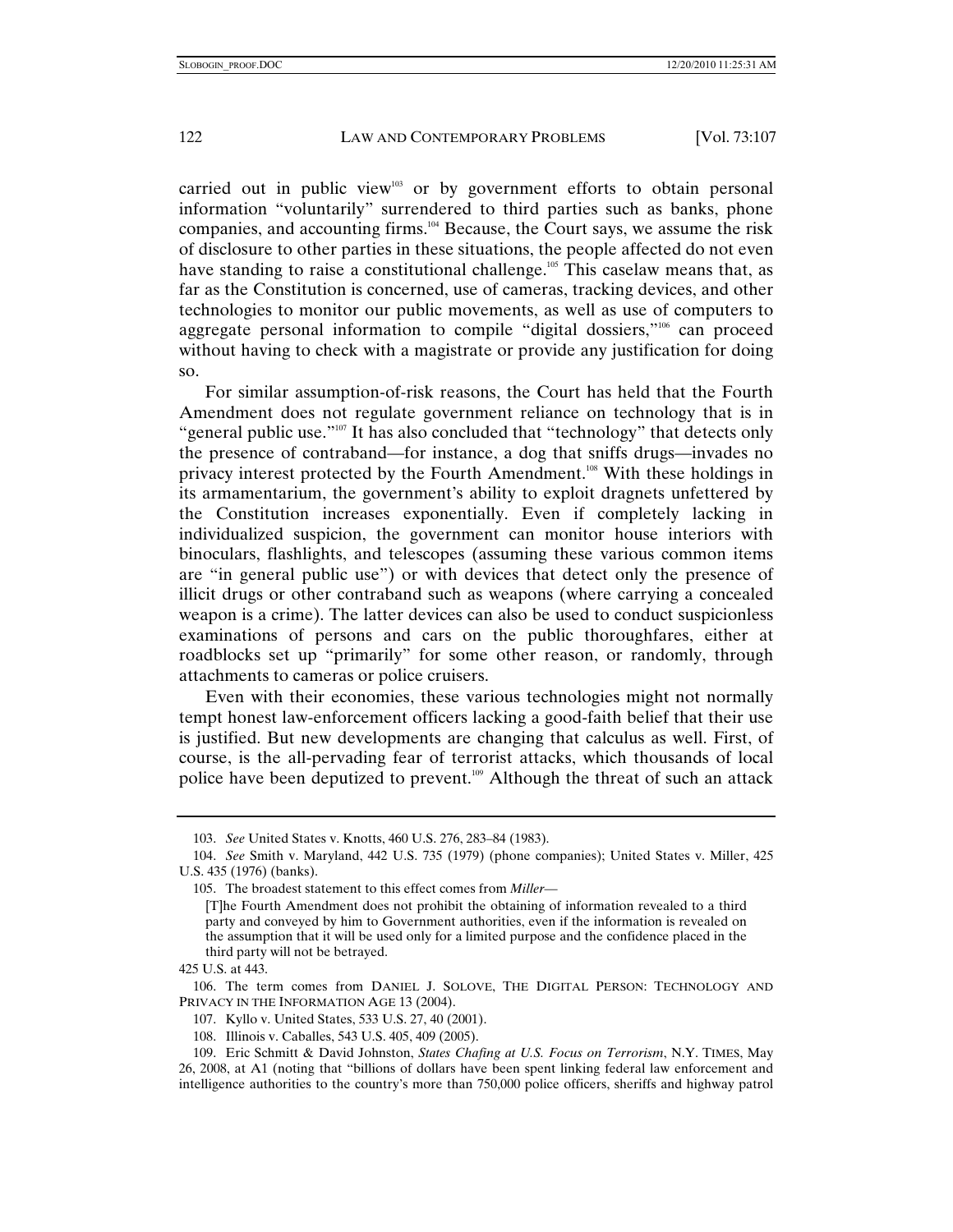is infinitesimal in any given area, the human and symbolic toll of even one such event has led, and will continue to lead, to a number of dragnet programs like the ferry and subway interdictions described earlier.

Second, government officials have become enamored with profiling as a means of detecting terrorists and other types of wrongdoers. Of course, dragnet programs of yesteryear have often featured profiles, beginning with the neutral inspection plan required in *Camara*. But today, risk scores, no-fly lists, patternor algorithm-based data mining, link analysis of phone calls, and various other quasi-empirical attempts to connect certain traits or behaviors to bad people provide an incentive to conduct surveillance and to accumulate information on everyone, simply to see if anyone fits the profile. Thus, we find that the progenitors of TIA wanted to increase access to counter-terrorism information "by an order of magnitude" in order to develop and apply profiles that would "automatically cue analysts based on partial pattern matches."<sup>110</sup>

This type of nomothetic analysis is not confined to national-security venues. Law-enforcement agencies have also developed profiles of serial murderers, drug couriers, and drug users, all of which require acquiring information about a person's habits, personality, and other traits in order to help police in their investigation.<sup>111</sup> And of course DNA profiling has become a popular method of investigating and proving crime, resulting in DNA sweeps that have occasionally involved "asking" hundreds of people if they can be swabbed for the purpose of collecting a sample.<sup>112</sup> To facilitate this type of profiling, every federal circuit addressing the issue has upheld the constitutionality of DNAsample collection from individuals convicted of violent felonies, many reasoning that in so doing the government "is not trying to determine that a particular individual has engaged in some specific wrongdoing" and thus is involved in a special-needs situation that does not trigger the usual Fourth Amendment constraints.<sup>113</sup> A few courts have extended this analysis to nonviolent felons,<sup>114</sup> and programs aimed at arrestees are probably not far behind.<sup>115</sup>

officers" through fusion centers that were originally "designed to collect and analyze data to deter terrorist attacks" and now are "branching out from terrorism to focus on violent crime and natural disasters").

<sup>110.</sup> *See* U.S. DEP'T OF DEFENSE, DEFENSE ADVANCED RESEARCH PROJECTS AGENCY, REPORT TO CONGRESS REGARDING THE TERRORISM INFORMATION AWARENESS PROGRAM 3–9 (May 20, 2003).

<sup>111.</sup> *See, e.g.*, James Aaron George, *Offender Profiling and Expert Testimony: Scientifically Valid or Glorified Results?*, 61 VAND. L. REV. 221, 229 (2008) (describing profiles of offenders that include "gender, age, race or ethnicity, level of intelligence or schooling, military service status, job status, living circumstances, nature of interpersonal relationships, and even the make and color of the perpetrator's car").

 <sup>112.</sup> Glynn Wilson, *In Louisiana, Debate Over a DNA Dragnet*, CHRISTIAN SCI. MONITOR, Feb. 21, 2003, at 3 (noting that police had obtained samples from over 800 men in southern Louisiana in an effort to catch a serial killer).

<sup>113.</sup> *E.g.*, Nicholas v. Goord, 430 F.3d 652, 668 (2d Cir. 2005).

<sup>114.</sup> *E.g.*, State v. Martin, 955 A.2d 1144 (Vt. 2008).

 <sup>115.</sup> *See, e.g.*, United States v. Pool, No. 09-10303, 2010 WL 3554049 (9th Cir. Sept. 14, 2010) (upholding DNA sampling as a condition of pretrial release).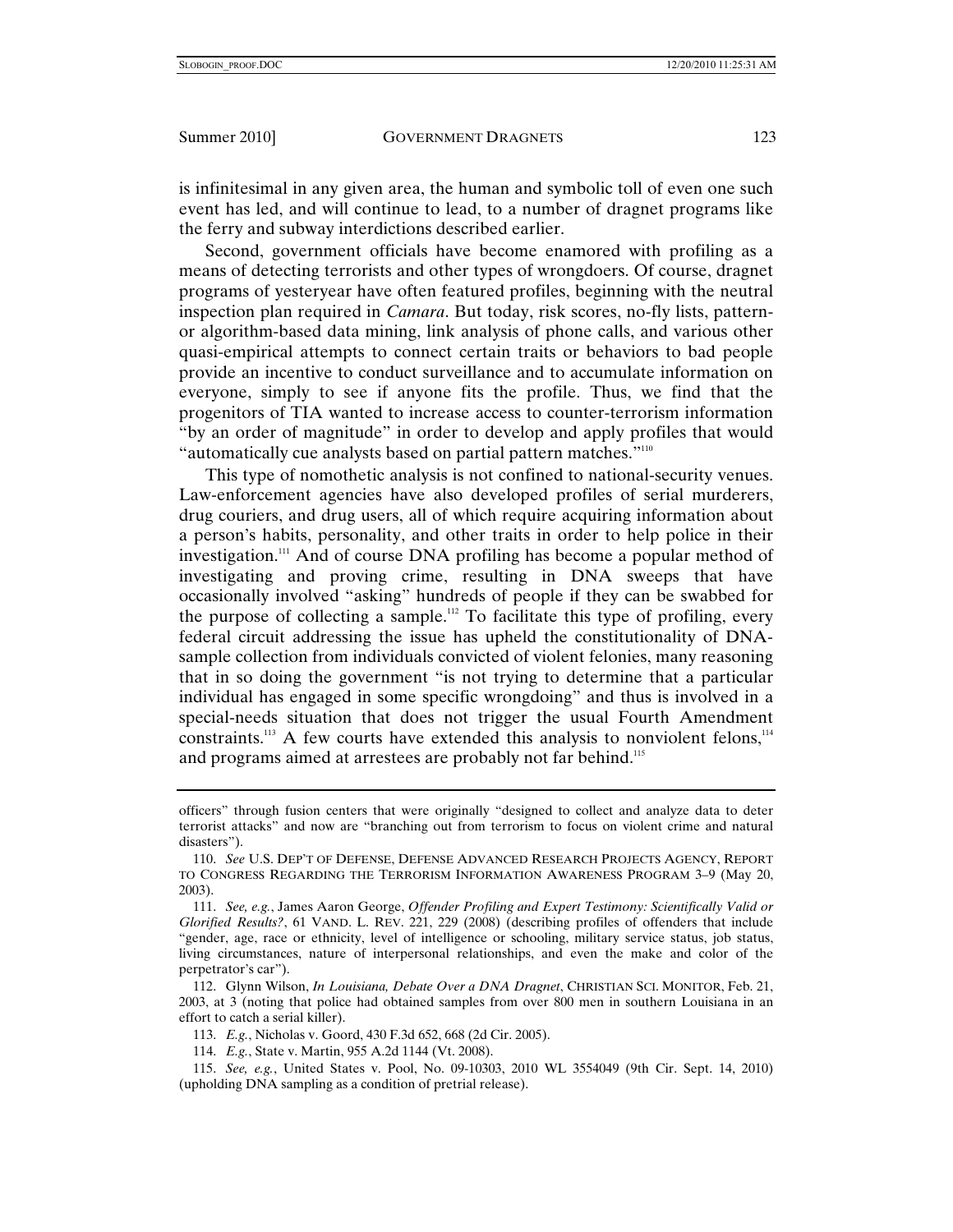### III

# WHY SHOULD WE CARE?

The conflict over dragnets is understandable. General searches and seizures can be extremely useful, but they can also smack of the police state. Even dragnets that appear to be ineffective can serve vital government interests. For instance, most research indicates that public camera surveillance reduces crime in urban areas by only four to six percent.116 But those figures represent more than a trivial amount of crime (moreover, the better-run programs may reduce crime by as much as twenty to thirty percent, taking into account displacement effects<sup>117</sup>). Inspection programs, roadblocks, and drug-testing programs do not catch very many violators. But that may well be because, as some members of the Supreme Court are fond of pointing out, they are effective at deterring unwanted behavior.<sup>118</sup> The proposed alternatives to dragnets—better investigations of car thieves (the alternative to the statute in *Burger*), more stops of heavily loaded cars near the border (as Justice Brennan suggested in *Martinez-Fuerte*), or closer attention to drug-induced behavior by customs agents or school children (as the dissenters in *Vernonia* and *Earls* argued)—are often pipe dreams and are usually less effective, more expensive, and conceivably more intrusively stigmatizing overall. It is also difficult, in the wake of 9/11, to muster much righteous indignation over a limited bag search of New York subway riders.

Harder to grasp are the negative consequence of dragnets. We can start by asking why the Framers wanted to eliminate general-warrant searches of their homes. Principally, it was because those searches made them feel oppressed by a government that was willing to treat all of them like wrongdoers even though most of them were not.<sup>119</sup> Many readers may feel perfectly secure from this kind of pressure in their lives. But imagine you are a Mexican American in Southern California who is subjected to document checks on major highways far from the border, or a student who has your blood drawn or urine checked because you want to play in the school band. Or imagine you are an inner-city resident subject to routine checkpoint stops as you walk around your own neighborhood, $120$  or an Arab American who is tracked on camera or through

<sup>116.</sup> *See* SLOBOGIN, *supra* note 10, at 85.

<sup>117.</sup> *Id.* at 87.

<sup>118.</sup> *See supra* text accompanying notes 44, 65, 68 and 95.

<sup>119.</sup> *See* sources cited *supra* notes 1–2. As Patrick Henry put it, under the general warrants "any man may be seized, any property may be taken, in the most arbitrary manner, without any evidence or reason." Draper v. United States, 359 U.S. 307, 336 (1959) (quoting JAMES MADISON, I DEBATES IN THE SEVERAL STATE CONVENTIONS ON THE ADOPTION OF THE FEDERAL CONSTITUTION 323, 326 (Jonathan Elliot ed., 2d ed. 1836)).

<sup>120.</sup> *See* Andrea Estes, *Anticrime Initiative Working, Police Say*, BOSTON GLOBE, Aug. 28, 2004, at B1 (noting significant, albeit contested, reduction in nonfatal shootings as a result of dragnet stop programs, but quoting the head of the local NAACP branch, who stated that young blacks who are stopped "feel they have become the victims").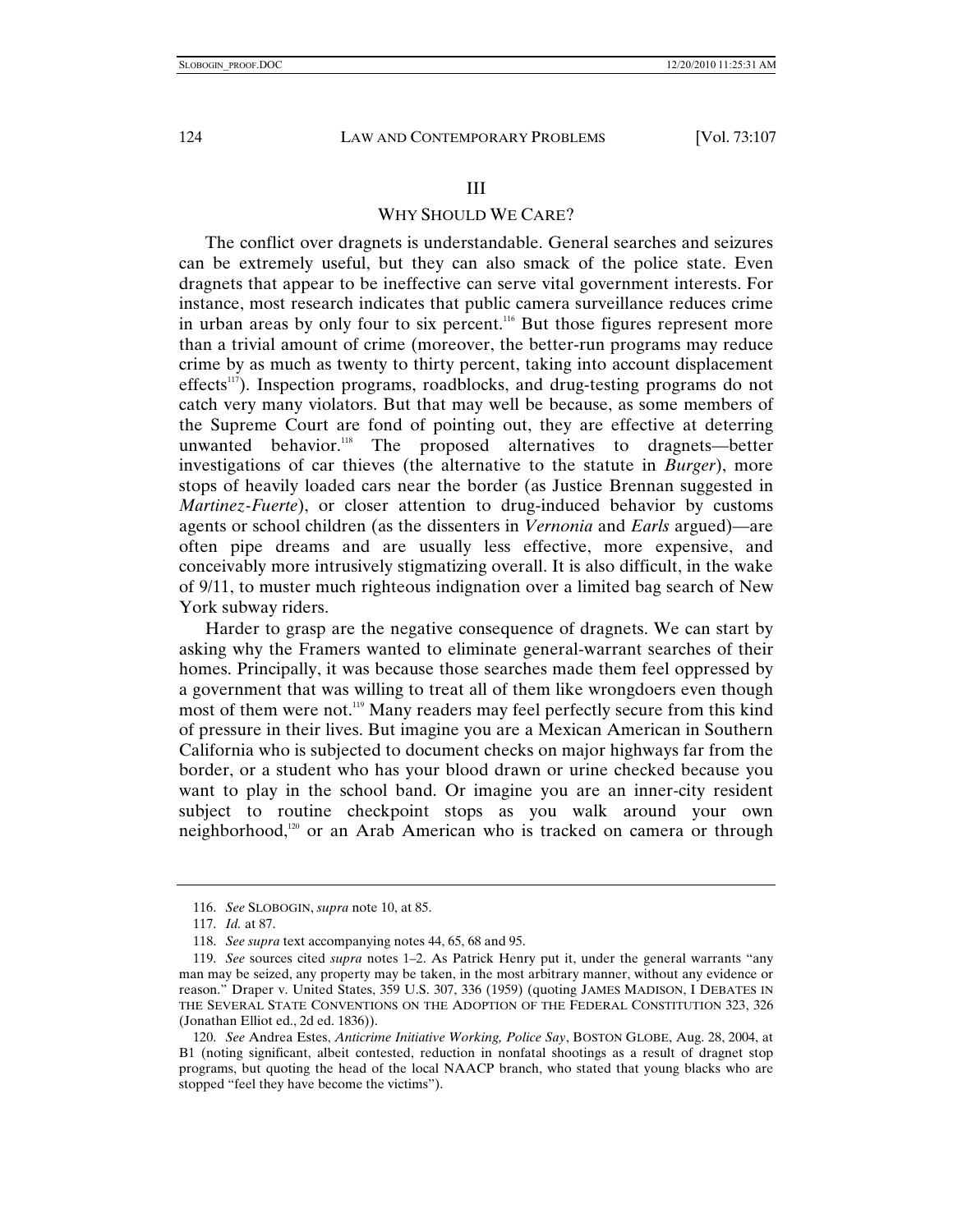digital means, singled out at travel centers, and subject to FBI interviews because a data-mining program indicates that you fit a terrorist profile.

Admittedly, none of these law-enforcement actions involve the ransacking of homes or the custodial arrests that bothered the Framers. But research on laypeople's views about the intrusiveness of various types of government investigative techniques indicates that even dragnets that do not involve physical entry—such as public camera surveillance or data mining of the type involved in the TIA program—are viewed as far more invasive than brief seizures at a roadblock, which the Supreme Court has acknowledged implicate the Fourth Amendment.<sup>121</sup> Moreoever, if the images captured on public cameras are not immediately destroyed, study participants assign an intrusiveness rating almost equal to that of a bedroom search.<sup>122</sup>

Furthermore, the fact that large numbers of people are enmeshed in such operations, which the Court has sometimes touted as a method of mitigating the sense of invasion, $123$  could actually increase the feeling of oppression in some types of cases. As Justice O'Connor noted in *Vernonia*, group-wide programs may reduce the potential for arbitrary action and dilute its "accusatory" nature, but they can also "pose a greater threat to liberty" because so many people are affected.<sup>124</sup> And if dragnets are based on profiles, this threat can be exacerbated by what Bernard Harcourt has called the "ratchet effect."<sup>125</sup> Profiles have a tendency to become a self-fulfilling prophecy when they are the primary motivation behind law-enforcement efforts, which may mean that those who fit the profile are disproportionately affected.

A separate but equally important consideration is that, because they are so easy to justify, dragnets provide tempting opportunities for pretextual police actions. If police cannot develop individualized probable cause to enter a house, perhaps a health and safety inspection will do the trick. If they want to ferret out drug couriers in a particular neighborhood but do not know which cars are involved, maybe a license checkpoint, along with a drug-sniffing dog, will help out. The phenomenon of "mission creep" is well-known in data-mining circles: antiterrorist programs discover many more illegal immigrants than they do Al Qaeda members.126

<sup>121.</sup> *See* SLOBOGIN, *supra* note 10, at 110–13 (camera surveillance results); 183–85 (data-mining results).

<sup>122.</sup> *Id.* at 112 tbl. item 18.

<sup>123.</sup> *See supra* notes 57 and 64 and accompanying text.

 <sup>124. 515</sup> U.S. 646, 667 (1995) (O'Connor, J., dissenting) (internal citation and quotation omitted).

 <sup>125.</sup> BERNARD E. HARCOURT, AGAINST PREDICTION: PROFILING, POLICY, AND PUNISHING IN AN ACTUARIAL AGE 147 (2007).

<sup>126.</sup> *See* MARY DEROSA, CTR. FOR STRATEGIC AND INT'L STUDIES, DATA MINING AND DATA ANALYSIS FOR COUNTERTERRORISM 16 (2004), *available at*  www.cdt.org/security/usapatriot/20040300csis.pdf; U.S. DEP'T OF DEFENSE, TECHNOLOGY & PRIVACY ADVISORY COMM., SAFEGUARDING PRIVACY IN THE FIGHT AGAINST TERRORISM 39–40 (2004), *available at* www.cdt.org/security/usapatriot/20040300tapac.pdf.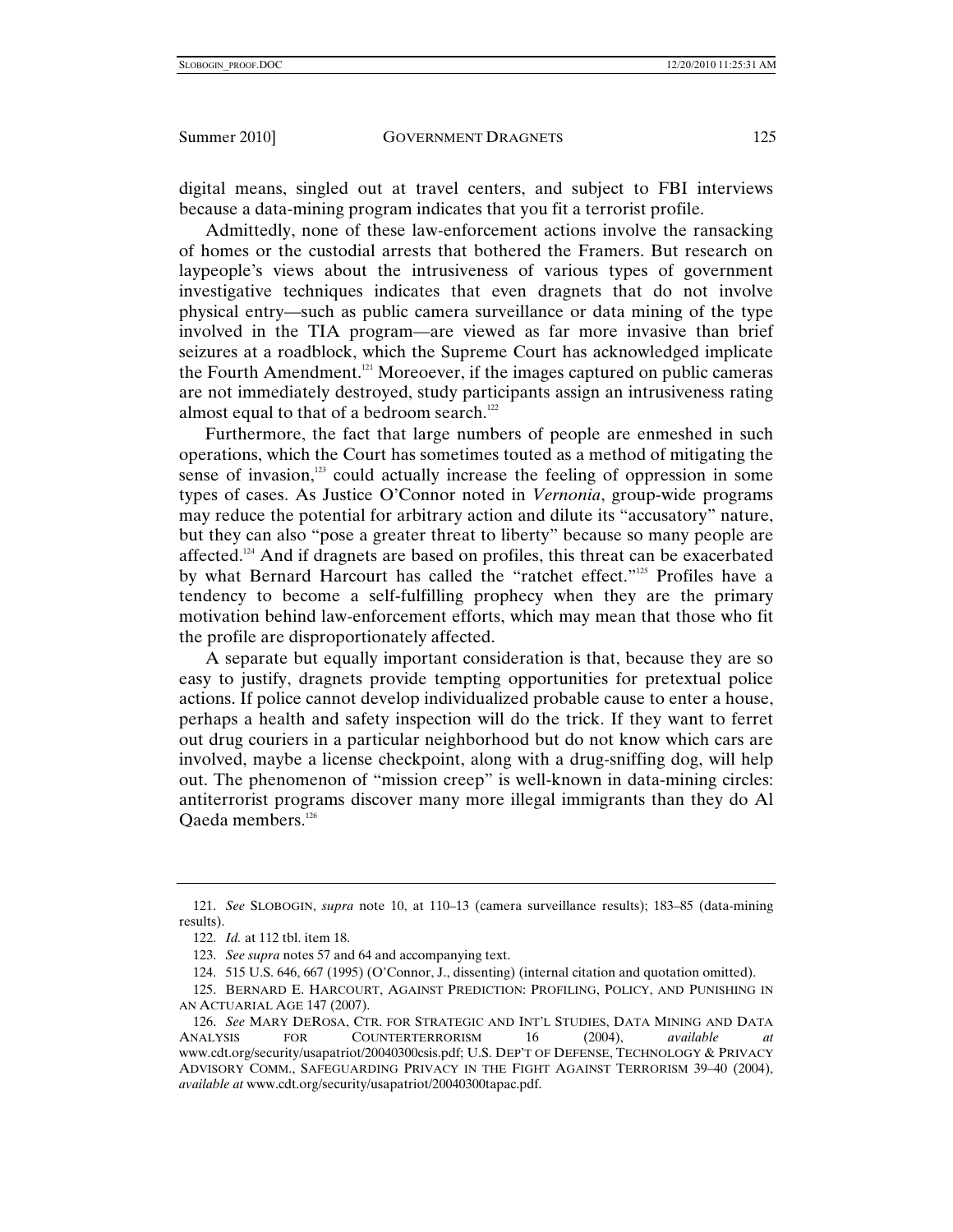Moreover, dragnets can be disguised as actions based on individualized suspicion. For instance, the federally funded program Operation Pipeline is *designed* to use traffic violations, which all of us commit all of the time, as means of obtaining consent or otherwise gaining authorization to search the car that is stopped, $127$  and the purpose behind many antiloitering statutes is to give police authority to arrest people believed to be affiliated with gangs.<sup>128</sup> To the extent the targets perceive the pretextuality of any of these operations, the sense of unfairness is heightened.

The repercussions of the resentment caused by dragnets could go well beyond momentary hostility toward the authorities. The procedural-justice literature shows that compliance with the law is intimately tied to respect for those enforcing it.<sup>129</sup> If that respect dissipates, cooperation with law enforcement and perhaps the desire to be law-abiding itself can diminish, effects that studies of inner-city communities claim to have found.130 Recall also that dragnets were a major cause of the Revolution.

#### IV

### CURRENT APPROACHES TO REGULATING DRAGNETS

The Supreme Court's take on dragnets is hard to pin down, but an effort at summarization is nonetheless made here. Also described in this section and the next are several alternatives to the Court's analysis, with a focus on two alternatives that, when combined, suggest a promising way out of the morass: political-process theory and proportionality analysis. Dragnets authorized by legislation that is free of political-process defects should receive deference from the courts. When such deference is not merited, the government should have to demonstrate a success rate proportionate to the intrusion occasioned by the dragnet.

### A. Summary of the Court's Current Approach

Current law on dragnets appears to be very complicated. Supreme Court and lower-court case law considers a number of factors, listed here with examples suggesting the spectrum associated with each (with the examples most supportive of dragnets listed first): (1) whether the situation involves special needs or instead is an attempt to obtain evidence of ordinary criminal

<sup>127.</sup> For a description of the program, see U.S. DEP'T OF JUSTICE, DRUG ENFORCEMENT AGENCY,<br>INSIDE THE DEA: OPERATIONS PIPELINE AND CONVOY. *available at* THE DEA: OPERATIONS PIPELINE AND CONVOY, *available at* http://www.usdoj.gov/dea/programs/ pipecon.htm.

<sup>128.</sup> *See generally* Chicago v. Morales, 527 U.S. 41 (1999) (striking down a "failure to disperse" statute aimed at reducing gang-related criminal activity).

 <sup>129.</sup> For a useful summary of this literature as applied to the effects of policing, see Andrew Taslitz, *Wrongly Accused Redux: How Race Contributes to Convicting the Innocent: The Informants Example*, 37 SW. U. L. REV. 1091, 1114–18 (2008).

<sup>130.</sup> *See id.* (concluding that the deleterious effects of police techniques perceived as unfair can lead to an increase in crime).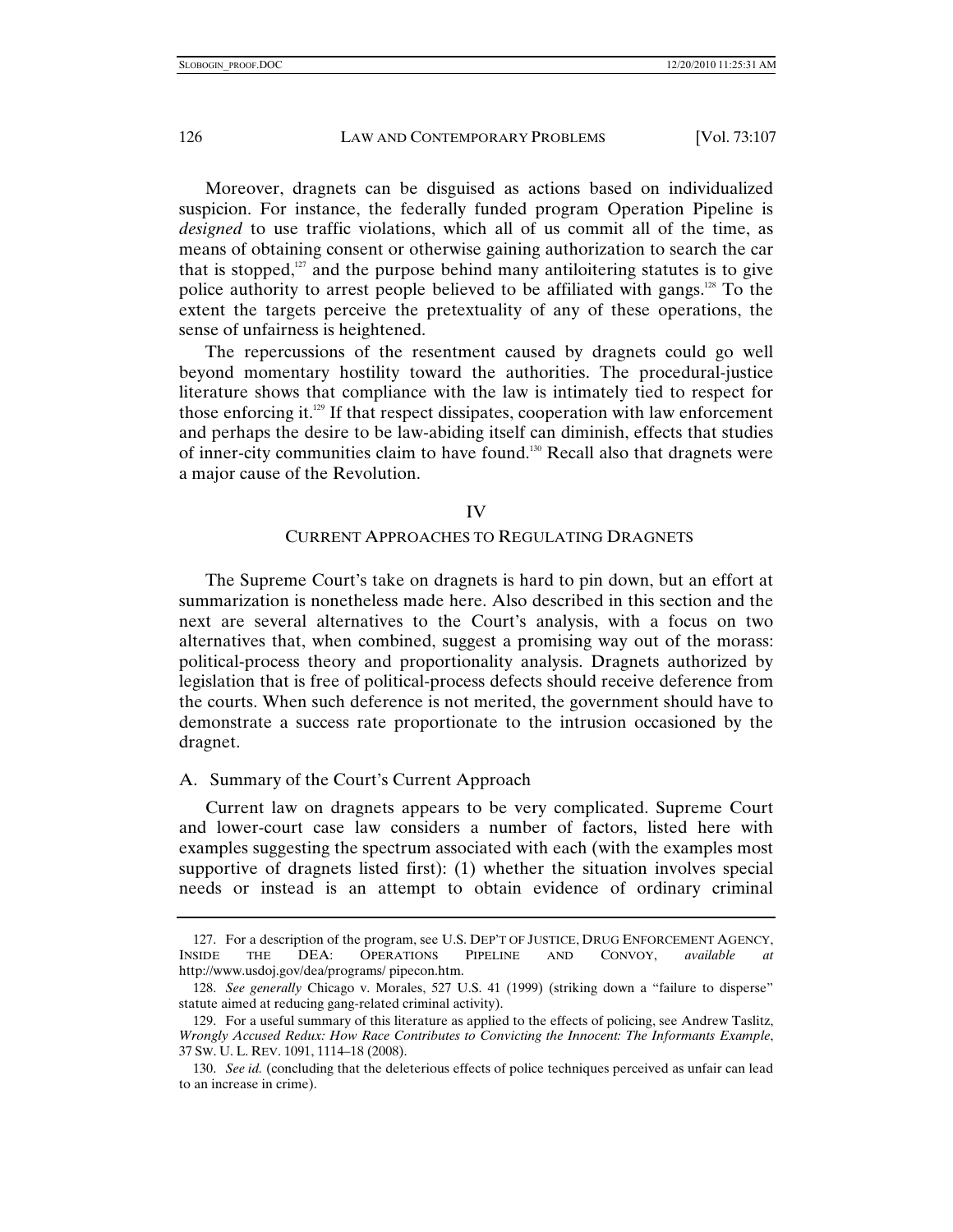wrongdoing (student drug testing v. narcotics checkpoint); (2) the significance of the government interest (prevention of terrorist acts v. detecting illegal immigrants); (3) the magnitude of the problem the government wants to address (smuggling contraband across the border v. drug use among customs agents); (4) the extent to which an individualized-suspicion requirement would prevent the government from achieving its goal (residential health and safety inspections v. drunken driving); (5) the intrusiveness of the dragnet (camera surveillance v. strip searches); (6) the degree of notice or consent (business inspections v. covert data mining); (7) the nature of ex ante review, if any (judicial authorization of dragnet fingerprinting v. checkpoints established by supervisors); and (8) the existence of a neutral plan that diminishes discretion (area-wide residential-inspection plans or roadblocks that accost all drivers v. random junkyard inspections for stolen parts). Different combinations of these factors have played a role in all of the Court's dragnet cases.

As the examples in parentheses suggest, however, usually only factor (1) is dispositive as far as the courts are concerned. The Fourth Amendment might prohibit a government dragnet when there is *no* evidence of concrete danger (as the Court held in *Chandler*, the politician drug-testing case) or if the dragnet is *very* unlikely to produce evidence of wrongdoing or *highly* discretionary (as the Court concluded with respect to random license checks in *Prouse*), and probably also when it is *extremely* intrusive relative to government need (for example, a general strip search of school children<sup>131</sup>). But otherwise the Court is willing to approve almost any dragnet that takes place outside of the typical criminal law-enforcement context. And because "ordinary criminal wrongdoing" is a slippery concept and, according to the courts, does not cover a wide array of government campaigns—including antiterrorist efforts, illegalimmigrant interdictions, regulatory schemes aimed at crime-infested businesses (such as junkyards), or traffic-related offenses—this latter limitation is not particularly significant. In short, the Court's dragnet jurisprudence leaves considerable room for play; virtually any government dragnet that avoids irrationality passes the Fourth Amendment.

# B. Better Balancing Versus No Balancing

Many commentators have disagreed with the Court's analysis, of course. Most have called for according less weight to government interests and more weight to individual interests, and have argued that the government should have a heavy burden to show why dispensing with an individualized-suspicion requirement is necessary.<sup>132</sup> But these critiques have usually not offered any

<sup>131.</sup> *See* Safford Unified Sch. Dist. v. Redding, 129 S. Ct. 2633 (2009) (declaring the strip search of a student based on reasonable suspicion violated the Fourth Amendment).

<sup>132.</sup> *See, e.g.*, Clancy, *supra* note 45, at 487 (arguing that suspicionless searches and seizures should be "aberrational" and founded on "a strong showing of governmental necessity"); Nadine Strossen, *The Fourth Amendment in the Balance: Accurately Setting the Scales Through the Least Instrusive Alternative Analysis*, 63 N.Y.U. L. REV. 1173 (1988) (arguing for least drastic means analysis); Scott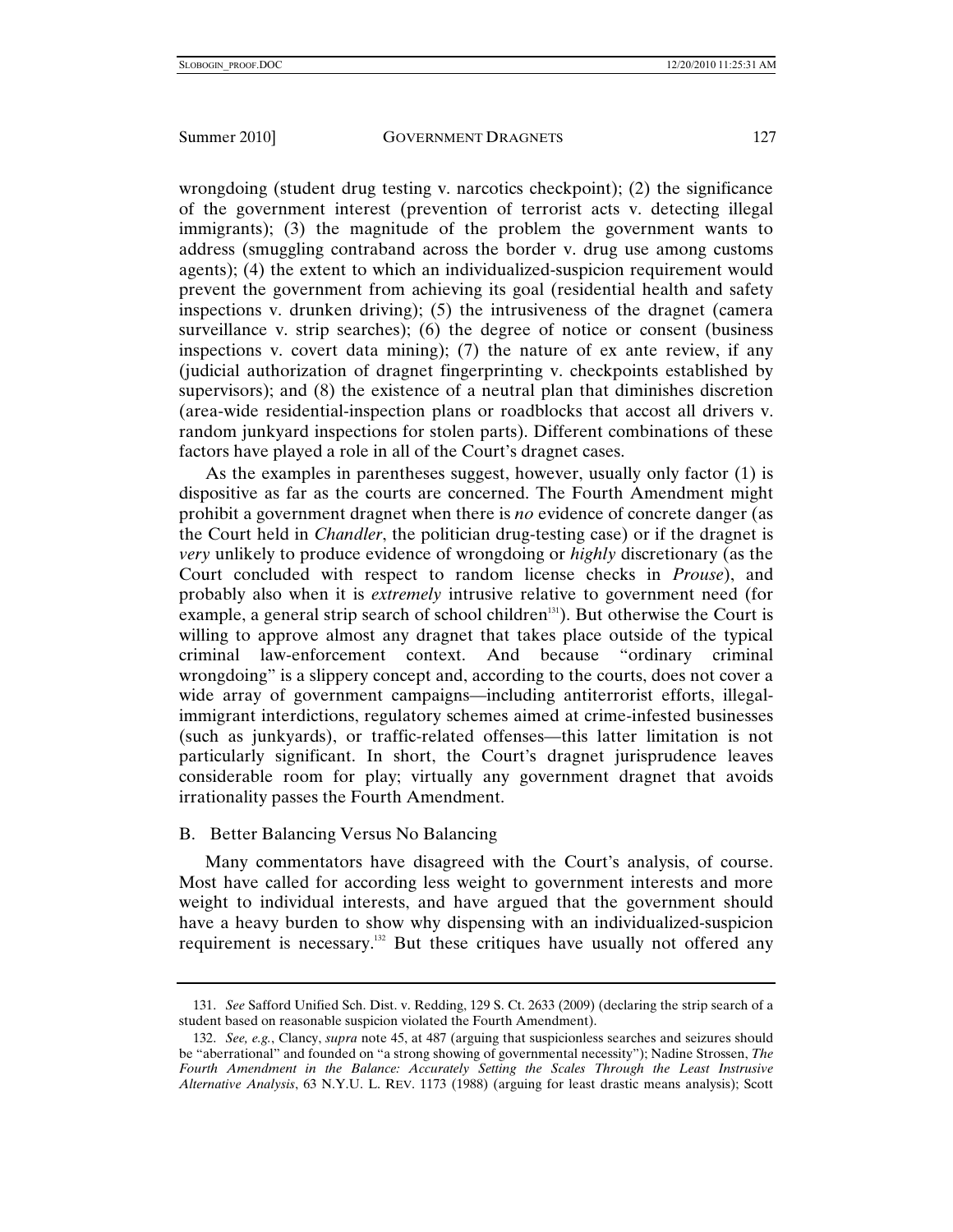concrete way of gauging government and individual interests, nor specified how one balances them in a way that avoids simply implementing one's policy preferences. Furthermore, for reasons suggested above and elaborated on below, calculating whether a dragnet is "necessary" is a chore that courts should not lightly undertake and probably should avoid altogether.

Consider Justice O'Connor's dissent in *Vernonia*, which is among the most thoughtful judicial approaches in this genre. In essence, she argued that dragnet actions should occur only when an individualized-suspicion regime would be both "ineffectual" because it would "place the government's objectives in jeopardy" and "impractical" because the situation is such that "even one undetected instance of wrongdoing could have injurious consequences for a great number of people."<sup>133</sup> But, as Justice O'Connor herself recognized with respect to her first criterion, "a suspicion-based scheme . . . may not be *as* effective as a mass, suspicionless testing regime."134 And once that is conceded, the second part of her test is also easily met, even in the student drug-testing situation, in which she argued it was not. As Justice Thomas's majority opinion asserted:

Deterring drug use by our Nation's schoolchildren is at least as important as enhancing efficient enforcement of the Nation's laws against the importation of drugs, which was the governmental concern in *Von Raab*, or deterring drug use by engineers and trainmen, which was the governmental concern in *Skinner*. School years are the time when the physical, psychological, and addictive effects of drugs are most severe. . . . And of course the effects of a drug-infested school are visited not just upon the users, but upon the entire student body and faculty, as the educational process is  $disrupted.<sup>1</sup>$ 

Similar comments can be made about virtually any dragnet program.

Justice O'Connor's approach is in essence a variant of strict-scrutiny analysis, which in the dragnet setting would require the government to demonstrate that a dragnet is narrowly tailored to meet a compelling law enforcement need.<sup>136</sup> While this analytical scheme has served the courts fairly well in other contexts, in Fourth Amendment cases it places courts in the position of legislating much more conspicuously, and much less effectively, than in other settings. However competent courts may be, for instance, at assessing whether time, place, and manner restrictions on speech are necessary, they are sorely disadvantaged in analyzing which law-enforcement techniques work best.

Sundby, *A Return to Fourth Amendment Basics: Undoing the Mischief of Camara and Terry*, 72 MINN. L. REV. 383, 446 (1988) (arguing for a compelling state-interest–least-intrusive-means test that "unambiguously reorients fourth amendment analysis toward protection of the individual's privacy interest"); Eve Brensike Primus, *Disentangling Administrative Searches*, 111 COLUM. L. REV. \_ (forthcoming 2011) (arguing that dragnets should not be permitted if individualized suspicion can accomplish the government's objective).

 <sup>133. 515</sup> U.S. 646, 674–75 (1995) (O'Connor, J., dissenting).

<sup>134.</sup> *Id.* at 680 (O'Connor, J., dissenting).

<sup>135.</sup> *Id.* at 661–62.

 <sup>136.</sup> FEC v. Wisconsin Right to Life, 551 U.S. 449, 464 (2007) (holding that, to justify a law burdening political speech, government must show that the restriction "furthers a compelling interest and is narrowly tailored to achieve that interest").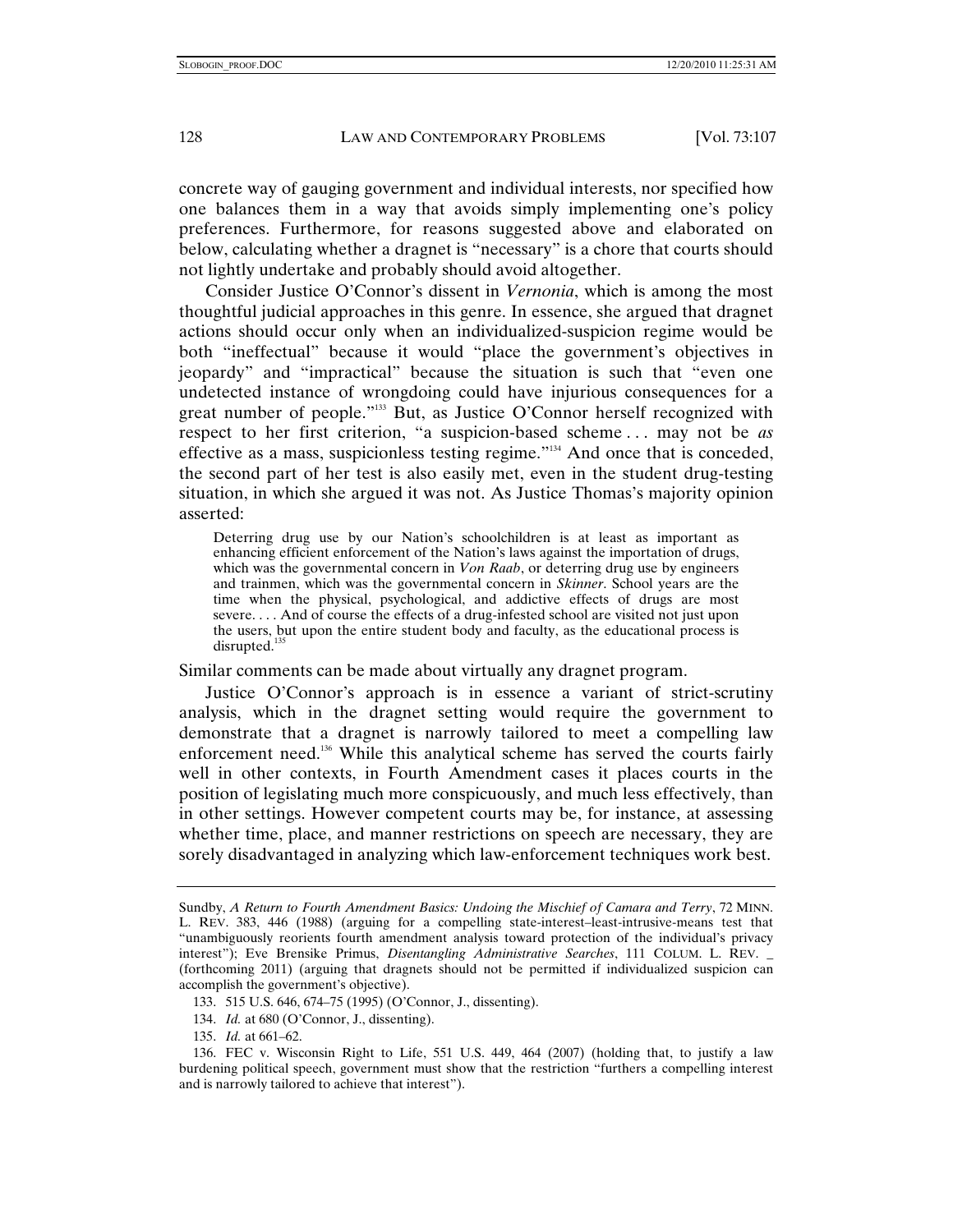Consider as an illustration how a court would apply strict-scrutiny analysis to a public camera system. Assume that the area in which the government wants to set up a camera system has a high crime rate and that research conducted in similar types of locations indicates that, through increased deterrence and apprehension, the presence of cameras can reduce property crime by as much as twenty-five percent and violent crime by as much as five percent (estimates based on actual studies).<sup>137</sup> Difficult enough is determining whether these data make the government's crime control objective "compelling." Under traditional strict-scrutiny analysis, the court would also have to inquire into whether the camera system was narrowly tailored to meet the government's objective. That inquiry raises a number of imponderables. Alternatives to a camera system could include placing more police on the scene (presumably limited to stopping people only when they have individualized suspicion), installing more street lights and greater pedestrian access to the area, and passing broader loitering laws that would allow police greater preventive authority.<sup>138</sup> Comparing the effectiveness, not to mention the expense, of these competing approaches is far from the typical judicial job. And although assessing the relative intrusiveness of these various techniques *is* within the usual judicial purview, balancing that assessment with these other variables and figuring out which technique most efficaciously deals with the crime problem in the least restrictive manner raises micro-managing quandaries that are even more difficult and inappropriate for courts to address.<sup>139</sup>

Perhaps in part for that reason, a second group of commentators have called for an end to balancing and instead would always require individualized probable cause or reasonable suspicion for any search of houses, persons, papers, or effects.140 But such a requirement would eliminate dragnets such as health and safety inspections that virtually everyone (probably including the Framers<sup>141</sup>) would want. And it cuts against the text of the Fourth Amendment,

<sup>137.</sup> *See* SLOBOGIN *supra* note 10, at 84–88.

<sup>138.</sup> *Cf.* Neal Katyal, *Architecture as Crime Control*, 111 YALE L.J. 1039, 1092–98 (2002) (exploring how city architecture might enhance crime control); City of Chicago v. Morales, 527 U.S. 41, 66 (1999) (O'Connor, J., concurring) (speaking of loitering statutes that might be "reasonable alternatives" to the statute struck down by the majority).

 <sup>139.</sup> Recall Justice Rehnquist's words in *Michigan Department State Police v. Sitz*, 496 U.S. 444, 453–54 (1990) that, "for purposes of Fourth Amendment analysis, the choice among such reasonable alternatives remains with the governmental officials who have a unique understanding of, and a responsibility for, limited public resources, including a finite number of police officers." *See supra* note 68 and accompanying text.

 <sup>140.</sup> *See* William J. Mertens, *The Fourth Amendment and the Control of Police Discretion*, 17 U. MICH. J. L. REF. 551 (1984). See also Justice Douglas's dissent in *Terry v. Ohio*, 392 U.S. 1, 39 (1967) ("Until the Fourth Amendment . . . is rewritten, the person and the effects of the individual are beyond the reach of all government agencies until there are reasonable grounds to believe (probable cause) that a criminal venture has been launched or is about to be launched[]") and Justice Brennan's dissent in *T.L.O. v. New Jersey*, 469 U.S. 325, 360 (1985) ("If the search in question is more than a minimally intrusive *Terry* stop, the constitutional probable-cause standard determines its validity.").

<sup>141.</sup> *See supra* note 20.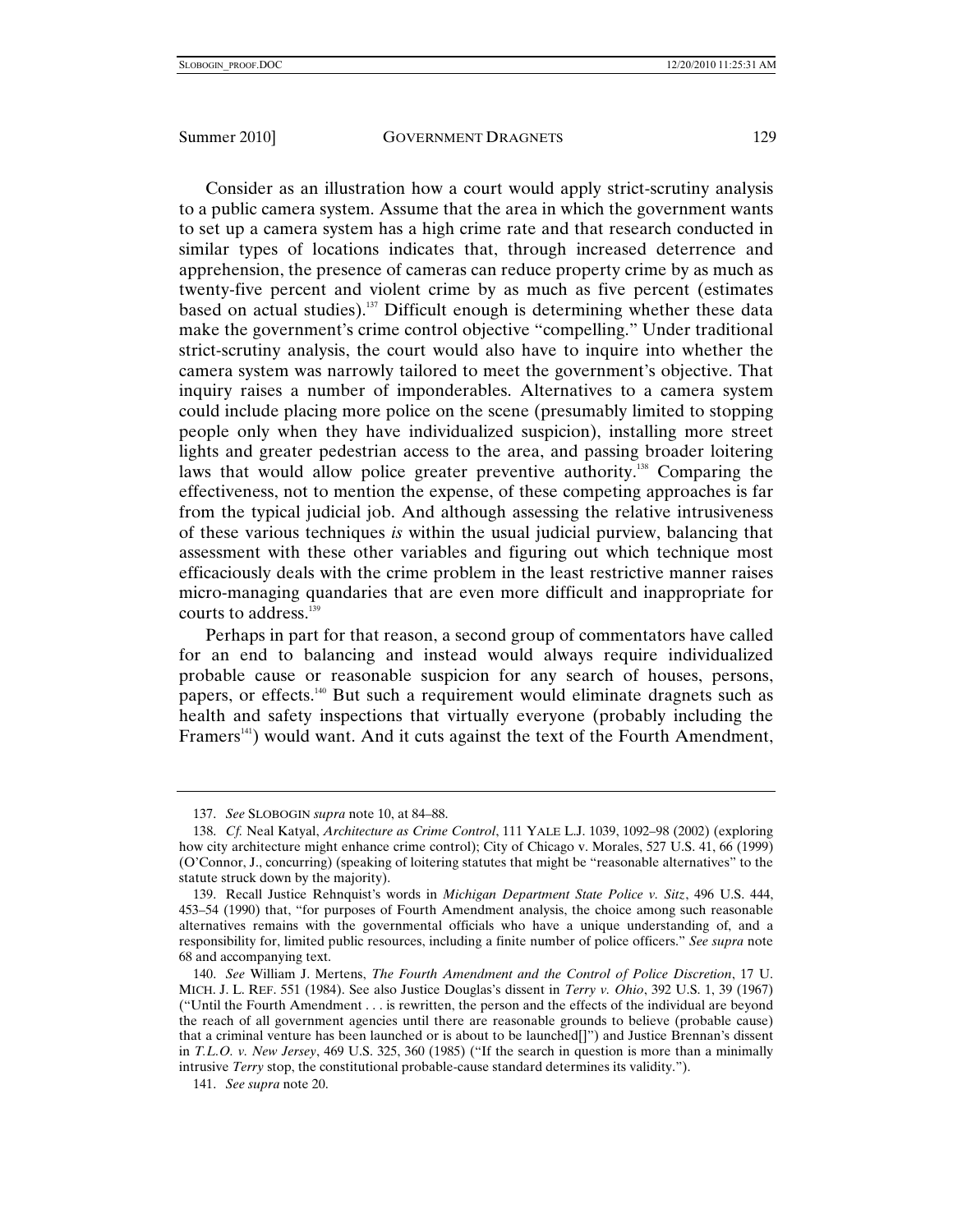which makes reasonableness, not particularized probable cause, the core of constitutional protection.

A variation of this approach is to impose the individualized probable-cause requirement only in those situations in which the government seeks evidence of crime. This approach "reflects the intuition of the Court in various cases that 'special needs' searches are more easily tolerated if they do not result in criminal penalties."142 Of course, for this approach to have any impact in inspection cases and the like, the legislature would have to agree to drop any provision for criminal penalties in connection with health and safety inspections, immigration and drunk driving roadblocks, drug testing programs, and the like. Furthermore, under this approach the Fourth Amendment would provide privacy and property protection only to criminal suspects, a situation that, as *Camara* pointed out, would be "anomalous" at best.<sup>143</sup> It is also one that the Framers probably did not countenance, since the revenue and customs laws that led to many of the general-warrant searches they maligned were at most quasi-criminal in nature.<sup>144</sup>

Furthermore, exemption of civil searches would leave the scope of the Fourth Amendment at the mercy of legislative categorizations. As *Burger* and the drug-testing programs illustrate, dragnets can be classified as administrative and still achieve crime-control purposes.<sup>145</sup> The type of traffic and loitering laws that can lead to pretextual dragnets are also often technically noncriminal.

# C. Political-Process Theory

A third set of commentators has also deplored judicial balancing but has generally approved of the Court's conclusions in the dragnet cases because the effect of the Court's hands-off attitude is to leave the balancing up to the

 <sup>142.</sup> Ricardo J. Bascuas, *Lessons from the Highway and the Subway: A Principled Approach to Suspicionless Searches*, 38 RUTGERS L.J. 719, 781 (2007).

<sup>143.</sup> *See also* New Jersey v. T.L.O, 469 U.S. 325, 335 (1985) ("[T]he individual's interest in privacy and personal security 'suffers whether the government's motivation is to investigate violations of criminal laws or breaches of other statutory or regulatory standards . . . .'").

<sup>144.</sup> *See* Davies, *supra* note 3, at 659–60 (distinguishing the "customs collections" that occasioned the general warrant from "criminal law enforcement").

 <sup>145.</sup> For this reason, Professor Simmons has proposed that when government purports to be carrying out "regulatory" searches and seizures, as the government has argued that it does in antiterrorism cases, it should be prohibited from using any evidence it garners in criminal prosecutions; that approach, he suggests, would call the government's bluff. *See* Ric Simmons, *Searching for Terrorists: Why "Public Safety" is Not a Special Need*, 59 DUKE L.J. 843, 920 (2010). But this solution creates its own problems. Freed from any restrictions on its antiterrorism efforts, the executive branch might introduce numerous such programs, believing that, at the least, bombs will be discovered and terrorists identified. On the other side, a prohibition on prosecuting terrorists who are caught in an antiterrorist program would be very hard for the public to swallow. Further, this approach allows the government to carry out other suspicionless "special needs" searches and seizures as long as evidence thereby obtained is not used in a criminal court. Thus school students can be suspended, illegal immigrants deported through a civil process, and house residents subjected to civil fines based on dragnet stops and searches without violating the Fourth Amendment, despite the thousands of innocent individuals affected by drug testing, checkpoints, and health and safety inspections, respectively.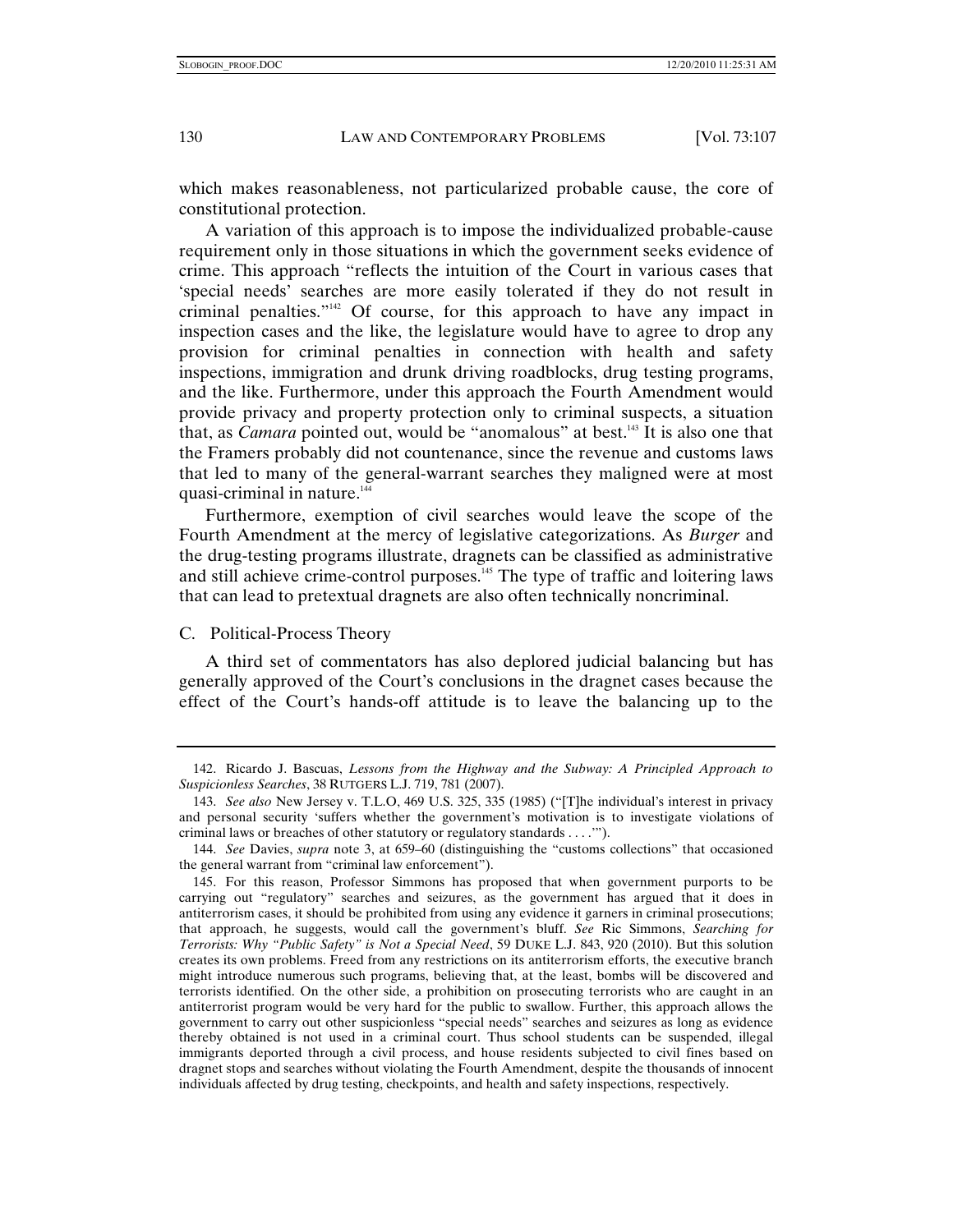legislative branch. William Stuntz has argued that "Fourth Amendment regulation is usually unnecessary where large numbers of affected parties are involved. Citizens can protect themselves in the same way that they protect themselves against most kinds of government misconduct—they can throw the rascals out."146 Richard Worf builds on this insight by explicating why, under political-process theory, dragnets approved by legislatures should usually receive a judicial pass.<sup>147</sup>

Political-process theory attempts to mediate the interbranch tension caused by challenges to legislation under indeterminate constitutional provisions like the Due Process Clause.<sup>148</sup> It does so by telling courts that such challenges should succeed only if the legislative pronouncement is the result of a significant defect in the democratic process. According to Worf, "The theory respects our society's presumption of democratic decision making and simply holds that judicial review should always be affirmatively justified by some representation-reinforcing rationale."149

Worf ties this idea to Fourth Amendment jurisprudence by asserting that, when search and seizure of a group rather than of an individual is involved, representation of the relevant interests is often possible. If so, he argues, courts owe the results of democratic decisionmaking deference.<sup>150</sup> As Worf notes, courts have long trusted legislative balancing of government and individual interests in other important constitutional arenas involving groups. Thus, he contends, we should be equally willing to trust legislatures to balance those interests in Fourth Amendment cases involving general searches and seizure:

[T]he personal interests involved in [general] searches and seizures are often less compelling than those involved in cases where the Court already applies rational basis review. A drug test or the intrusion occasioned by being stopped on the road for a few minutes is certainly no more momentous than the values involved in the equal protection, due process, and takings cases. Those cases have involved much more than a brief intrusion on privacy. They have involved, for example, the right to equal funding of school districts ... . and the right to make decisions about when and how to end a terminally ill life . . . .

Worf concludes that, "[w]here only groups are affected, very important, disputed questions can safely be left to the political process."152 He adds that the text of the Fourth Amendment says as much, for it is framed in terms of reasonableness, an inquiry into "social welfare maximization" that judges are no better equipped to address than legislatures, at least when groups rather than individuals are involved. $153$ 

- 152. *Id.* at 117.
- 153. *Id.* at 118–31.

 <sup>146.</sup> William J. Stuntz, *Implicit Bargains, Government Power and the Fourth Amendment*, 44 STAN. L. REV. 553, 588 (1992).

 <sup>147.</sup> Worf, *supra* note 9.

 <sup>148.</sup> JOHN HART ELY, DEMOCRACY AND DISTRUST: A THEORY OF JUDICIAL REVIEW (1980).

 <sup>149.</sup> Worf, *supra* note 9, at 97.

<sup>150.</sup> *Id.* at 99.

<sup>151.</sup> *Id.* at 116–17.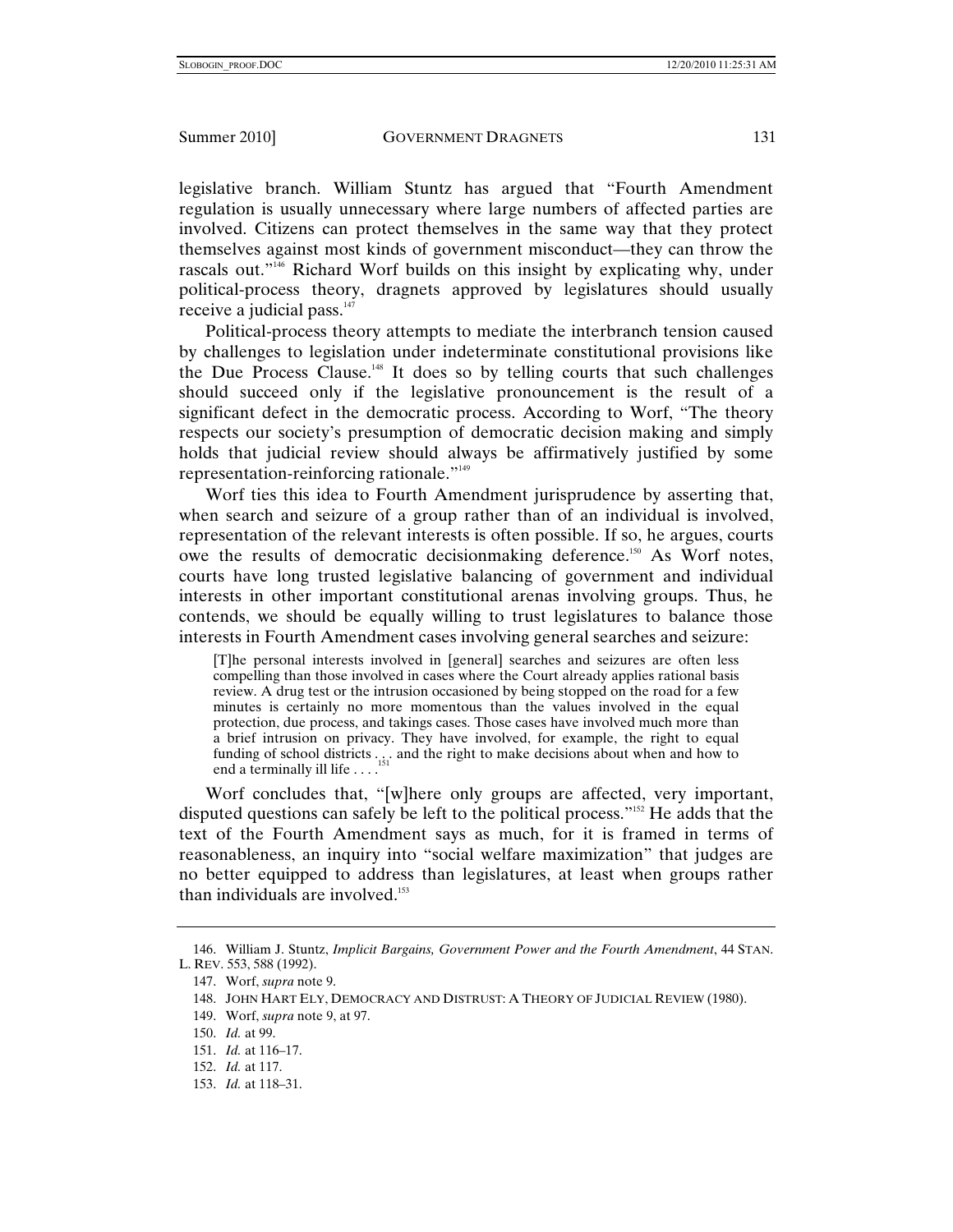### D. When Political-Process Deference Would Not Apply

Worf also recognizes, however, that many searches and seizures cannot be said to result from even the generous concept of democratic functioning that underlies rational-basis review. He identifies three principal process defects: (1) an absence of authorizing legislation, (2) legislation that delegates too much power to the executive branch, and (3) legislation that prejudices a discrete and insular minority.154 In these situations, Worf states, the Court should apply strict scrutiny rather than rational-basis review.<sup>155</sup>

The first defect most obviously occurs in the run-of-the-mill search and seizure based on individualized suspicion. These actions are not authorized by legislation, but rather involve the exercise of police-officer discretion; a good example is *Prouse*, in which the Court pointed out that the officer "was not acting pursuant to any standards, guidelines, or procedures pertaining to document spot checks."156 Another variant of this defect arises when some type of upper-level authorization exists, but it comes from an unelected body (Worf points to *Ferguson*, in which hospital officials and local police created the policy<sup>157</sup>) or from an elected body that does not represent the affected group (as might be true of some locally approved sobriety- or license-checkpoint programs that stop drivers from outside the jurisdiction<sup>158</sup>).

A second defect occurs when authorizing legislation is enacted, but it fails to impose any meaningful constraints on officer discretion, thus in effect replicating the absence-of-legislation defect. Worf suggests that this defect was present in the ordinance struck down in *Camara* (which did not require the type of "neutral" plan *Camara* required) as well as in the statute upheld in *Burger*, since both laws allowed officers to inspect whenever they chose.<sup>159</sup> As another example, assuming that the random license stops in *Prouse had* been authorized by legislation, they still would have been subject to strict scrutiny given the discretion such legislation would have vested in police officers.

The third type of process flaw that Worf identifies, well-known to all constitutional-law buffs, occurs when the law generated by democratic decisionmaking discriminates against a group that is precluded from significant participation in the political process.<sup>160</sup> Prisoners and aliens fit in this category, as would racial groups in some situations.<sup>161</sup> Worf also suggests that a statute that authorized checkpoints in high-crime neighborhoods, although facially neutral, would be suspect if those neighborhoods are generally composed of

155. *Id.*

158. Worf, *supra* note 9, at 138.

161. *Id.* at 153.

<sup>154.</sup> *Id.* at 137–38.

 <sup>156. 440</sup> U.S. 648, 650 (1979).

 <sup>157. 532</sup> U.S. 67, 88 (Kennedy, J., concurring).

<sup>159.</sup> *Id.* at 149–50.

<sup>160.</sup> *Id.* at 152–58.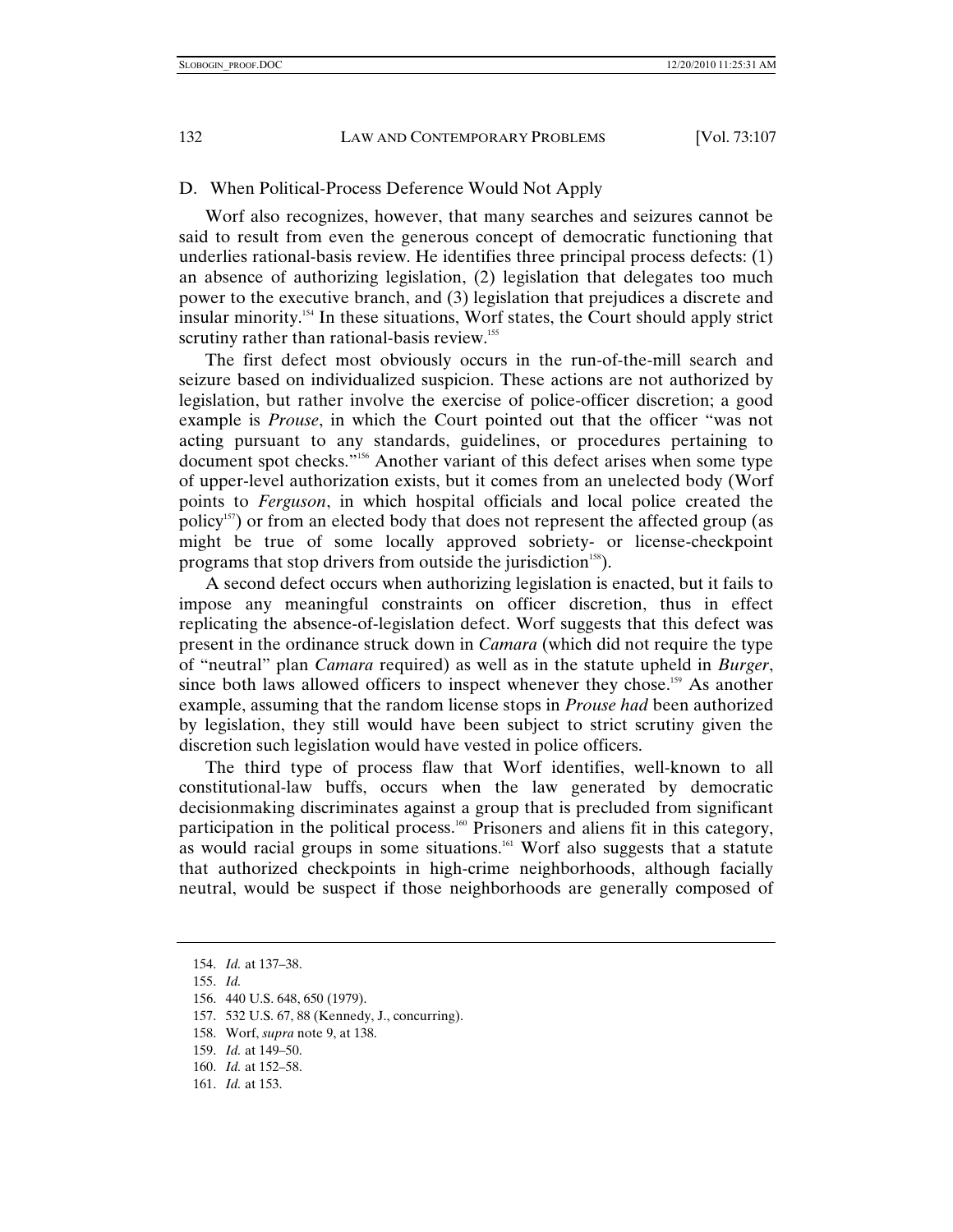minorities.162 Although disparate-impact analysis has faded from other areas of constitutional law, Worf acknowledges it could have a place in Fourth Amendment jurisprudence given the history of racial profiling in policing.<sup>163</sup> At the least, dragnets aimed at minority or poor neighborhoods should be authorized through a democratic process that includes the residents of those neighborhoods.164

Some of the dragnets discussed here manage to avoid all of these process defects. For instance, routine border searches and seizures are entitled to deference under political-process theory because they take place pursuant to federal legislation and affect everyone who enters the country at borders, international airports, and other functional equivalents of borders.165 The same can be said about neutral inspection schemes of the type required by *Camara*, *Marshall*, and *Dewey*, assuming they are also authorized by the relevant legislative body. The antiterrorism program involving ferries approved by the Second Circuit is another dragnet that would probably be subject only to rational-basis review because it was established under a congressional statute that directed the Coast Guard to develop vulnerability assessments of key transportation systems, and the officers conducting the program followed a set procedure (albeit one that could vary from boat to boat).<sup>166</sup>

In most of the rest of the cases discussed above, however, one or more process defects were present. Most fit in the first process-defect category, involving dragnets that are not authorized by legislation. In some of these cases, the government actions were not traceable to any policy. In addition to the random stops in *Prouse*, already mentioned, the detentions in *Davis* and the DNA-sweep scenarios (as opposed to the legislatively established prisoner-DNA collections) are examples of this phenomenon. Indeed, any dragnet aimed at solving a particular crime will always be subject to strict judicial scrutiny on this theory, given the impossibility of creating enabling legislation beforehand.

In many other cases, a policy for the dragnet existed, but it was the brainchild of unelected law-enforcement agents or government bureaucrats. Illustrative here are not only *Ferguson*, but *Sitz* and *Edmond* (in which the

166. *See* Cassidy v. Chertoff, 471 F.3d 67, 70–72 (2d Cir. 2006).

<sup>162.</sup> *Id.* at 154–57.

<sup>163.</sup> *Id.*

<sup>164.</sup> *See* Tracey L. Meares, *Norms, Legitimacy and Law Enforcement*, 79 OR. L. REV. 391 (2000) (discussing the importance of community involvement in devising effective law enforcement policies that are perceived as legitimate).

<sup>165.</sup> *See, e.g.*, 19 U.S.C. § 1582 ("[A]ll persons coming into the United States from foreign countries shall be liable to detention and search . . . ."). Other border search statutes, however, are more problematic on this score. *See* 19 U.S.C. §1581(a) (2006) ("Any officer of the customs may at any time go on board of any vessel . . . at any place in the United States . . . and examine the manifest and other documents and papers . . . and to this end may hail and stop such vessel . . . and use all necessary force to compel compliance."). Given the broad discretion this statute grants officials, it would not, under the approach advocated here, receive judicial deference, and contrary to the Supreme Court's assertion in *United States v. Villamonte-Marquez*, 462 U.S. 579 (1983), would not, by itself, have supported the boarding in that case.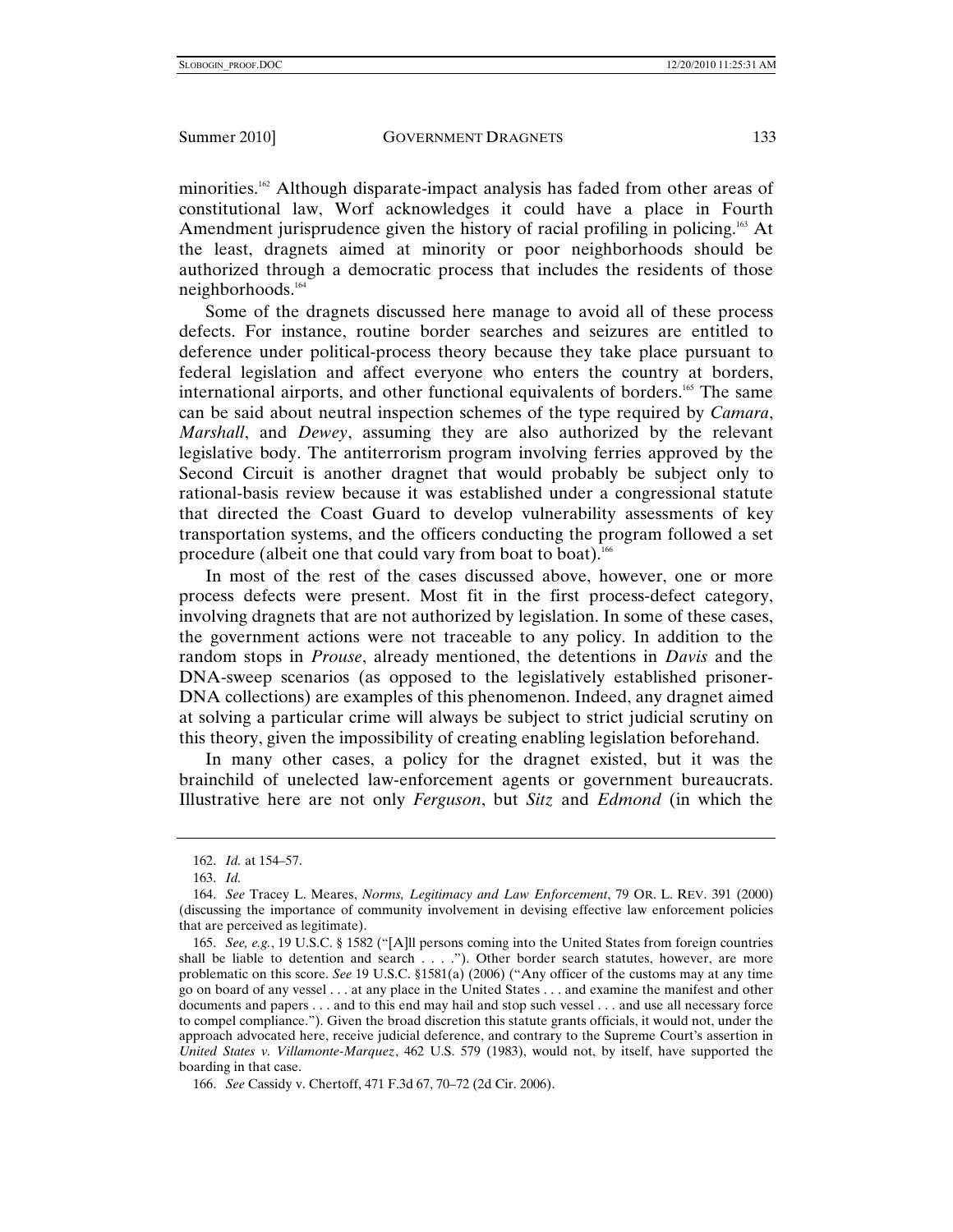roadblocks policies were promulgated by the local police department), *Von Raab* and the Chicago tenement-sweep program (in which the policies were developed by federal officials), and *MacWade*, the New York subway case (involving a policy devised by city bureaucrats). Although in some or all of these cases a duly constituted elected body might have developed the same policy, the point is that the groups targeted never had an opportunity to present their points of view directly or through representatives.

In other dragnet situations, enabling legislation from the appropriate body existed, but it granted field officers too much discretion; in addition to the inspections in *Burger*, the dragnets in *Colonnade*, *Biswell*, and *Skinner* (all involving inspections authorized by federal statute) provide examples of this situation. For instance, the drug-testing policy in *Skinner* was promulgated under authority of a provision in the Federal Railroad Safety Act of 1970, which simply states that the Secretary of Transportation is to "prescribe, as necessary, appropriate rules, regulations, orders, and standards for all areas of railroad safety."<sup>167</sup> Many of the data-mining programs authorized by federal law suffer from the same problem and also fail to make clear the type of behavior that may be targeted.<sup>168</sup>

In virtually all of these cases, the defect probably could have been remedied by legislation or regulations that more clearly delineated the scope and goals of the inspection in ways that would reduce executive discretion. In some dragnets situations (such as datamining endeavors), one way of doing so is by subjecting everyone (including members of the legislative and executive branches) to the search or seizure, an approach that would also force policy-makers to think through the effects of the power they are granting law enforcement. As Justice Jackson noted, "There is no more effective practical guaranty against arbitrary and unreasonable government than to require that the principles of law which officials would impose upon a minority must be imposed generally."169 A similar solution is to require randomized police action.<sup>170</sup> Where sufficiently discretionconstraining rules from the legislature or the executive branch do not exist, however, judicial deference is unwarranted.

The final process defect arises when legislation targets a discrete group that does not have ready access to the political process or whose voice will not be heard in the process for some other institutional reason. *Martinez-Fuerte* provides a pertinent illustration. Worf contends that the checkpoint in *Martinez-Fuerte* was constitutional because everyone who passed through it was

 <sup>167. 45</sup> U.S.C. § 431(a) (2006).

 <sup>168.</sup> The legislation that defunded TIA permits the Defense Department and other agencies, after "appropriate consultation with Congress," to pursue data mining of records on American as well as on foreign citizens for the purpose of gathering information relevant to "law enforcement activities." 10 U.S.C. § 2241(d) (2006). For other examples, see Primus, *supra* note 132, manuscript at 28–30.

 <sup>169.</sup> Railway Express Agency, Inc. v. New York, 336 U.S. 106, 112–13 (1949) (Jackson, J., concurring).

<sup>170.</sup> *Cf.* Tracey Meares & Bernard Harcourt, *Randomization and the Fourth Amendment* (forthcoming 2010) (arguing for randomization as a way of reducing police power).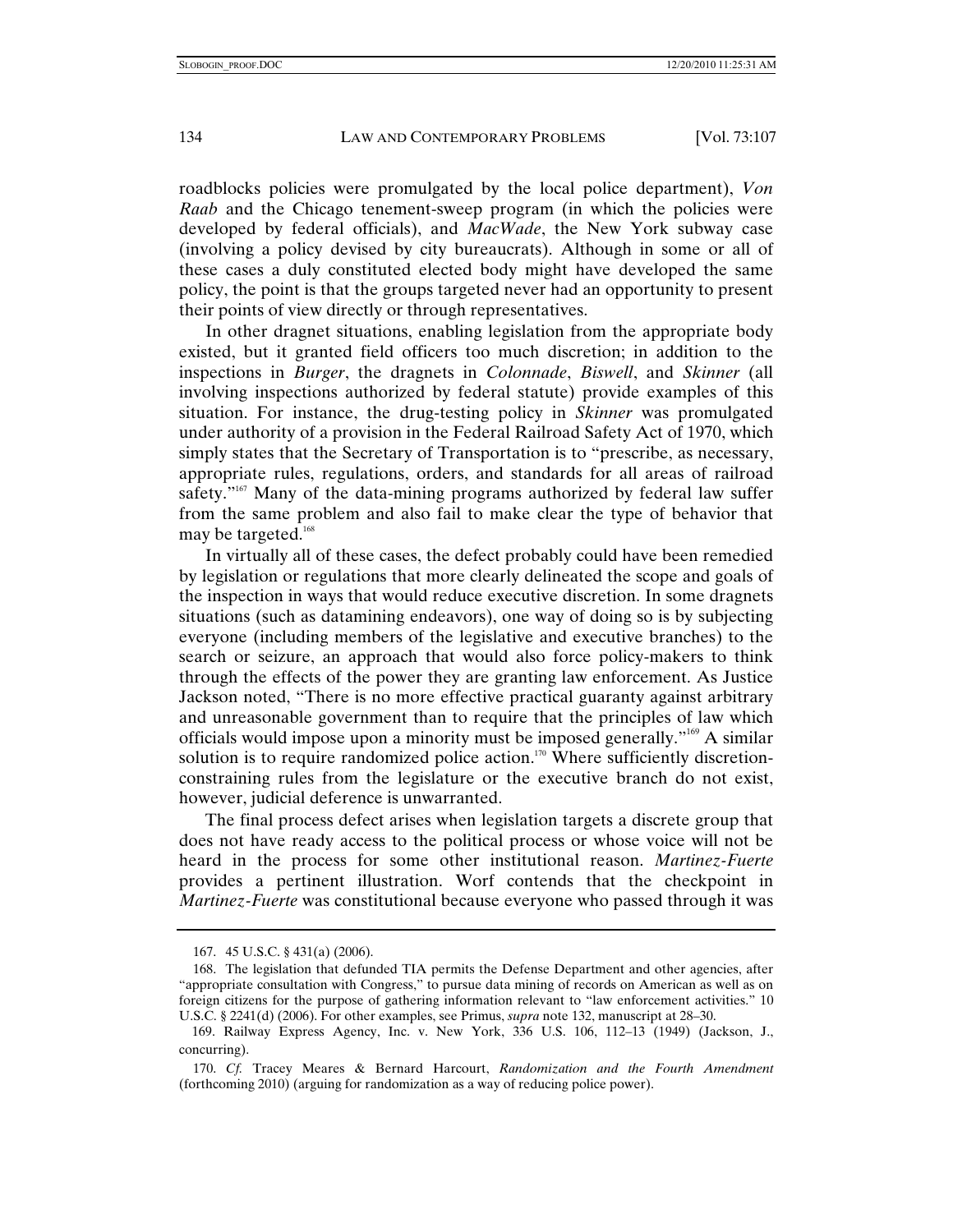stopped and because the checkpoint locations were chosen by politically accountable officials, who had no reason to harass individual drivers, rather than by field officers.171 But there are at least two problems with this conclusion, suggested by Worf's own analysis of other cases. First, the executive decisions challenged in *Martinez-Fuerte* were not just the initial stops authorized by supervisors but also the referrals to the secondary checkpoint, which were based entirely on the decisions of field officers, and concededly were not bottomed on probable cause or even reasonable suspicion.<sup>172</sup> Second, the checkpoint's heavy and explicit focus on people of Mexican American ancestry might amount to the type of disparate impact that courts should investigate closely.

Three other situations demonstrate the third, group-exclusion defect, although all admittedly push its outer edge. First, as already mentioned, some dragnets, such as roadblocks, affect people who are not in the legislative body's jurisdiction. Characterizing such individuals as "insular minorities" is a stretch, but if the democratic value is to be taken seriously, courts should recognize this problem in analyzing dragnets.

A closely related and more important situation is when the affected group is so large and diffuse it cannot easily organize itself. Public-choice theory suggests that small groups will outperform large ones in the political process because they can better focus their lobbying efforts.173 Some of the groups targeted by dragnets (businesses, customs officers, and politicians) should have no difficulty orchestrating efforts against dragnets that are unpopular. But other targeted groups that are large and whose members are unrelated in any way other than the dragnet (for instance, those subject to roadblocks and camera surveillance) may experience significant collective-action obstacles. In contrast, their opposition—law enforcement—is the ideal collective-action group: small and cohesive, with easy access to legislators.<sup>174</sup>

Finally, some dragnets affect people who cannot vote or are otherwise effectively excluded from the political process. Prisoners, subject to a number of dragnet programs, are the most obvious example. One implication of that fact might be that DNA collection programs are permissible under political-process theory only if they are expanded beyond prisoners to include other more politically powerful groups. Another insular group is the public-high-school population targeted by drug-testing programs. Although the programs in *Vernonia* and *Earls* were approved by elected school boards and parental input was sought, students were neither eligible to vote for the board nor given a

 <sup>171.</sup> Worf, *supra* note 9, at 148–49.

<sup>172.</sup> *Martinez-Fuerte*, 428 U.S. at 546.

 <sup>173.</sup> MANCUR OLSON, THE LOGIC OF COLLECTIVE ACTION: PUBLIC GOODS AND THE THEORY OF GROUPS 132 (1971) ("[I]ndividuals in a large group have no incentive to organize a lobby to obtain a collective benefit.").

<sup>174.</sup> *See* William J. Stuntz, *The Pathological Politics of Criminal Law*, 100 MICH. L. REV. 505, 535 (2001) (describing why prosecutors and police are a "very powerful lobby").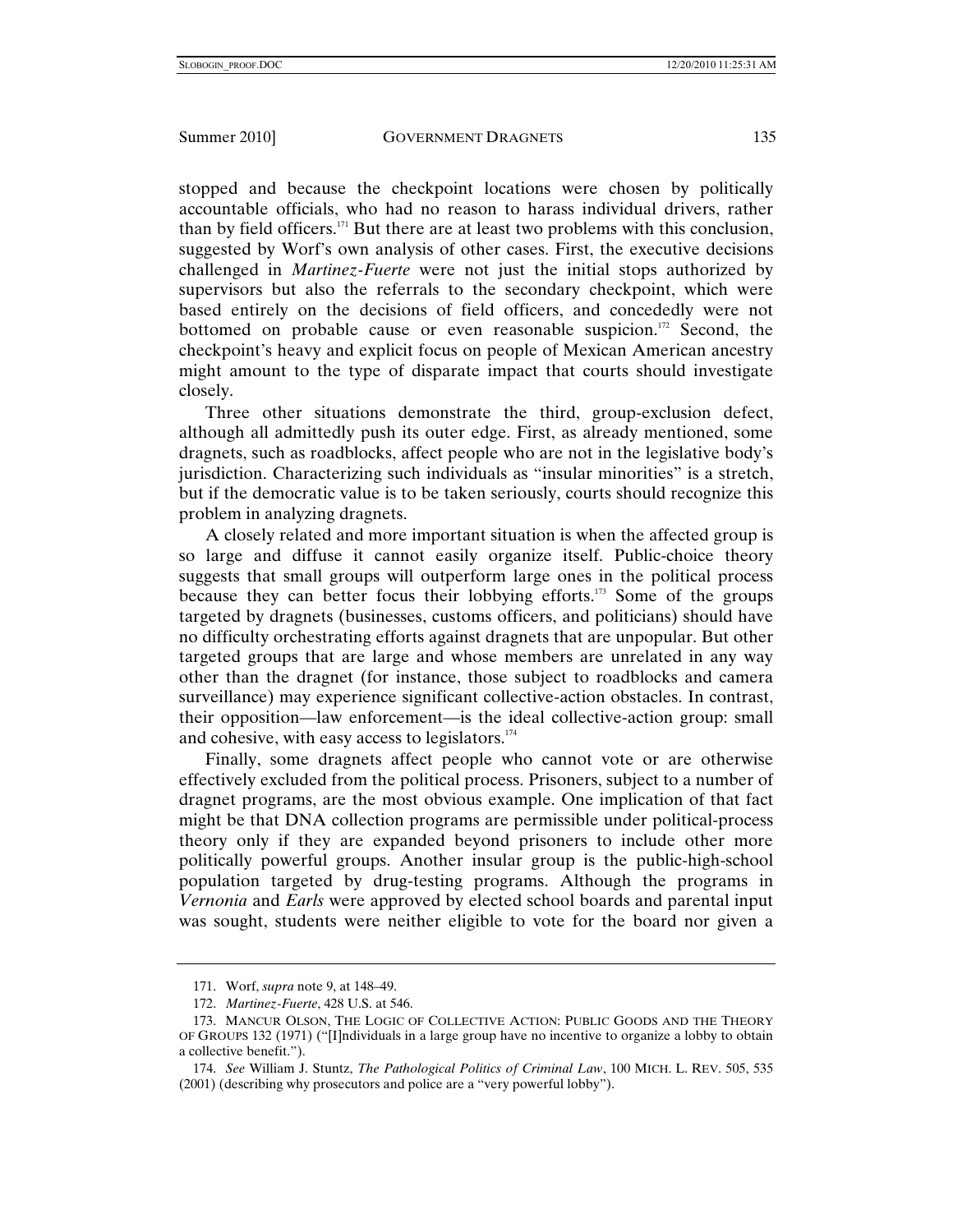voice at the board meetings.<sup>175</sup> Close judicial scrutiny might be advisable in this situation as well, unless courts are willing to assume that parents speak for their children.176 Other groups, while having formal access to the political process, may in reality also be powerless to make their views known through that process.177

Thus, in many of the Court's cases involving dragnets, a process defect that should have triggered stricter scrutiny was manifestly present, and in most of the rest of those cases such a defect was at least arguably present. Ironically, in the one Supreme Court case in which there was clearly no such defect, the Court found the dragnet unconstitutional. In *Chandler*, the drug-testing program nullified by the Court was passed by the Georgia legislature and eliminated executive discretion by requiring testing of all political candidates, hardly a politically powerless group.<sup>178</sup> Although the Court's finding that there was "no concrete" proof of drug use by politicians can be equated with a finding that the legislation did not even have a rational basis, that reasoning would do violence to the notion of rationality review. As Chief Justice Rehnquist argued in his dissent, "[S]urely the State need not wait for a drug addict, or one inclined to use drugs illegally, to run for or actually become Governor before it installs a prophylactic mechanism."179 Perhaps the Court was simply worried that its dragnet jurisprudence was cutting too close to home.

### V

# A HYBRID PROPOSAL

Political-process theory has much to recommend it in the Fourth Amendment setting. While leaving courts in control of search and seizure law in individual cases, it reinforces democratic values (and avoids charges of Lochnerism) when the search or seizure is of a group, by presuming that legislation authorizing such actions is "reasonable." But if the legislation fails to give voice to the targeted group or grants the executive branch too much discretion, courts are authorized to act on their own, in light of their best understanding of the Fourth Amendment.

<sup>175.</sup> *See* Bd. of Ed. v. Earls, 536 U.S. 822 (2002); Vernonia School District 47J v. Acton, 515 U.S. 646 (1995).

<sup>176.</sup> *Compare* Parham v. J.R., 442 U.S. 584, 602 (1979) ("The law's concept of the family rests on a presumption that parents possess what a child lacks in maturity, experience, and capacity for judgment required for making life's difficult decisions."), *with* Planned Parenthood v. Danforth, 428 U.S. 52, 74 (1976) ("Constitutional rights do not mature and come into being magically only when one attains the state-defined age of majority.").

 <sup>177.</sup> For further thoughts on the capaciousness of this political-process flaw, see Andrew Taslitz, *Fourth Amendment Federalism and the Silencing of the American Poor*, 85 CHI. KENT L. REV. 277 (2010) (suggesting that legislation cannot always be trusted to represent the interests of the communities most affected by the legislation).

 <sup>178.</sup> Worf suggests that candidates are a discrete and insular group. Worf, *supra* note 9, at 176–77. Although it is true that candidates from different parties might not easily cohere, the target group in *Chandler* was politicians as a group, which surely has sufficient clout in a democracy.

 <sup>179.</sup> Chandler v. Miller, 520 U.S. 305, 324 (1997) (Rehnquist, J., dissenting).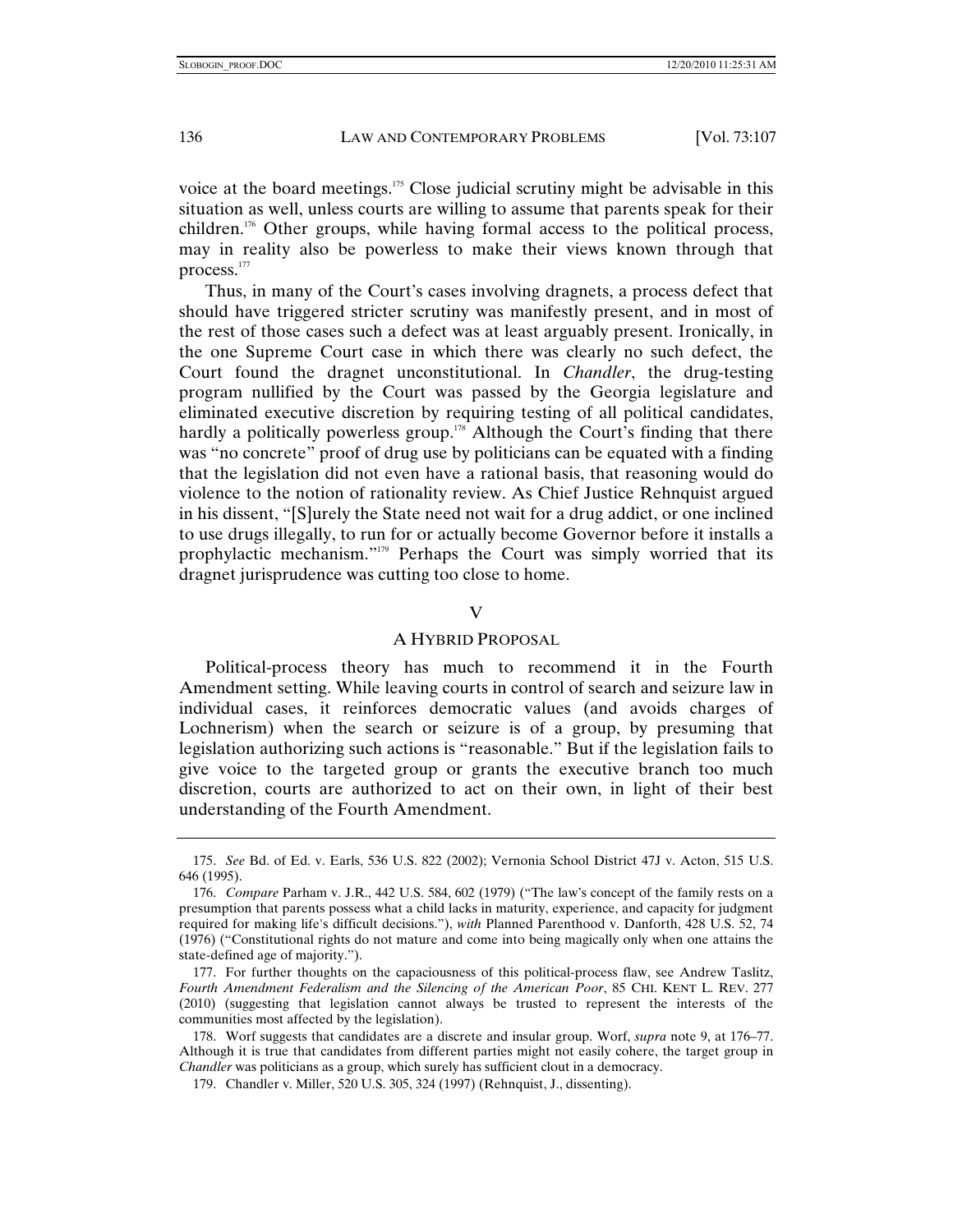A. The Limits of Political-Process Theory

Political-process theory cannot be the entire answer to the dragnet problem, however. It fails to address at least two concerns. First, to the extent the theory requires judicial deference to dragnet legislation, it may improperly deprive courts of their power to strictly scrutinize infringement of "those fundamental rights and liberties that are, objectively, 'deeply rooted in this Nation's history and tradition.'"180 In other words, general searches and seizures that impinge on sacrosanct liberties may be unconstitutional even if authorized by legislation that avoids all political process flaws.

When a fundamental-liberty issue arises in due-process cases, courts can often point to specific rights recognized in colonial times or in medieval England.181 Analogously in the Fourth Amendment context, we know that some types of general searches and seizures—specifically, those involving the thorough search of the home required to find uncustomed goods and seditious papers<sup>182</sup> and those that resulted in arrests<sup>183</sup>—were anathema at the time the Constitution was drafted, and that particularized probable cause was the Framer's solution for that problem.<sup>184</sup> History tells us then that, even if duly authorized by legislation, nonparticularized ransacking of homes and custodial arrests are unconstitutional (a position identical to that endorsed by the Warren Court's dictum in *Davis*). Put another way, courts are obligated to invalidate such actions. However, the language and history of the Fourth Amendment are otherwise silent about general searches and seizures. Thus, most dragnets authorized by legislation that avoids process flaws are viable candidates for judicial deference.

The second question left unanswered by political-process theory is what judicial scrutiny should look like on those many occasions when the general search or seizure is something less than an arrest or a full-blown search of private quarters and process flaws *are* present. Strict scrutiny—permitting only those dragnets that are narrowly tailored to meet a compelling state interest—is one candidate. Arguably, however, strict scrutiny is not required, given that these searches and seizures are, by historical definition, outside the fundamental liberty core. Nor is strict scrutiny advisable—at least the narrowtailoring aspect of it—given the aforementioned difficulty courts would have

 <sup>180.</sup> Washington v. Glucksberg, 521 U.S. 702, 720–21 (1997) (quoting Moore v. City of East Cleveland, 431 U.S. 494, 503 (1977) (describing substantive-due-process analysis)).

<sup>181.</sup> *See id.* (finding a long tradition, spanning 700 years, of prohibiting suicide and assisting it).

<sup>182.</sup> *See* sources cited *supra* note 1–3.

 <sup>183.</sup> For an account of the Framers' views on arrests, both with and without a warrant, see Thomas Davies, *Correcting Search-and-Seizure History: Now-Forgotten Common-Law Warrantless Arrest Standards and the Original Understanding of Due Process of Law*, 77 MISS. L.J. 1, 171 (2007) (concluding that the Framers assumed that "due process of law" included the well-accepted probablecause limitation on arrests).

<sup>184.</sup> *See generally* David Steinberg, *Restoring the Fourth Amendment: The Original Understanding Revisited*, 33 HASTINGS CONST. L.Q. 47 (2005) (arguing that the Fourth Amendment was meant to govern only searches of homes and arrests).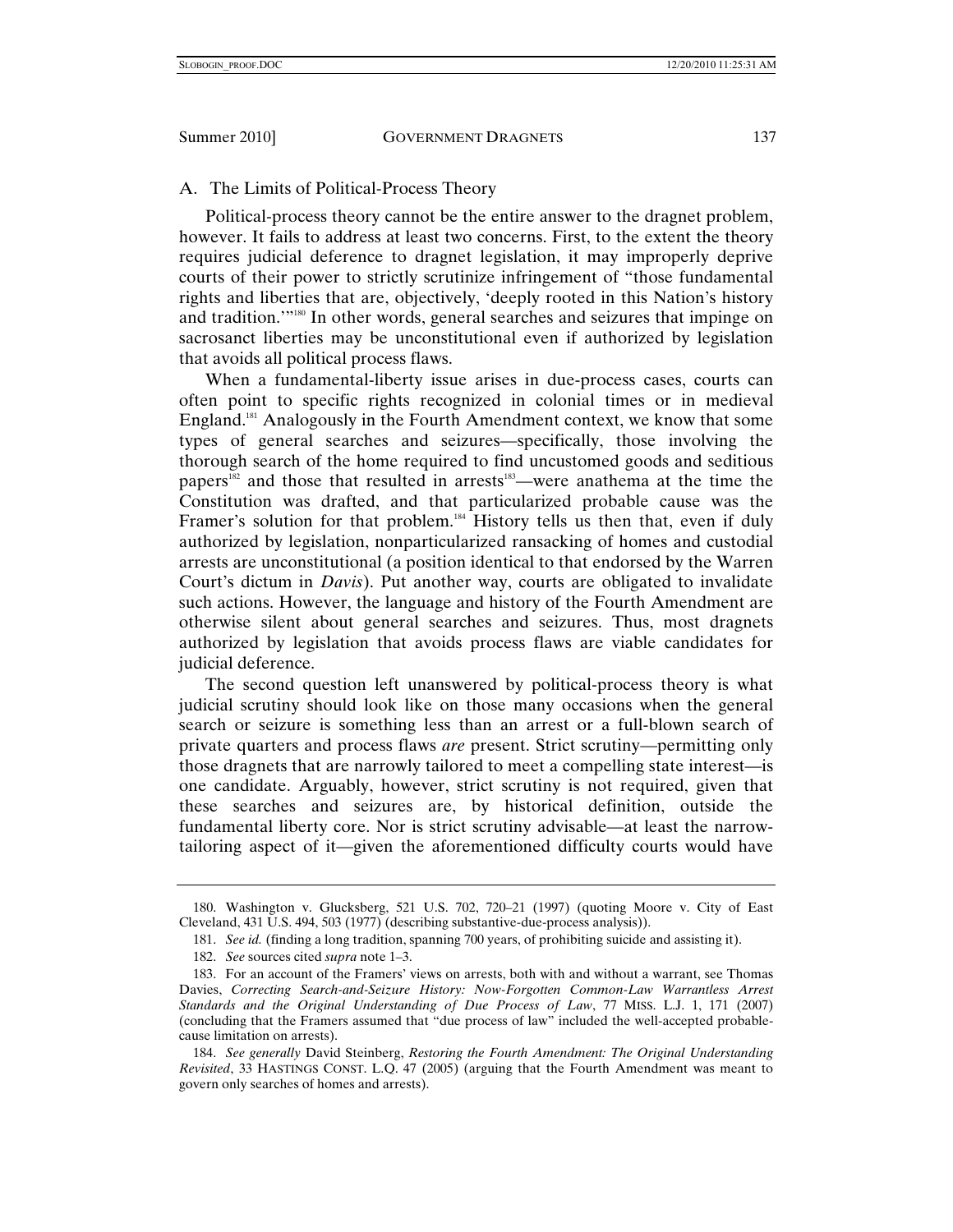making decisions about competing law enforcement needs and resources. Indeed, even legislatures can be flummoxed by these decisions, which is why legislation often delegates to law enforcement agencies the complex determinations about when and where to implement general searches and seizures.<sup>185</sup> Some intermediate approach, between deference and strict scrutiny, is needed.<sup>186</sup>

# B. The Proportionality and Exigency Principles

Elsewhere I have proposed a Fourth Amendment framework that might serve this purpose.<sup>187</sup> The framework is meant to apply to all cases (not just dragnet programs) outside of those in which political-process theory mandates judicial deference. It requires adherence to two principles. The proportionality principle, recognized in *Camara*, is that "there can be no ready test for determining reasonableness other than by balancing the need to search against the invasion which the search entails."188 The exigency principle, acknowledged (although admittedly not consistently endorsed) in a number of Supreme Court cases,189 is that some sort of ex ante authorization is required before nonexigent searches and seizures occur.<sup>190</sup>

Although the proportionality principle endorses balancing, it does so according to a specific metric: the justification required for a search program defined in terms of the likelihood that the search or seizure will obtain evidence of wrongdoing—should be roughly proportionate to its intrusiveness. Thus, in order to determine the necessary justification, some assessment of a dragnet's intrusiveness is necessary. Courts have tended to go with seat-of-the-pants determinations of this issue. But a better way of determining intrusiveness is by

<sup>185.</sup> *See supra* notes 167–68 and accompanying text.

 <sup>186.</sup> Interestingly, administrative-law precedent, which could apply to regulations promulgated by law enforcement agencies under such statutes, reaches the same result. So-called *Chevron* deference to agency regulations only applies to rules that are based on "detailed and reasoned" considerations." *See* Chevron U.S.A., Inc. v. Nat'l Res. Def. Council, Inc., 467 U.S. 837 (1984); Lisa Schultz Bressman, *How Mead has Muddled Judicial Review of Agency Action*, 58 VAND. L. REV. 1443, 1492 (2005) (arguing that *Chevron* deference should be restricted "to procedures or interpretations that reflect transparency, rationality and consistency" and noting that the notice and comment procedure meets this requirement). Thus administrative-law precedent appears to call for some intermediate level of scrutiny as well. *See* Kevin M. Stack, *The Constitutional Foundations of Chenery*, 116 YALE L. J. 952, 972 (2007) (stating that as a practical matter current law "requires that agencies specifically explain their policy choices, their consideration of important aspects of the problem, and their reasons for not pursing viable alternatives").

<sup>187.</sup> *See* SLOBOGIN, *supra* note 10, at 43.

<sup>188.</sup> *Id.* at 21.

<sup>189.</sup> *See, e.g.*, Minnesota v. Carter, 525 U.S. 83, 107–08 (1998) ("It remains textbook law that '[s]earches and seizures inside a home without a warrant are presumptively unreasonable absent exigent circumstances.'").

<sup>190.</sup> *See* SLOBOGIN, *supra* note 10, at 44–45.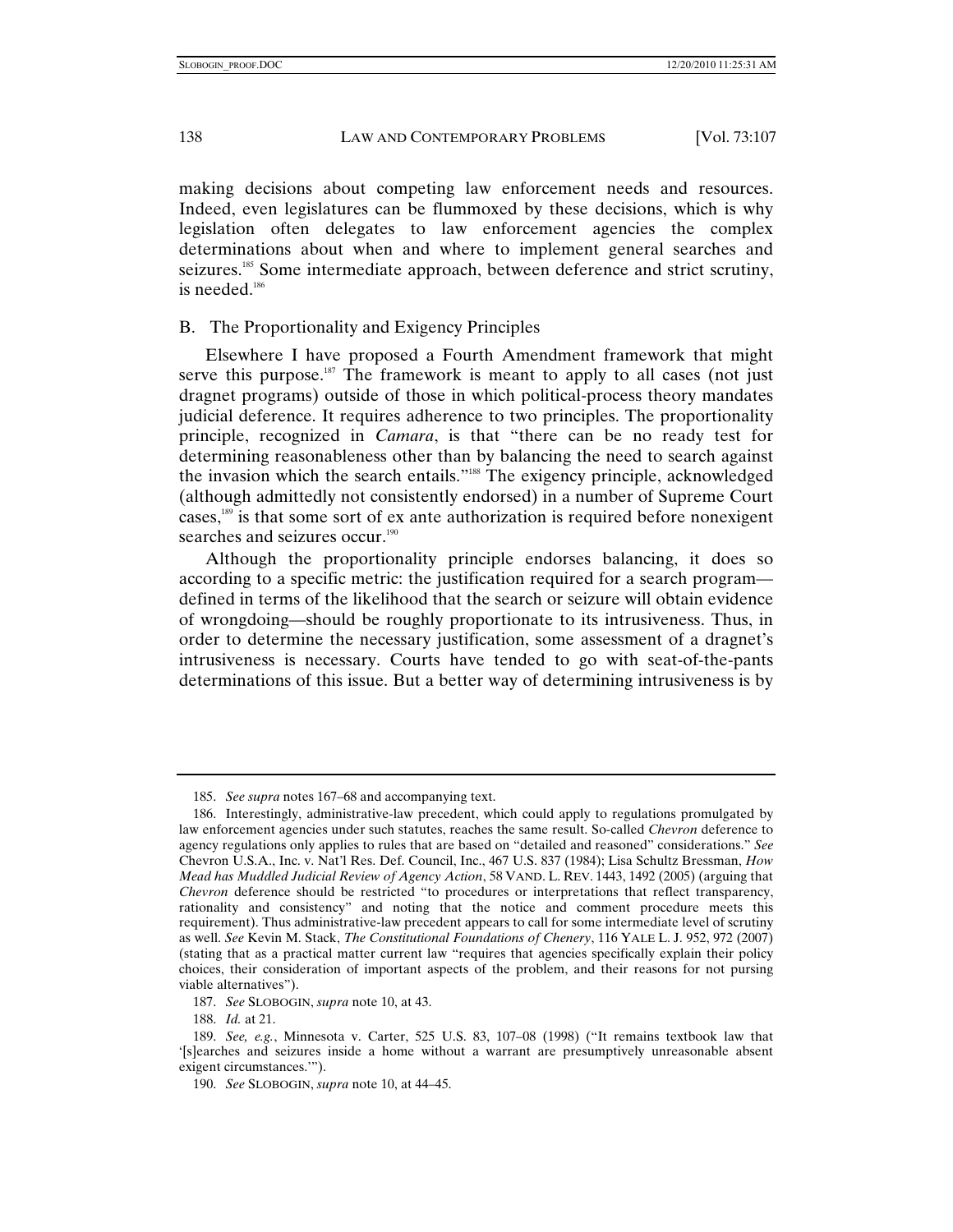assessing legislative or lay views on the matter.<sup>191</sup> This approach is consistent not only with the Court's test focusing on "expectations of privacy *society* is prepared to recognize as reasonable,"192 but also with the democracy-enhancing thrust of political-process theory. Preliminary empirical efforts gauging societal views on intrusiveness indicate that the Court's assessments of those views are sometimes quite accurate.<sup>193</sup> But these studies also suggest that other conclusions of the Court, such as its holdings that public surveillance and data mining of personal information do not infringe societal expectations of privacy, are far off the mark. $194$ 

Under proportionality reasoning, the intrusiveness of a government action dictates the justification necessary to carry it out. We know, given the history of the Fourth Amendment, that full-blown searches of houses and arrests require individualized probable cause. But in cases involving less intrusive searches and seizures, the proportionality principle would countenance a lesser showing. For instance, in individual cases involving frisks and stops, (which are perceived to be less intrusive than full searches and arrests) the proportionality principle might only require reasonable suspicion, a result that is consistent with the Court's decision in *Terry v. Ohio*.<sup>195</sup> And in dragnet stop and frisk situations, it would require what I call "generalized (reasonable) suspicion."<sup>196</sup>

Generalized suspicion can be thought of in terms of "hit rates." Under proportionality reasoning, the more intrusive a dragnet program is, the higher its hit rate must be. Assume, for instance, that state officials, acting on their own rather than pursuant to legislation, want to search the bags of all individuals in a particular location. If such searches are considered to be somewhere between a frisk and a house search in terms of intrusiveness, officials should have to demonstrate that their procedure will obtain a hit rate approaching generalized probable cause.<sup>197</sup> Assuming probable cause is quantified at roughly a morelikely-than-not level, that threshold might amount to a showing that between one-quarter and one-half of the bags sought to be searched will contain the targeted evidence if the dragnet did not occur. If instead the government wants to set up a camera-surveillance operation in a given downtown area, a much lower hit-rate showing would be sufficient, given the lesser intrusiveness of

<sup>191.</sup> *See* Christopher Slobogin & Joseph Schumacher, *Reasonable Expectations of Privacy and Autonomy in Fourth Amendment Cases: An Empirical Look at "Understandings Recognized and Permitted by Society*,*"* 42 DUKE L.J. 727, 742–51 (1993); SLOBOGIN, *supra* note 10, at 113–16.

 <sup>192.</sup> The language comes from Justice Harlan's concurring opinion in *Katz v. United States*, 389 U.S. 347, 361 (1967) (Harlan, J., concurring).

<sup>193.</sup> *See* Slobogin & Schumacher, *supra* note 191, at 739.

<sup>194.</sup> *Id.* at 740; SLOBOGIN, *supra* note 10, at 111–13, 183–85.

<sup>195.</sup> *See* 392 U.S. 1 (1968).

<sup>196.</sup> *See* SLOBOGIN, *supra* note 10, at 40 (distinguishing generalized from individualized suspicion on the ground that the former is more explicitly based on profiles or statistical information).

 <sup>197.</sup> A similar proposal is made by Meares & Harcourt, *supra* note 170.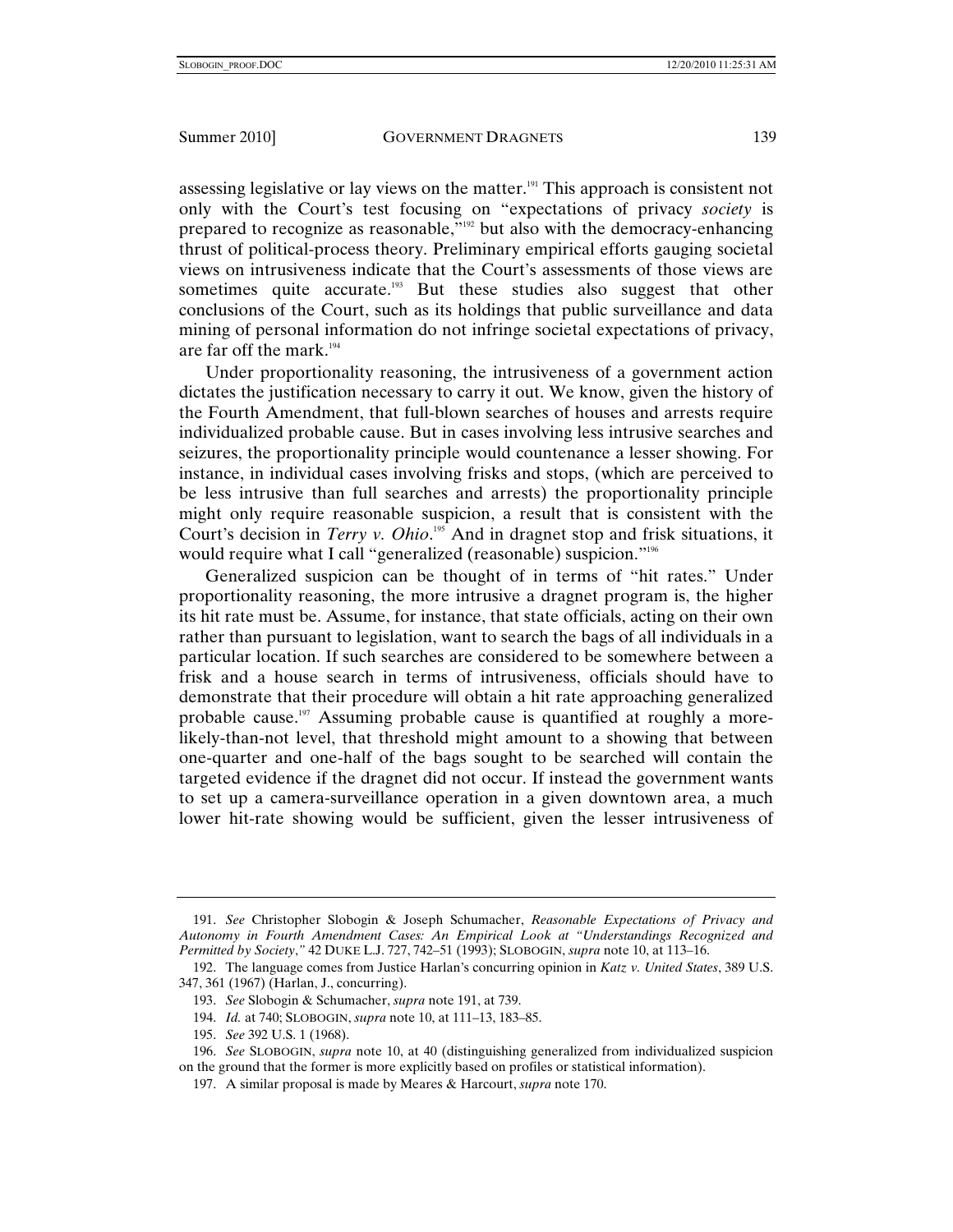camera surveillance.<sup>198</sup> It was this type of analysis that the Tenth Circuit adopted but the Supreme Court summarily rejected in *Earls*.

Assessment of hit rates might have to be speculative if a particular type of dragnet has never been attempted. But presumably a dragnet chosen in good faith by executive officials is motivated by the perception that a significant problem exists. For instance, testimony in *Skinner* revealed that a large percentage of the train accidents and safety incidents over an eight-year period were caused by drug- or alcohol-impaired employees.<sup>199</sup> In *Vernonia* (in contrast to *Earls*), evidence of student drug use and disciplinary problems associated with it was robust.<sup>200</sup> In the absence of such facts, courts applying strict scrutiny should be leery of finding a dragnet is justified. In practice, adoption of proportionality analysis would probably mean that most dragnets would be disapproved (unless authorized by legislation that meets the demands of political process theory).

In contrast to the Court's balancing approach, which purports to consider numerous factors, and strict-scrutiny analysis, which looks at both the importance of the government's interest *and* the effectiveness of alternative investigatory methods, proportionality reasoning is single-mindedly focused on intrusiveness and hit rates. This difference is justifiable on both jurisprudential and pragmatic grounds. As a normative matter, the inquiry into average citizens' perceptions about intrusiveness aligns with the Supreme Court's insistence that the core value protected by the Amendment is privacy. As a practical matter, the intrusiveness notion is very familiar to the courts<sup>201</sup> and avoids direct reliance on problematic factors such as whether the search or seizure is "civil" or "criminal" in motivation or whether the targets of the dragnet are "on notice."<sup>202</sup> Similar jurisprudential and pragmatic advantages are associated with the justification inquiry under proportionality analysis. Hit rates are simply an explicit quantification, in the group setting, of the likelihood analysis that the probable-cause and reasonable-suspicion standards demand in evaluating individual searches and seizures—in short, they define when a state interest is compelling in the group search context.<sup>203</sup> And because certainty levels are the Fourth Amendment's bread and butter, judges are familiar with the concept, and thus can relatively reliably ascertain when the government's

 <sup>198.</sup> For a full discussion of this concept, see SLOBOGIN, *supra* note 10, at 39–44.

 <sup>199. 489</sup> U.S. 602, 606 (1989).

 <sup>200. 515</sup> U.S. 646, 662–63 (1995).

 <sup>201.</sup> A survey of Supreme Court cases indicates that the word "intrusive" or "invasive" appears in over 200 majority opinions analyzing the individual interests at stake in Fourth Amendment cases. Intrusion Cases (data on file with author and *Law and Contemporary Problems*).

 <sup>202.</sup> However, these types of considerations might assume importance to the extent they affect perceptions of intrusiveness. For instance, a search that is experienced as facilitative (such as a health and safety inspection) might be seen as less intrusive than a search that is seen as adversarial. *See* Slobogin & Schumacher, *supra* note 191, at 768–69.

<sup>203.</sup> *See* SLOBOGIN, *supra* note 10, at 40 (arguing that "the distinction between individualized and generalized suspicion is, in all relevant respects, meaningless" because both deal with probabilities).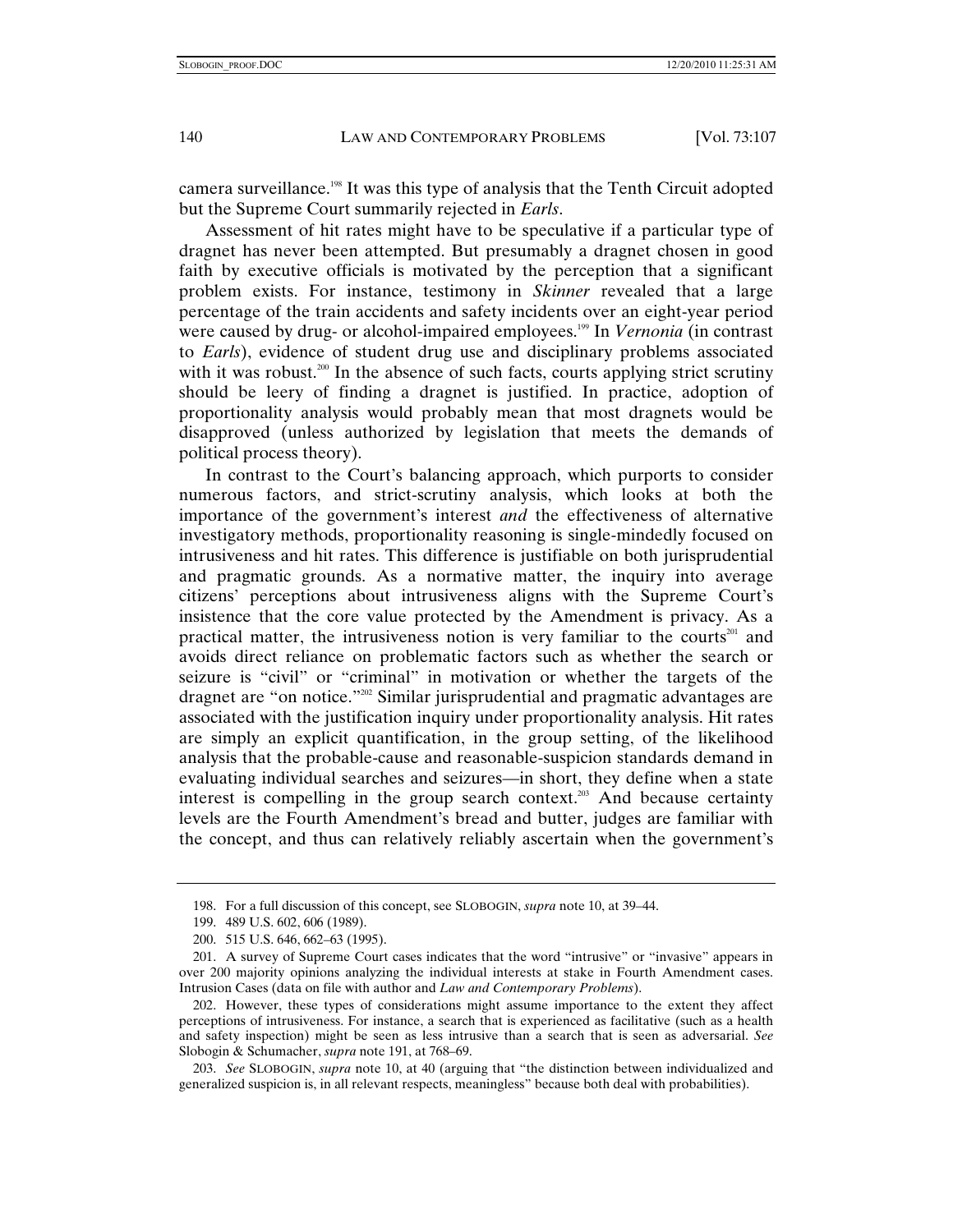interest is "compelling." In contrast, determining whether a dragnet is "necessary" to accomplish the government's aim of solving or deterring crime effectively or whether its costs outweigh its benefits is more competently carried out by legislatures and law enforcement agencies.

The implications of the exigency principle for dragnets can be more simply explained. Outside of emergencies, some type of ex ante review should be sought. The requirement that executing officers seek a second opinion curbs the temptation to act in a biased or unreasonable fashion and helps to assure that the justification required by the proportionality principle exists ex ante. However, this ex ante review need not always take the form of a warrant based on individualized probable cause found by a magistrate. As *Martinez-Fuerte* suggested, upper-level determinations by politically accountable officials may suffice,<sup>204</sup> and as the Court indicated in *Davis*, even when a judge conducts the review, something other than individualized probable cause can authorize less intrusive sorts of dragnets.<sup>205</sup>

Further, ex ante review need not be sought when real exigency exists. Nor would the dictates of the proportionality principle necessarily apply in this situation. As the Supreme Court suggested in *Terry v. Ohio* in upholding frisks for weapons on less than probable cause, when a search or seizure is necessary to prevent imminent and significant harm, both ex ante review and justification requirements can be relaxed.206 In short, there should be what I call a "danger exception" to these requirements.<sup>207</sup>

The danger exception should not, however, permit a relaxed showing merely because a given dragnet might result in improved general deterrence, the type of justification Chief Justice Rehnquist advanced for the random stops in *Prouse*208 and that Justice Thomas endorsed in *Earls*. 209 That is the type of complicated analysis that should be reserved for legislatures; courts have no business making policy decisions about whether general deterrence will be enhanced by a particular dragnet, and should not approve (or disapprove) government actions on such general grounds. Rather, the exception kicks in only when a specific harm is targeted by a dragnet, such as when a roadblock is set up to nab a terrorist or kidnapper on the loose. Various members of the Court have identified these latter situations as the type of dragnet in which neither a warrant nor probable cause is required, but they have either provided

 <sup>204. 428</sup> U.S. at 562.

 <sup>205. 398</sup> U.S. at 727; s*ee also* Hayes v. Florida, 470 U.S. 811, 817 (1985) ("[U]nder circumscribed procedures, the Fourth Amendment might permit the judiciary to authorize the seizure of a person on less than probable cause and his removal to the police station for the purpose of fingerprinting.").

 <sup>206. 392</sup> U.S. 1, 26–27 (1967) (allowing stops based on reasonable suspicion rather than probable cause in part because "a perfectly reasonable apprehension of danger may arise long before the officer is possessed of adequate information to justify taking a person into custody for the purpose of prosecuting him for a crime").

<sup>207.</sup> *See* SLOBOGIN, *supra* note 10, at 26–28.

 <sup>208. 440</sup> U.S. at 660–61.

 <sup>209. 536</sup> U.S. at 841 (Breyer, J., concurring).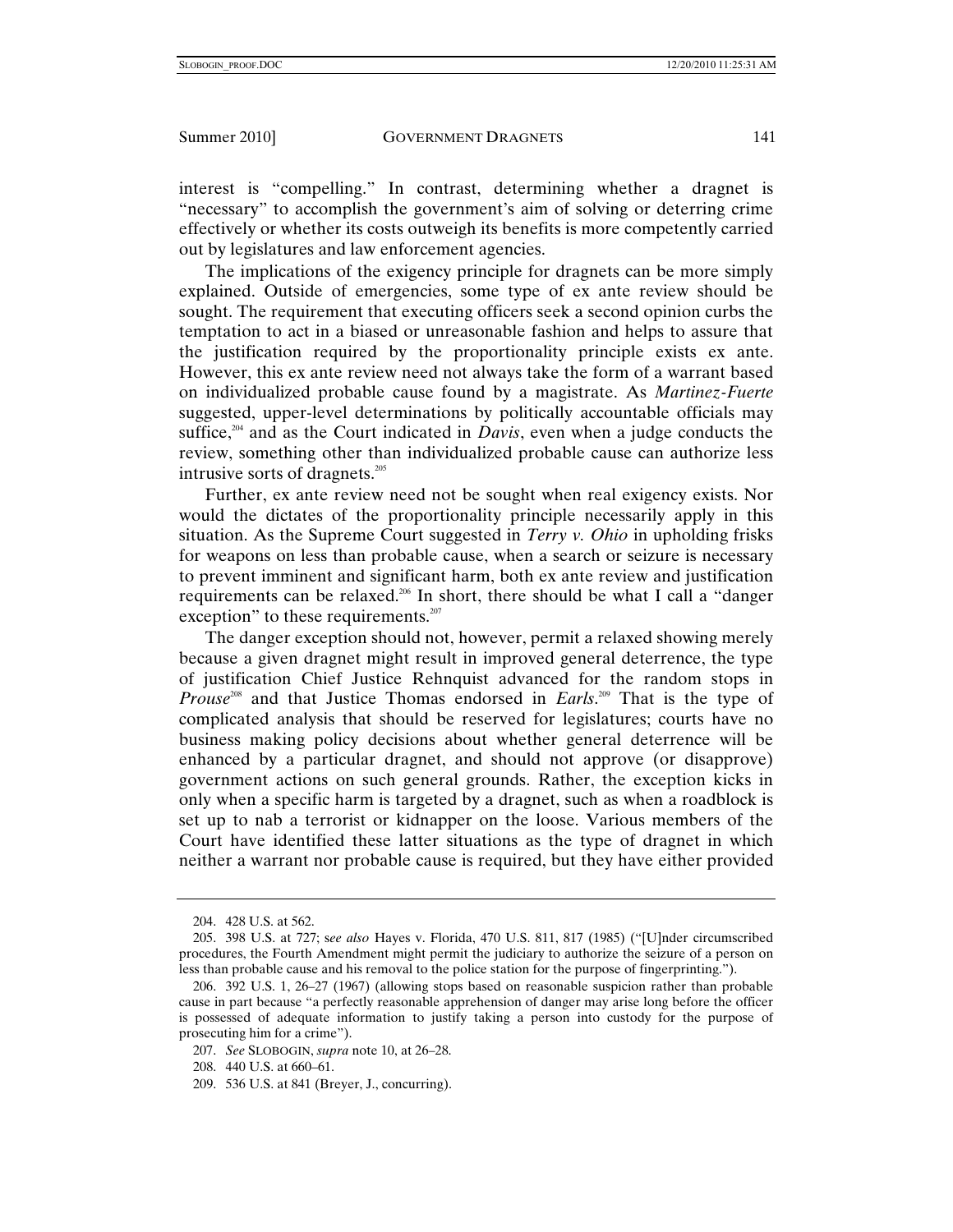no justification for this intuition or proffered the illogical one that these situations do not involve targeting "ordinary criminal wrongdoing."<sup>210</sup> The better rationale is that specific emergencies cannot be anticipated by legislatures, so that the executive branch should be able to act on its own when it perceives such an emergency, with courts playing the role of ex post reviewer to ensure that the emergency was real.

### C. Exclusion as a Remedy for Dragnet Seizures

A last observation has to do with the remedy for illegal dragnets. Exclusion of evidence, the typical remedy for a Fourth Amendment violation, will often be inapposite in group search situations, either because the dragnet is not designed to obtain evidence of crime or because, even if it is, most people affected by it are innocent of wrongdoing and thus will have no use for exclusion. Injunctions and damages will be the preferred recourse, as evidenced by most of the cases discussed in this article.<sup>211</sup>

The exclusionary remedy can play a very important role, however, in regulating dragnets used as pretexts. Although the Supreme Court has indicated that pretext arguments will not be countenanced when individualized probable cause is present<sup>212</sup>—as is often the case when stops are avowedly made because of a traffic violation, for instance—it has also held that such arguments are still justiciable when the police action is based on something *less* than probable cause—as is almost always the case with dragnets.213 Furthermore, the Court has recently emphasized that exclusion is most clearly warranted when it will deter bad-faith police actions.<sup>214</sup> Taking the Court at its word, exclusion could be the remedy of choice when a litigant proves that evidence seized during the typical suspicionless dragnet—inspections, roadblocks, drug testing, or data mining—is not related to the supposed justification for it. This implementation of the exclusionary remedy would deter pretextual actions and also make the

 <sup>210.</sup> For instance, in *Edmond,* the majority stated that "the Fourth Amendment would almost certainly permit an appropriately tailored roadblock set up to thwart an imminent terrorist attack or to catch a dangerous criminal who is likely to flee by way of a particular route," *City of Indianapolis v. Edmond*, 531 U.S. 32, 44 (2000), but one sentence later repeated "we decline to approve a program whose primary purpose is ultimately indistinguishable from the general interest in crime control." *Id; see also* Illinois v. Caballes, 543 U.S. 405, 417, 424–25 (2005) (Ginsburg, J., dissenting); Brinegar v. United States, 338 U.S. 160, 180 (1949) (Jackson, J., dissenting).

 <sup>211.</sup> Other accountability mechanisms—such as ensuring that efficacy reviews take place and that the public be kept apprised of the dragnets—should also be instituted, and some of these protections are arguably constitutionally required. *See* SLOBOGIN, *supra* note 10, at 132–36.

 <sup>212.</sup> Whren v. United States, 517 U.S. 806, 813 (1996).

<sup>213.</sup> *Id.* at 811–12 (indicating that "ulterior motives" can invalidate police action "conducted in the *absence* of probable cause" and citing *Burger*, *Dewe*y, and car-inventory cases as examples of situations in which pretext arguments might be availing).

 <sup>214.</sup> Herring v. United States, 129 S. Ct. 695, 702 (2009) ("To trigger the exclusionary rule, police conduct must be sufficiently deliberate that exclusion can meaningfully deter it, and sufficiently culpable that such deterrence is worth the price paid by the justice system.").